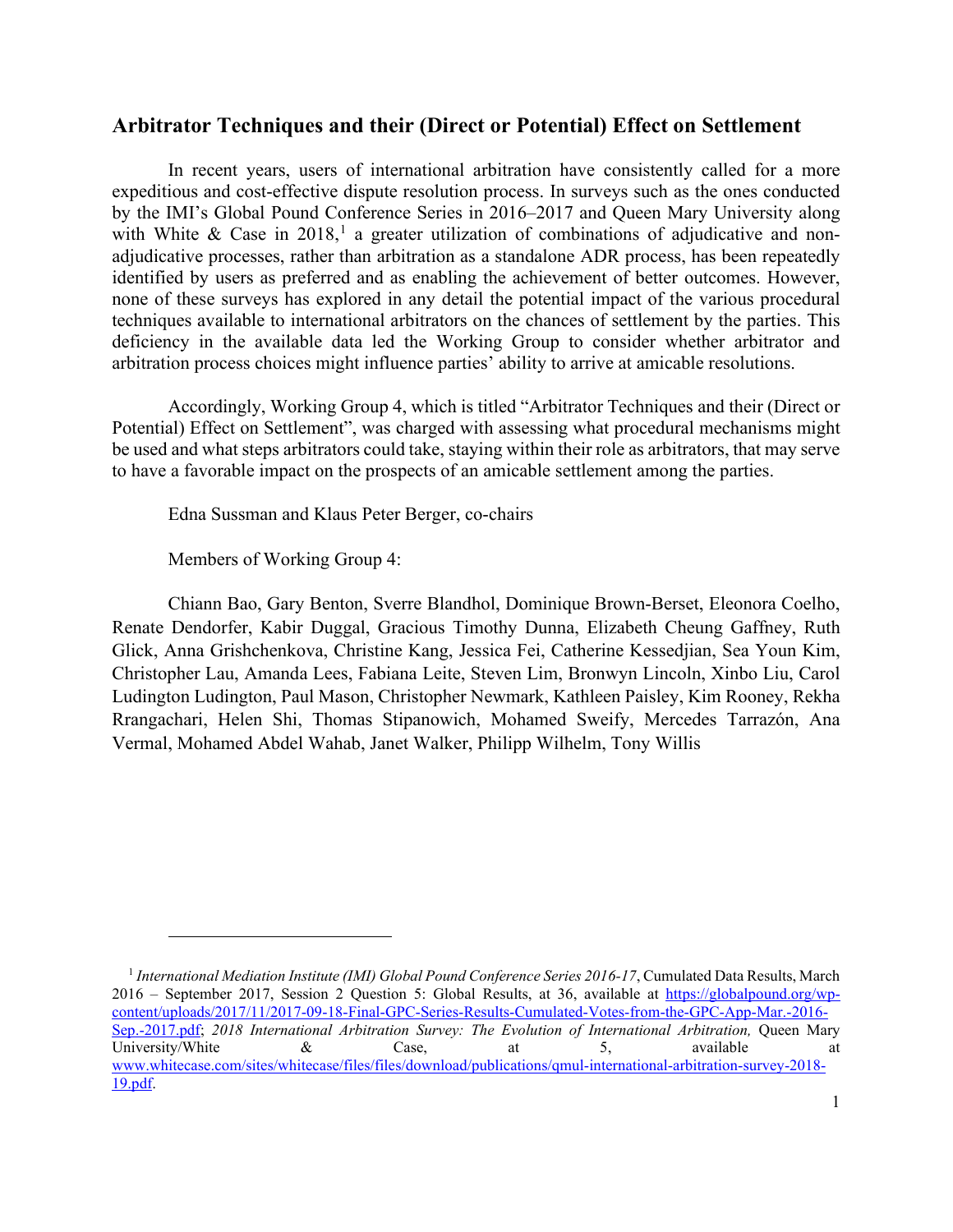# **Table of Contents**

| A.             |                                                                                   |
|----------------|-----------------------------------------------------------------------------------|
| <b>B.</b>      |                                                                                   |
| $\mathbf{C}$ . |                                                                                   |
| D.             |                                                                                   |
| Е.             |                                                                                   |
| F.             |                                                                                   |
| G.             |                                                                                   |
|                |                                                                                   |
|                |                                                                                   |
| $\mathbf{A}$ . |                                                                                   |
| <b>B.</b>      |                                                                                   |
| $\mathbf{C}$ . |                                                                                   |
|                |                                                                                   |
| П.             |                                                                                   |
| A.             |                                                                                   |
| <b>B.</b>      |                                                                                   |
| C.             |                                                                                   |
| D.             |                                                                                   |
| Е.             |                                                                                   |
| F.             | <b>Authority of the Arbitrator to Suggest Consideration of a Mediation Window</b> |
| G.             |                                                                                   |
|                |                                                                                   |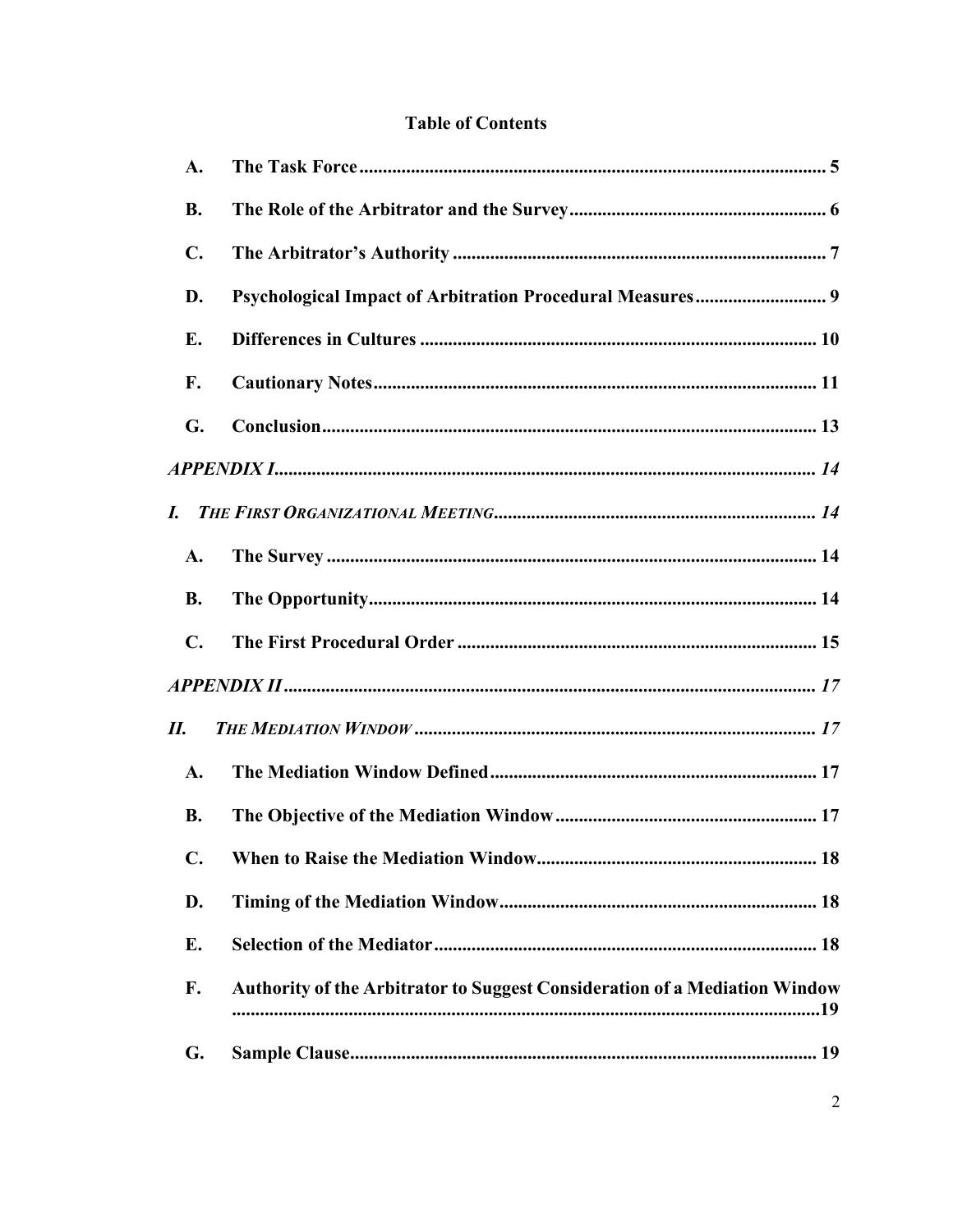| Ш.                |                                                              |   |  |
|-------------------|--------------------------------------------------------------|---|--|
| A.                | Damages Procedure and Impact On Efficiency and Settlement 21 |   |  |
| <b>B.</b>         |                                                              |   |  |
| $\mathbf{C}$ .    |                                                              |   |  |
| D.                |                                                              |   |  |
| Е.                |                                                              |   |  |
| F.                |                                                              |   |  |
|                   |                                                              |   |  |
| $\bm{I} \bm{V}$ . |                                                              |   |  |
| A.                |                                                              |   |  |
| <b>B.</b>         |                                                              |   |  |
| $\mathbf{C}$ .    |                                                              |   |  |
| D.                |                                                              |   |  |
| Е.                |                                                              |   |  |
| F.                |                                                              |   |  |
|                   |                                                              |   |  |
| V.                |                                                              |   |  |
| A.                |                                                              |   |  |
| <b>B.</b>         | How Does a Kaplan Opening Work and What Are the Benefits? 32 |   |  |
| $\mathbf{C}$ .    |                                                              |   |  |
|                   |                                                              |   |  |
| <i>VI.</i>        |                                                              |   |  |
|                   |                                                              | 3 |  |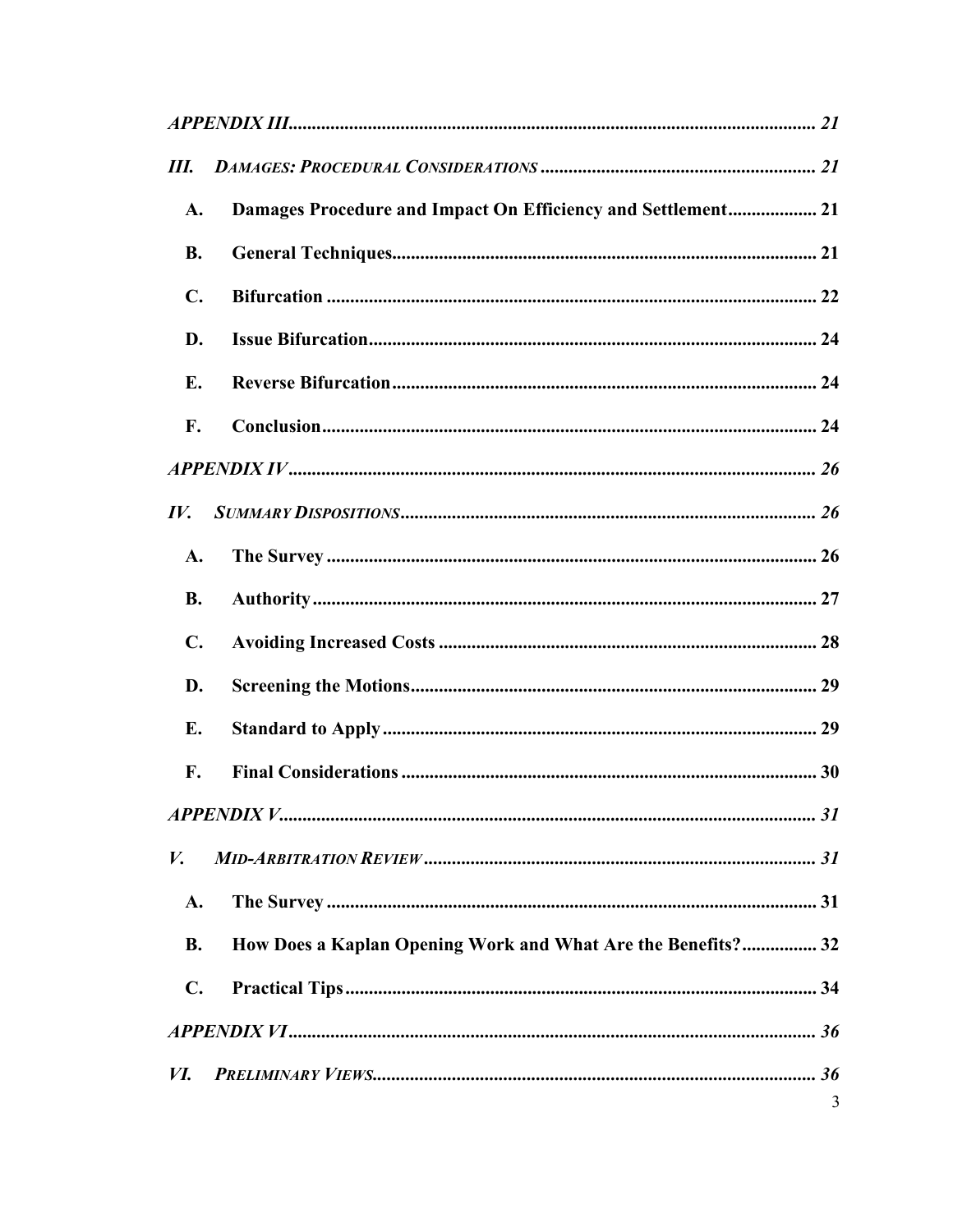| A.             |                                                                  |
|----------------|------------------------------------------------------------------|
| <b>B.</b>      | The Need for a Pragmatic View and for Uncoerced Party Consent 37 |
| $\mathbf{C}$ . | How do Preliminary Views Work: Article 5.1 of the CEDR Rules 38  |
| D.             |                                                                  |
| Е.             |                                                                  |
|                |                                                                  |
|                |                                                                  |
| A.             |                                                                  |
| <b>B.</b>      |                                                                  |
| $\mathbf{C}$ . |                                                                  |
| D.             |                                                                  |
| E.             |                                                                  |
|                | <b>APPENDIX VIII - CHECKLISTS</b><br>47                          |
|                |                                                                  |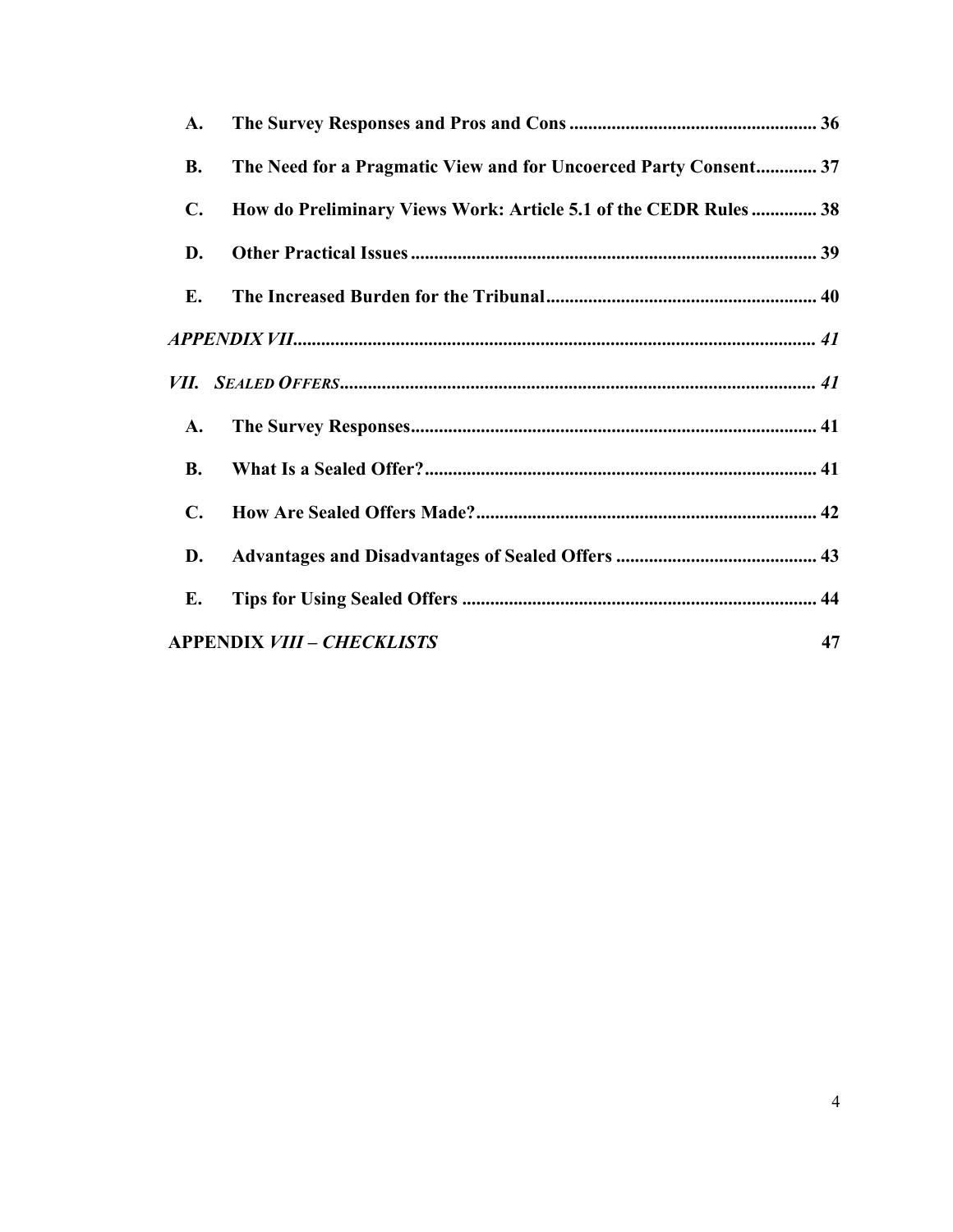#### <span id="page-4-0"></span>**A. THE TASK FORCE**

Working Group 4 was comprised of 25 practitioners from numerous jurisdictions around the world. Following discussion within the Group, it was concluded that the Group would address the utility of accepted case management techniques and arbitration procedures. The focus would be on the arbitrator staying within his or her judicial role and not switching hats by undertaking a role as a mediator, which is the subject of Working Group 5.

A great deal has been written about steps to promote efficiency and cost reduction in arbitration. Measures such as tailoring the arbitration clause, opting into expedited procedural rules, using innovative ways to select the chair, video-taped opening statements instead of lengthy submissions during the hearing, reducing the number of submissions, page limits, more vigorous control of document exchange, interim hearings, use of videoconferencing and other technological advances, use of the chess clock, etc., all serve to facilitate settlement. Other tools such as mock arbitrations<sup>[2](#page-4-1)</sup> and final offer arbitration<sup>[3](#page-4-2)</sup> can also foster settlement.

However, in light of the many guides and articles on those subjects already available, the Working Group selected for examination a limited number of arbitration processes that are often underutilized but may directly or indirectly create opportunities for settlement. These measures include:

- A proactive first organizational meeting in which all appropriate possible procedural steps are discussed with the parties rather than the common *pro forma* short session to endorse a standard procedural order and set the hearing date (Appendix I at p. 13);
- One or more mediation/negotiation windows in the arbitration schedule so that there is a set time in the schedule for the parties to discuss whether a mediation or negotiation would be productive without creating party concerns that it will be perceived as weak if it raises mediation (Appendix II at p. 16);
- Analysis of whether formally or informally bifurcating damages or issuing interim decisions that are likely to have a significant impact on damages would lead to efficiencies and cost savings (for example, by reducing expert costs) and whether it would be reasonably likely to lead to settlement after the liability stage (Appendix III at p. 20);
- More robust considerations to narrowing the issues and to entertaining dispositive motions which resolve certain aspects of the case at an early stage, as parties often require early guidance on such questions in order to assess their settlement options (Appendix IV at p. 25);

<span id="page-4-1"></span><sup>2</sup> Edna Sussman and James Lawrence, *A Mock Arbitration for Your Case: Optimizing Your Strategies and Maximizing Success*, 41 Fordham Int'l L. J. 1017 (2018).

<span id="page-4-2"></span><sup>3</sup> Edna Sussman and Erin Gleason, *Everyone Can be a Winner in Baseball Arbitration: History and Practical Guidance*, N.Y. Disp. Res. Lawyer, Vol. 12, No. 1, at 28 (Spring 2019).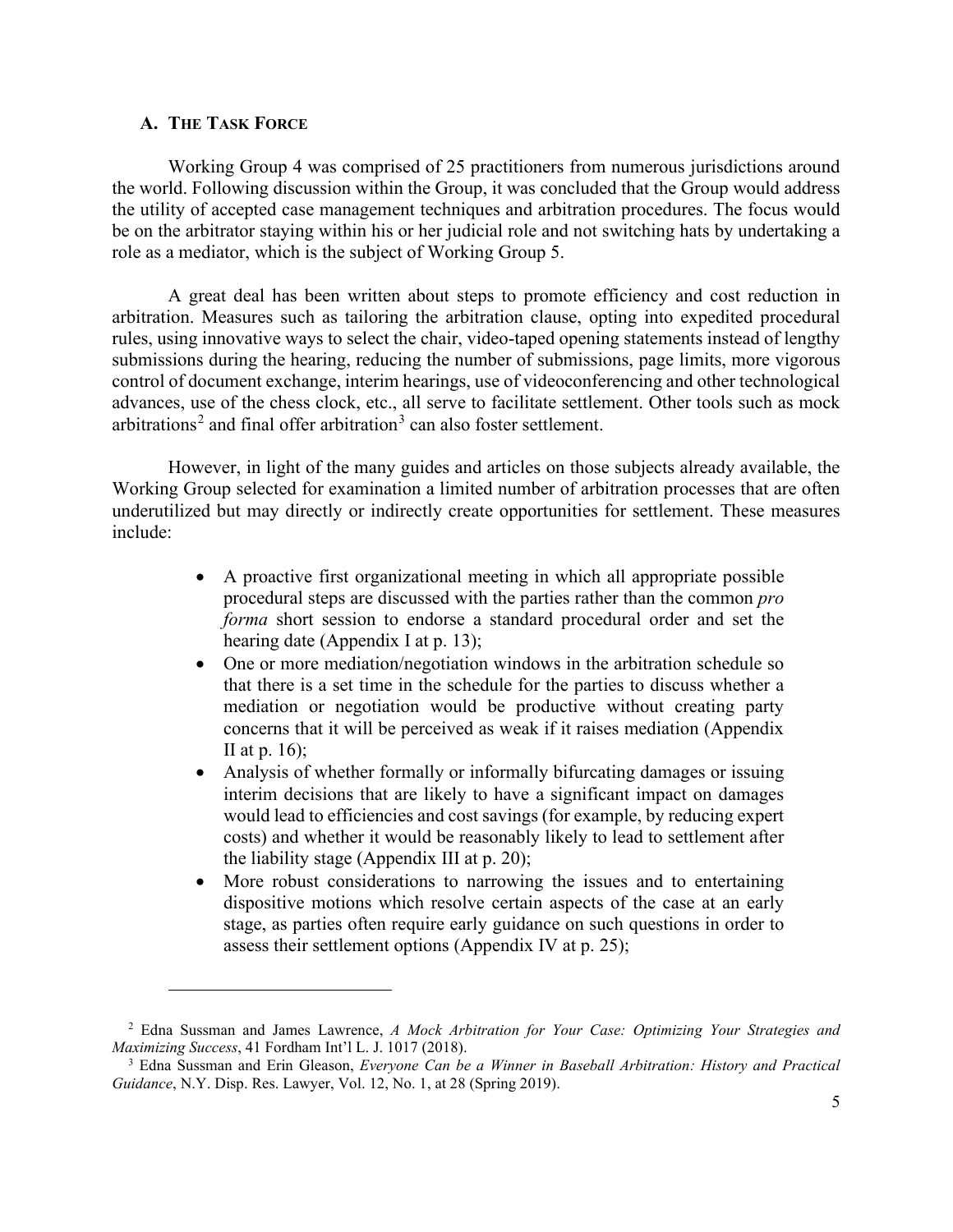- Mid-arbitration reviews (Kaplan Openings) at which the parties meet with the Tribunal and work with the arbitrators to identify the key issues in dispute, both legal and factual (Appendix V at p. 30);
- Offering of preliminary views by the arbitrators at an agreed stage of the arbitration with the express consent of all parties, taking into consideration the possible impact on the arbitration going forward, and with the understanding that the preliminary views might change on further analysis (Appendix VI at p. 36); and
- Greater use of sealed offers (also known in the UK as *Calderbank* offers), which are written offers of settlement made by one party to another on a "without prejudice save as to costs" basis and shared with the Tribunal only after the decision on the merits and which serve as a basis for allocating the costs of the proceedings (Appendix VII at p. 41).

The Working Group has reviewed these measures with an eye towards explaining when and why they should be considered and to providing practical guidance on their application in the Appendices to this Report.

#### <span id="page-5-0"></span>**B. THE ROLE OF THE ARBITRATOR AND THE SURVEY**

Over the past decade, there has been an evolving debate about the appropriate role for the arbitrator. Is the arbitrator simply appointed to manage the proceeding, receive the evidence and make a decision – thus, a role essentially limited solely to being a passive decision-maker – or should the arbitrator undertake a more active role and act as the dispute manager, $4$  the settlement facilitator,<sup>[5](#page-5-2)</sup> the town elder,<sup>[6](#page-5-3)</sup> the collaborative arbitrator,<sup>[7](#page-5-4)</sup> the interactive or proactive arbitrator?<sup>[8](#page-5-5)</sup> Is there a continuum along with a series of possible measures that should be considered for each case?[9](#page-5-6) Should options be discussed with the parties at the start of the proceeding so that a bespoke process can be developed for the case with the appropriate procedural steps which may directly or indirectly have an effect on settlement?

<span id="page-5-1"></span><sup>4</sup> Paolo Marzolini, *The Arbitrator as a Dispute Manager – The Exercise of the Arbitrator's Powers to Act as Settlement Facilitator*, in The Arbitrator's Initiative: When, Why and How Should It Be Used?, ASA Special Series, No. 45 (2016).

<span id="page-5-2"></span><sup>5</sup> Gabrielle Kaufmann-Kohler, *When Arbitrators Facilitate Settlement: Towards a Transnational Standard*, 25 Arb. Int'l 187 (2009).

<span id="page-5-3"></span><sup>6</sup> David Rivkin, *Towards a New Paradigm in International Arbitration: The Town Elder Model Revisited*, 24 Arb. Int'l 375 (2008).

<span id="page-5-4"></span><sup>7</sup> Catherine Kessedjian, *International Arbitration – More Efficiency for Greater Credibility*, in Rovine (ed.), Contemporary Issues in International Arbitration and Mediation: The Fordham Papers 2014, at 1 (Nijhoff Publ. 2015).

<span id="page-5-5"></span><sup>8</sup> Michael Schneider, *The Uncertain Future of the Interactive Arbitrator: Proposals, Good Intentions and the Effect of Conflicting Views on the Role of the Arbitrator*, in Brekoulakis et al. (eds.), The Evolution and Future of International Arbitration, 379 (Kluwer Law International 2016).

<span id="page-5-6"></span><sup>9</sup> Klaus Peter Berger and J. Ole Jensen, *The Arbitrator's Mandate to Facilitate Settlement*, 40 Fordham Int'l L. J. 887 (2017).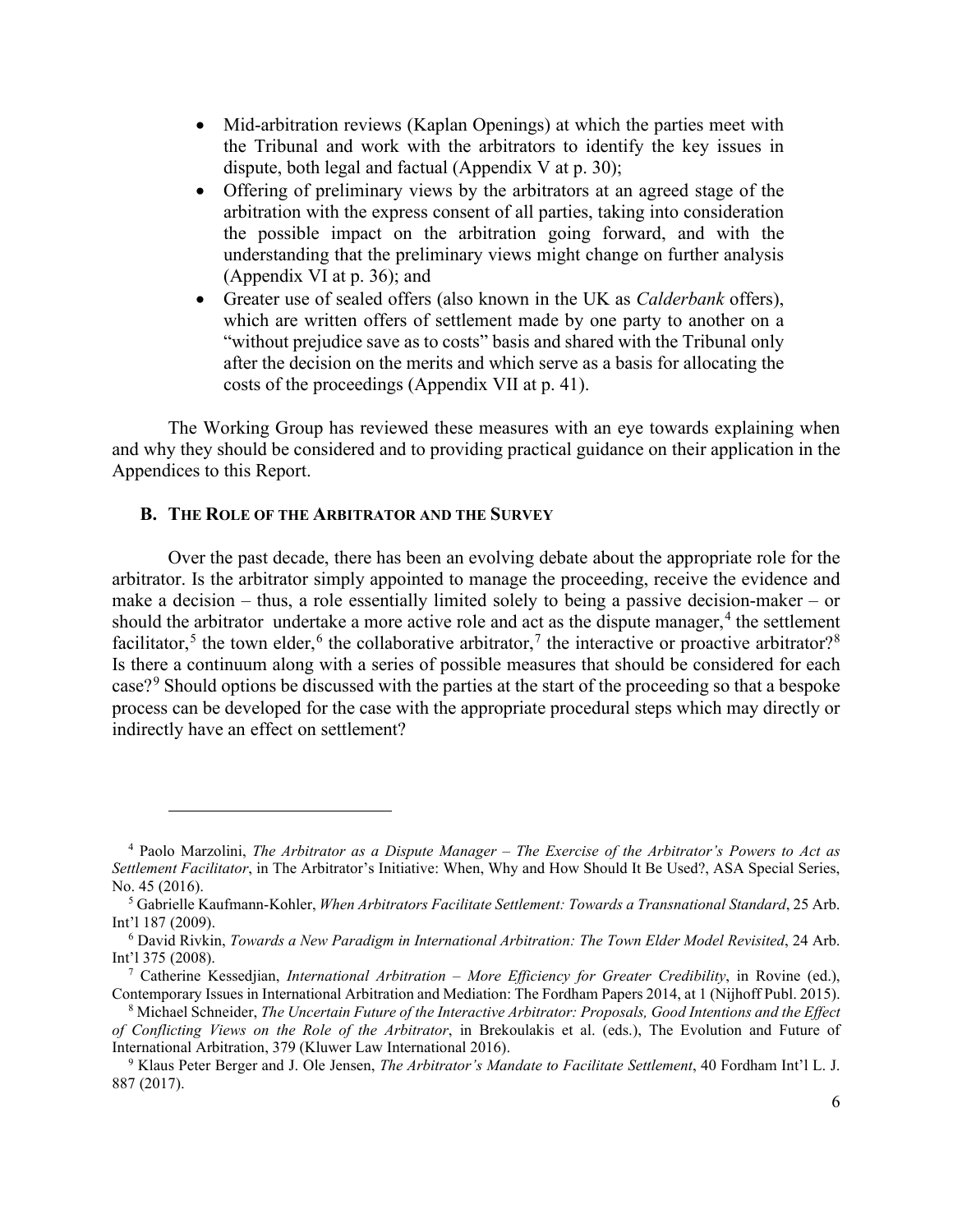Interviews were conducted by members of the Working Group with 75 individuals, from jurisdictions around the world, to seek their reactions as to the arbitrator's role in settlement and to provide their thoughts on the specific techniques that had been selected by the Working Group for further examination. Polling questions were asked during the consultation sessions. While these responses can only be viewed as anecdotal, we draw upon them for the valuable insights they offer. References to the survey conducted by this Working Group are titled "Survey."

In response to the question "Do you think an arbitrator has a role in fostering settlement?", 78.38% responded "Yes" and 21.62% responded "No." Polling during the consultation sessions produced similar results with 80% responding positively. Thus, a strong majority of respondents recognized that arbitrators have a part to play in facilitating settlement. The comments expanded on the positive responses by explaining that the Tribunal: "Has an important role in helping the parties understand the procedural options to settlement, outside of the arbitral proceedings as well as within the arbitral proceedings;" "The arbitrator can have an active role provided this is in line with expectations/wishes of the parties;" "The arbitral proceedings can be framed in a manner favorable to possible settlements;" "An arbitrator plays a significant role in fostering settlement;" "It is the arbitrator's duty to encourage the parties to settle the dispute."

However, there are no uniform views. Numerous responses were submitted with such comments as: "An arbitrator has no role in fostering settlement – his or her role is to decide;" "The arbitrator is a service provider. You should only render a decision and not give advice;" "No active role unless the parties want it;" "There is a very limited role for an arbitrator to do things proactively."

Working Group 4 seeks to provide guidance on the techniques it reviewed that may be favorably considered by those who expressed all of the sentiments that are reflected in the Survey, both positive and negative, about the arbitrator's role in settlement.

#### <span id="page-6-0"></span>**C. THE ARBITRATOR'S AUTHORITY**

No discussion of the arbitrator's role or consideration of a more proactive approach can be conducted without a review of the arbitrator's authority. The thought leadership on the evolving role of the arbitrator and the movement to greater acceptance of a more active role has been reflected in guidelines, rules, and practice notes by multiple organizations. Perhaps the most telling evidence of the evolution of thinking about the arbitrator's role in settlement is the change in the UNCITRAL Notes on Organizing Arbitral Proceedings from the 1996 version to the 2016 version, which evolved from "the Arbitral Tribunal should only suggest settlement negotiations with caution"[10](#page-6-1) to "[i]n appropriate circumstances, the Arbitral Tribunal may raise the possibility of a

<span id="page-6-1"></span><sup>&</sup>lt;sup>10</sup> Art. 12 UNCITRAL Notes on Organizing Arbitral Proceedings (1996), available at [https://uncitral.un.org/sites/uncitral.un.org/files/media-documents/uncitral/en/arb-notes-e.pdf.](https://uncitral.un.org/sites/uncitral.un.org/files/media-documents/uncitral/en/arb-notes-e.pdf)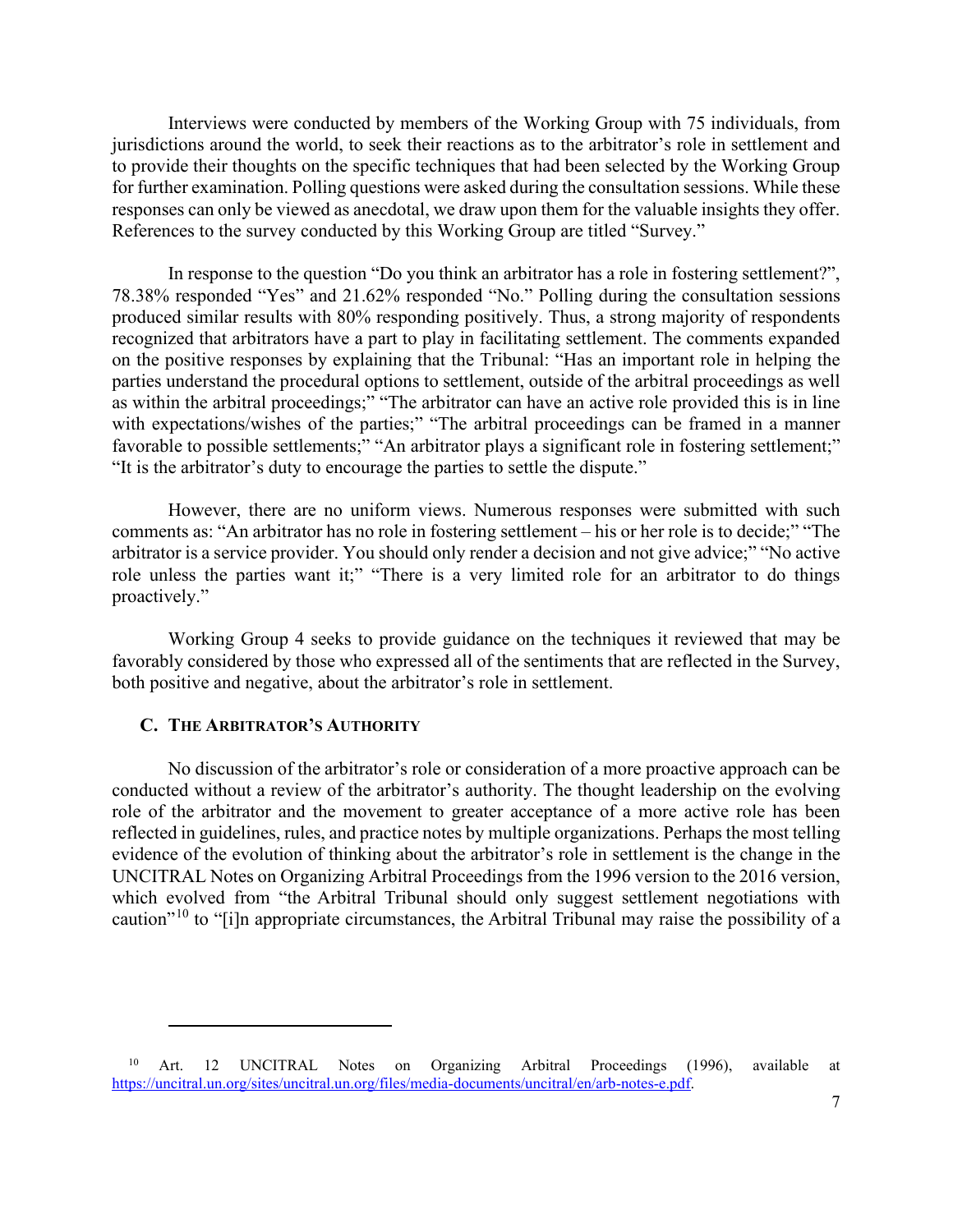settlement between the parties."<sup>[11](#page-7-0)</sup> Many institutional rules and guidelines also refer to the arbitrator's role in settlement:

- ICC Rules Appendix IV, h) (ii): "Where agreed between the parties and the Arbitral Tribunal, the Arbitral Tribunal may take steps to facilitate settlement of the dispute, provided that every effort is made to ensure that any subsequent award is enforceable at law."
- IBA Guidelines on Conflict of Interest in International Arbitration General Standard 4(d): "An arbitrator may assist the parties in reaching the settlement of the dispute, through conciliation, mediation or otherwise, at any stage of the proceedings" (with express agreement).
- Swiss Rules Article 19(5): "With the agreement of each of the parties, the Arbitral Tribunal may take steps to facilitate the settlement of the dispute before it."
- German DIS Rules Article 26: "Unless any party objects thereto, the Arbitral Tribunal shall, at every stage of the arbitration, seek to encourage an amicable settlement of the dispute or of individual disputed issues."
- Prague Rules Article 9.1.: "Unless one of the parties objects, the Arbitral Tribunal may assist the parties in reaching an amicable settlement of the dispute at any stage of the arbitration;" Articles 9.2. and 9.3. allow "any member" of the tribunal "upon written consent of all parties" to "act as a mediator to assist in the amicable settlement of the case."
- CIETAC Rules Article 47(1): "Where both parties wish to conciliate, or where one party wishes to conciliate and the other party's consent has been obtained by the Arbitral Tribunal, the Arbitral Tribunal may conciliate the dispute during the arbitral proceedings."
- Singapore International Arbitration Act Article 17(1): "If all parties to any arbitral proceedings consent in writing and for so long as no party has withdrawn his consent in writing, an arbitrator or umpire may act as a conciliator."

While the better view is that arbitrators always had inherent authority to conduct an arbitration with the use of all of the techniques identified in this Working Group's product, the specific recognition of the arbitrator's authority with respect to settlement in an increasing number of rules and guidelines should serve to satisfy any remaining concerns arbitrators may have about expanding their toolkit and to more frequently employ proactive measures aimed at fostering a settlement of the dispute. However, it is important to add that the techniques being considered by the Working Group are quite different from actively taking on the role of a mediator but for the most part are standard procedural techniques that may as a by-product also facilitate settlement.

<span id="page-7-0"></span><sup>&</sup>lt;sup>11</sup> Art. 12 UNCITRAL Notes on Organizing Arbitral Proceedings (2016), available at [https://uncitral.un.org/sites/uncitral.un.org/files/media-documents/uncitral/en/arb-notes-2016-e.pdf.](https://uncitral.un.org/sites/uncitral.un.org/files/media-documents/uncitral/en/arb-notes-2016-e.pdf)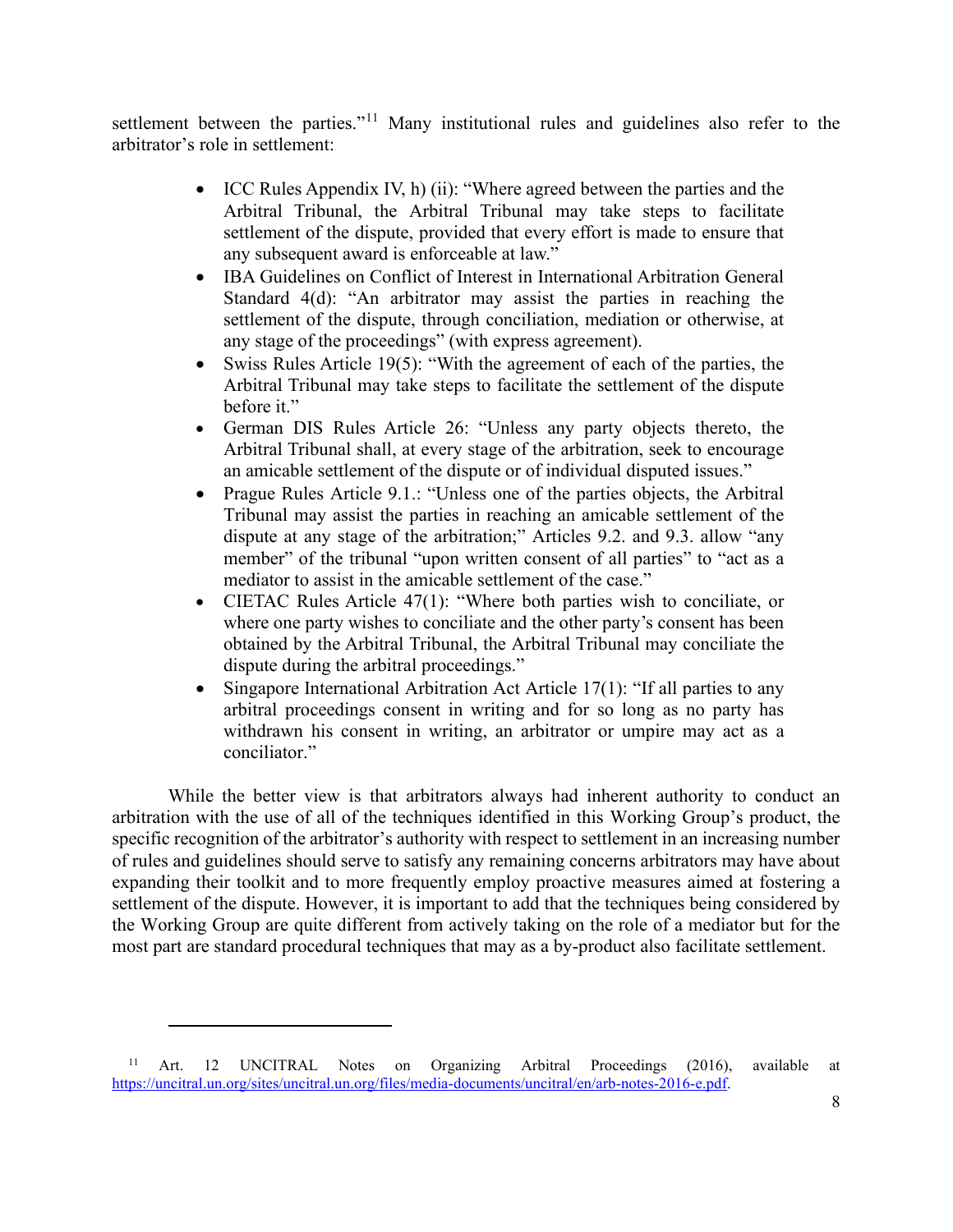#### <span id="page-8-0"></span>**D. PSYCHOLOGICAL IMPACT OF ARBITRATION PROCEDURAL MEASURES**

An area not often considered is the impact of measures taken by arbitrators which can counter unconscious psychological impediments to settlement. [12](#page-8-1) While, as with all psychological influences, there are a number of unconscious obstacles to settlement, the Working Group notes a few impediments where arbitrator techniques may serve to deflect or at least minimize the psychological barrier.

For example, study after study has demonstrated that litigants and their counsel do not accurately predict case outcomes. The principal culprits that lead to this predictive failure are referred to as the "optimistic overconfidence" bias: people are simply overconfident in their predictions concerning the outcome of future events, including outcomes in litigated disputes; the egocentricity bias: the tendency to assess the strength of the case in a self-interested or egocentric manner; and the confirmation bias: people interpret evidence so as to maintain their initial beliefs. As has also been shown, not surprisingly, voluntary settlement is facilitated as parties become more realistic about their own prospects of winning. Early disposition of material issues, in-depth mid-term reviews of the case by the arbitrator with the parties and providing preliminary views, early on or after the taking of evidence, are some of the measures that can be taken to assist parties in overcoming these biases.

Arbitrators addressing issues earlier in the process also serves to alleviate the impact of the "sunk costs" fallacy. Parties that have already spent considerable time and money may feel that they already have so much invested in the process that they are less likely to settle and choose instead to take the adversarial process through to the end. While considered a "fallacy" that has no rational economic justification, the fallacy persists; earlier resolution of material issues and attention to focusing the parties on the issues of importance to the arbitrator sooner would decrease the amount of "sunk costs" and thus diminish the impact of this fallacy.

Greater and earlier interaction with the arbitrator may also serve to foster settlement by providing "procedural justice" in the litigants' view and enabling them to have their "day in court" or their "day before the arbitrator," an appreciation which has proven to foster acceptance of resolution. It may also serve to address the litigants' "equity-seeking", i.e., the desire to obtain

<span id="page-8-1"></span><sup>12</sup> *See* Edna Sussman, *Arbitrator Decision-Making: Unconscious Psychological Influences and What You Can Do About Them*, 24 American Rev. Int'l Arb. 487 (2013); Edna Sussman, *Unconscious Impediments to Settlement and the Proactive Arbitrator*, Liber Amicorum George Bermann (2021, forthcoming); Randall Kiser,

*Psychological Attributes of Decision Errors*, in Beyond Right and Wrong: The Power of Effective Decision Making for Attorneys and Clients, 89 (Springer Publ. 2010) (reviewing numerous psychological attributes of decision errors); Andrew J. Wistrich and Jeffrey J. Rachlinski, *How Lawyers' Intuitions Prolong Litigation*, 86 S. Cal. L. Rev. 101 (2013); Lee Ross and Andrew Ward, *Psychological Barriers to Dispute Resolution,* in Zanna (ed.), Advances in Experimental Social Psychology, Vol. 27, at 255 (Academic Press 1995); Richard Birke and Craig R. Fox, *Psychological Principles in Negotiating Civil Settlements*, 1 Harv. Neg. L. Rev. 1 (1999); Russell Korobkin, *Psychological Impediments to Mediation Success: Theory and Practice*, 21 Ohio State J. on Dispute Resolution 281 (2006).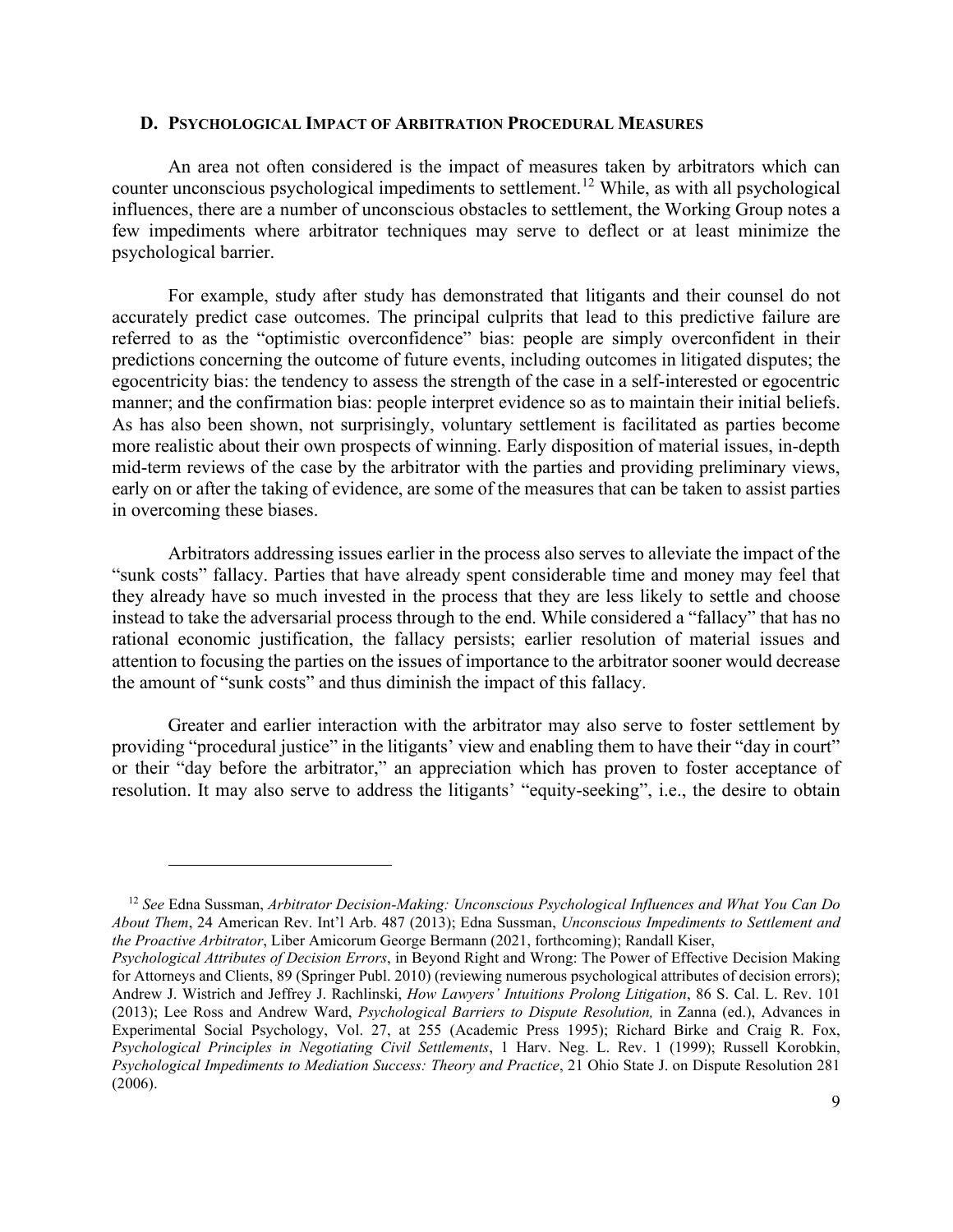equity in the face of having been badly treated, either by satisfying that desire or forcing a recognition that the arbitrator may not perceive the equities exactly the same way.

Arbitrators may also delve into the mediator's toolbox without stepping out of the role of the arbitrator.<sup>[13](#page-9-1)</sup> These mediator techniques, too, serve to counter unconscious biases. Some examples come to mind, such as reframing or making the parties step into the other party's shoes. None of them would seem to exceed the arbitrator's authority or jeopardize the award. Like mediators, arbitrators can also engage in active listening by repeating and recapturing accurately what has been presented. Validation that one has been understood, particularly where those statements are made directly to the parties by a third party neutral, can assist parties in coming to closure.

Like mediators, arbitrators can also ask probing questions. Some mediators rely heavily on relaying their evaluation of the dispute and offering a mediator's solution. But many highly effective mediators prefer trying to "empower" the parties to resolve their dispute among themselves, without getting to an evaluative stage in the mediation by asking questions and raising awareness of other perspectives of the law and/or the facts. In arbitration, a great deal can be accomplished in terms of assisting the parties to more accurately assess their likelihood of success just by asking questions, a process eminently suitable for an arbitrator.

An arbitrator can endeavor to ensure that the party representatives who are actually in a position to foster settlement are present for critical sessions in the arbitration such as the first case management conference or the mid-case review. Article 24(4) of the ICC Rules specifically allows the Tribunal to "request the attendance at any case management conference of the parties in person or through an internal representative." The arbitrator may also want to ensure that principals who have not seen each other since their dispute arose are present and may arrange that they sit near each other, forcing an interaction that may overcome their differences.

What makes sense in a particular case will, of course, vary. Every case presents new facts, new law, new people, and new psychology. Therefore, the arbitrator's responses must always be tailor-made.

#### <span id="page-9-0"></span>**E. DIFFERENCES IN CULTURES**

Given the global nature of international arbitration, the Working Group asked whether the arbitrator's role is dictated, and whether it should be dictated, by the arbitrator's geographic, cultural or legal background.<sup>[14](#page-9-2)</sup> The Working Group noted that historically Chinese arbitrators have been more likely to engage in settlement discussions with the parties, and arbitrators who follow

<span id="page-9-1"></span><sup>13</sup> *See* Klaus Peter Berger, *Integration of Mediation Elements into Arbitration: 'Hybrid' Procedures and 'Intuitive' Mediation by International Arbitrators*, 19 Arb. Int'l 387, 400 et seq. (2003); Edna Sussman, *Med-Arb: An Argument for Favoring Ex Parte Communications in the Mediation Phase,* World Arbitration and Mediation Review, Vol. 7, No. 2 (2013).

<span id="page-9-2"></span><sup>14</sup> *See* Klaus Peter Berger, *The International Arbitrator's Dilemma: Transnational Procedure versus Home Jurisdiction – A German Perspective*, 25 Arb. Int'l 217 (2009).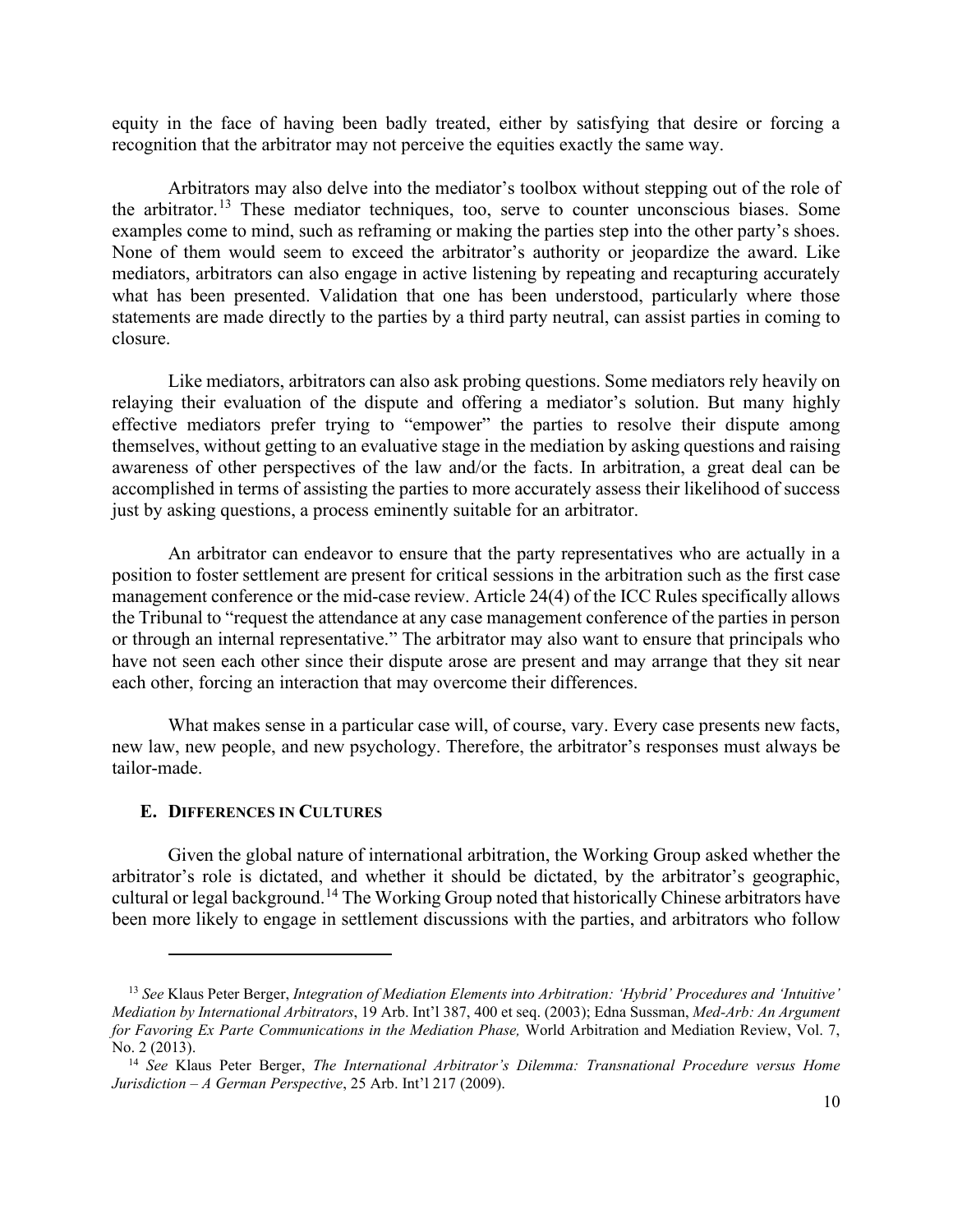the Germanic model often provide preliminary views with the agreement of all parties; a perception echoed by many of the Survey respondents.

However, recent studies suggest that there is increasing harmonization across cultures with respect to the role of the arbitrator. For example, a survey of arbitrators across cultures demonstrated that approximately 74% of arbitrators, both East and West, shared the view that it was "appropriate for the arbitrator to suggest settlement negotiations to the parties," and 58%, both East and West, thought it was "appropriate for the arbitrator to actively engage in settlement negotiations (at both parties request)."[15](#page-10-1) It has been said that with the current global mix of national origin, legal qualification, and place of practice of international practitioners, the East-West differences, in fact, are "often very subtle" and with the continuing melting pot of ideas, concepts, and approaches across jurisdictions, future generations of arbitration practitioners will not depend so much on East versus West concepts of appropriate arbitrator conduct.<sup>[16](#page-10-2)</sup>

Thus, while legal and geographical culture still has influence, it should not be viewed as limiting the arbitrator's choice in crafting a process most suitable for the dispute at issue as long as care is taken to ensure that there is no breach of any governing ethical, legal or rule-based principle and the parties are consulted and have confirmed their agreement to the process.

#### <span id="page-10-0"></span>**F. CAUTIONARY NOTES**

The world of international arbitration is global and so subject to different applicable substantive and procedural laws, different ethical constraints, and different approaches by courts to enforcement issues. Addressing the impact of all of these differences on the particular techniques discussed was beyond the scope of the project. Care must be taken in deciding how to use the various techniques available to arbitrators to ensure that they are in compliance with all applicable laws, all ethical obligations, and will not jeopardize the enforceability of an ultimate award. Importantly, arbitrators should never give the impression to the parties that they are more interested in the parties entering into a settlement agreement than they are to decide the dispute through a final award.

Care should also be taken to continue to both be, and appear to be, impartial and independent and to minimize the likelihood that any party would lose faith in the arbitrator's impartiality and independence based on the arbitrator's conduct in promoting settlement. The parties' informed consent for the use of techniques with respect to which such consent would be advisable may protect the arbitrator from a challenge based on the use of the technique. Explanation (d) of General Standard 4 of the IBA Guidelines on Conflict of Interest in International

<span id="page-10-1"></span><sup>15</sup> Shahla Ali, *The Morality of Conciliation: An Empirical Examination of Arbitrator "Role Moralities" in East Asia and the West*, 16 Harv. Negot. L. Rev. 1 (2011).

<span id="page-10-2"></span><sup>16</sup> Stephan Wilske, *Significant Differences in International Arbitration in the "East" and the "West": Myth, Reality, or Lost in Globalization?* in Chang-fa Lo et al. (eds.), Legal Thoughts Between the East and the West in the Multilevel Legal Order, Economics, Law and Institutions in Asia Pacific, 543 (Publ. Springer Singapore 2016). *But see,* Gabrielle Kaufmann-Kohler and Victor Bonnin Reynes, *Arbitrators as Conciliators: A Statistical Study of the Relation between an Arbitrator's Role and Legal Background*, ICC Bulletin, Vol. 18, No. 2, at 79 (2007)*.*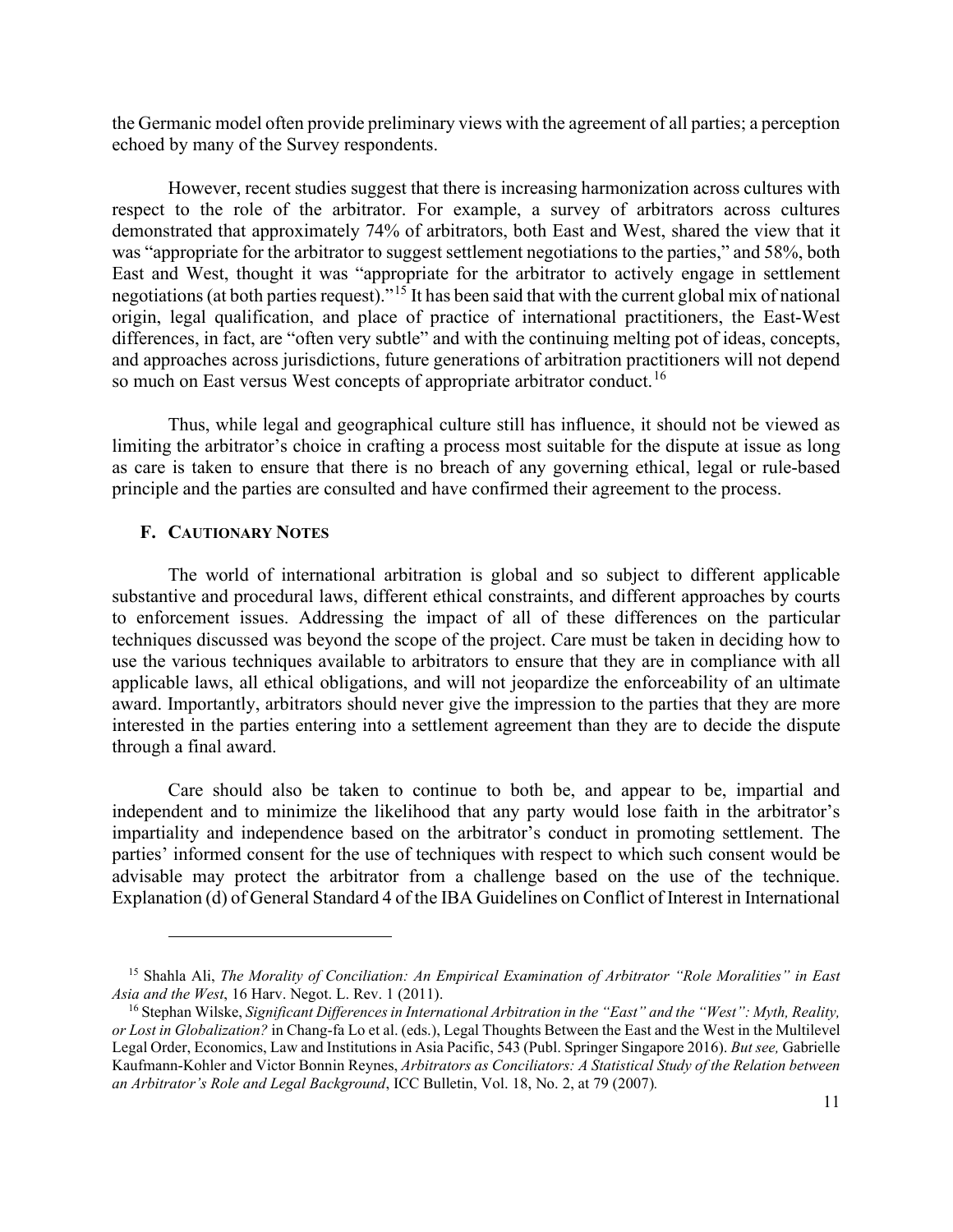Arbitration provides that "[i]nformed consent by the parties to such a process [settlement of the dispute] prior to its beginning should be regarded as an effective waiver of a potential conflict of interest." But loss of faith by a party may lead to challenges based on other and unrelated grounds. However, while maintaining the parties' faith in the arbitration, the arbitrators and the arbitration process is essential, care should be taken not to be overwhelmed by unnecessary due process paranoia. <sup>[17](#page-11-0)</sup>

Ultimately, arbitration is a creature of contract or a treaty; and party autonomy must prevail over other considerations. A comprehensive conversation with the parties at the first organizational conference to review options and design the arbitration would enable the parties working with the arbitrators to tailor the process to the particular dispute. Such early joint planning would serve the dual goals of maintaining party autonomy and ensuring that arbitration is responsive to user needs. Further, this would allow parties to anticipate in advance the procedure to be applied and avoid arbitrators making suggestions during the process that are unexpected and may lead to significant time spent trying to determine what the suggestion signified.

Heeding user calls for greater process creativity will enhance the utility and attractiveness of arbitration in the dispute resolution spectrum as the Singapore Convention on Mediation, <sup>[18](#page-11-1)</sup> which has entered into force on 12 September 2020, makes cross-border mediated agreements enforceable, and the Hague Judgements Convention<sup>[19](#page-11-2)</sup> will enable recognition and enforcement of civil and commercial judgments rendered by the courts of other States.

<span id="page-11-0"></span><sup>17</sup> *See* Klaus Peter Berger and J. Ole Jensen, *Due process paranoia and the procedural judgment rule: a safe harbour for procedural management decisions by international arbitrators*, 32 Arb. Int'l 415 (2016).

<span id="page-11-1"></span><sup>18</sup> Edna Sussman, *The Singapore Convention: Promoting the Enforcement and Recognition of International Mediated Settlement Agreements,* ICC Bulletin, Issue 3, at 42 (2018); United Nations Convention on International Settlement Agreements Resulting from Mediation (the "Singapore Convention on Mediation"), adopted on 20 December 2018, 2018, available at the available at the set of the set of the set of the set of the set of the set of the set of the set of the set of the set of the set of the set of the set of the set of the set of the se [https://uncitral.un.org/en/texts/mediation/conventions/international\\_settlement\\_agreements.](https://uncitral.un.org/en/texts/mediation/conventions/international_settlement_agreements)

<span id="page-11-2"></span><sup>&</sup>lt;sup>19</sup> Convention on the Recognition and Enforcement of Foreign Judgments in Civil or Commercial Matters of 2 July 2019 (not yet in force), available at [https://www.hcch.net/en/instruments/conventions/full-text/?cid=137;](https://www.hcch.net/en/instruments/conventions/full-text/?cid=137) David P. Stewart, *The New Hague Judgments Convention,* N.Y. Disp. Res. Lawyer, Vol. 13, No. 1, at 23 (Spring 2020).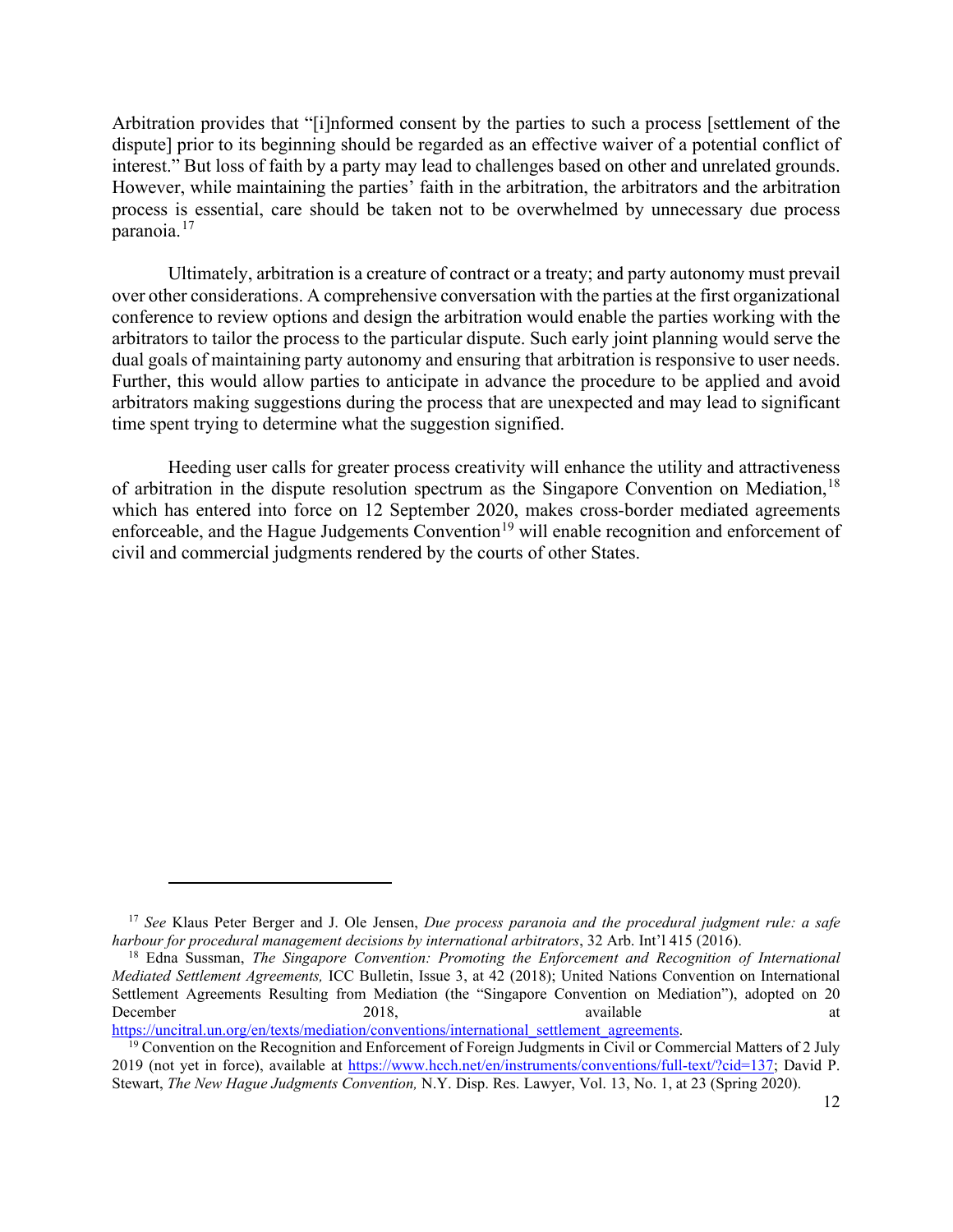## <span id="page-12-1"></span><span id="page-12-0"></span>**G. CONCLUSION**

Working Group 4 is hopeful that the Survey and the analysis of the data and feedback generated by it will enable arbitrators and parties to consider measures for promoting effective and efficient arbitrations within a framework that includes consideration of the impact process decisions might have on settlement. As it was aptly noted previously by one of the co-chairs of the Working Group: "Techniques to facilitate settlement of the dispute should belong to the arsenal of every international arbitrator in order to diversify the services which the arbitration community is able to provide to its users."[20](#page-12-2) The Working Group also has provided as an Annex to this report a check list that may be helpful to arbitrators in considering these techniques.

<span id="page-12-2"></span><sup>20</sup> Berger and Jensen, *supra* note 9 at 917.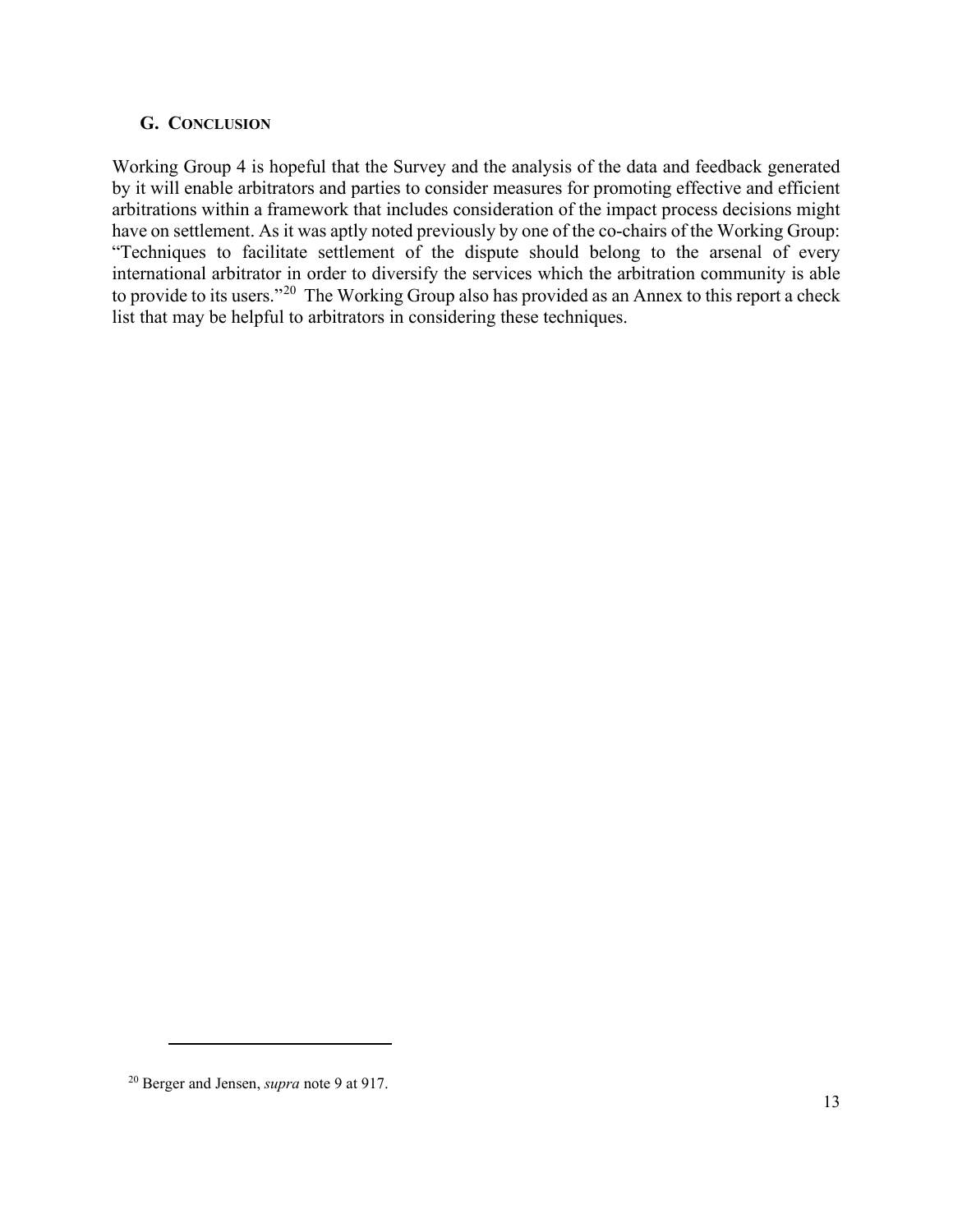## APPENDIX I

#### <span id="page-13-0"></span>**I. THE FIRST ORGANIZATIONAL MEETING**

The first organizational meeting, also known as the first case management conference or the first preliminary hearing, is crucial to achieving an efficient and well-run arbitration. It is also essential if tailored approaches that suit the particular dispute, such as the ones suggested for consideration by the Working Group, are to be implemented.

### <span id="page-13-1"></span>**A. THE SURVEY**

The Survey did not inquire as to practices with first organizational meetings, a subject the Group had not identified for review at first place. However, as the work on this project developed, it became clear that it was essential to include a discussion of this first meeting as the preliminary and essential first step to an engaged Tribunal that can helpfully promote settlement. It is only at a comprehensive first organizational meeting that all of the options available for the conduct of the arbitration can be explored with the parties. While there is nothing to preclude introducing additional steps to the process later, it will, in many cases, be more difficult as the schedule will have been set, the parties will have worked towards the established schedule and towards the process steps that had been agreed.

#### <span id="page-13-2"></span>**B. THE OPPORTUNITY**

The first organizational meeting presents an opportunity for the Tribunal to get a real sense of the parties and what they view as important, both in terms of the merits and process. The Tribunal can start developing a relationship with counsel as well as getting a sense of counsel and how they work together. The Tribunal can address any cultural differences and develop common expectations as to the conduct of the arbitration. The Tribunal can invite party representatives to attend the session, thereby encouraging a more active client engagement and participation in decision-making. Discussion and guidance by the Tribunal can lead to consensus as to the framework of the proceeding.

A properly conducted first organizational meeting creates a forum for presenting a brief initial merits overview by the parties. Even with detailed earlier submissions, a discussion on the merits can assist in framing the arbitration procedures. For example, an early merits discussion with the parties can help the Tribunal in exploring more effectively whether bifurcation would be appropriate, whether an early resolution of certain issues would be helpful, or whether it would be helpful to set a mediation window or to suggest a mid-arbitration review. When a thorough discussion is undertaken at the first organizational session, there is no assumption that the arbitration would simply proceed, as often presumed, with the submission of a series of f successive memorials, with document disclosure taking place after the first set of submissions, to be followed by the hearing, and often post-hearing submissions. Rather an actual review of available procedural measures would be undertaken in light of the specifics of the case at hand.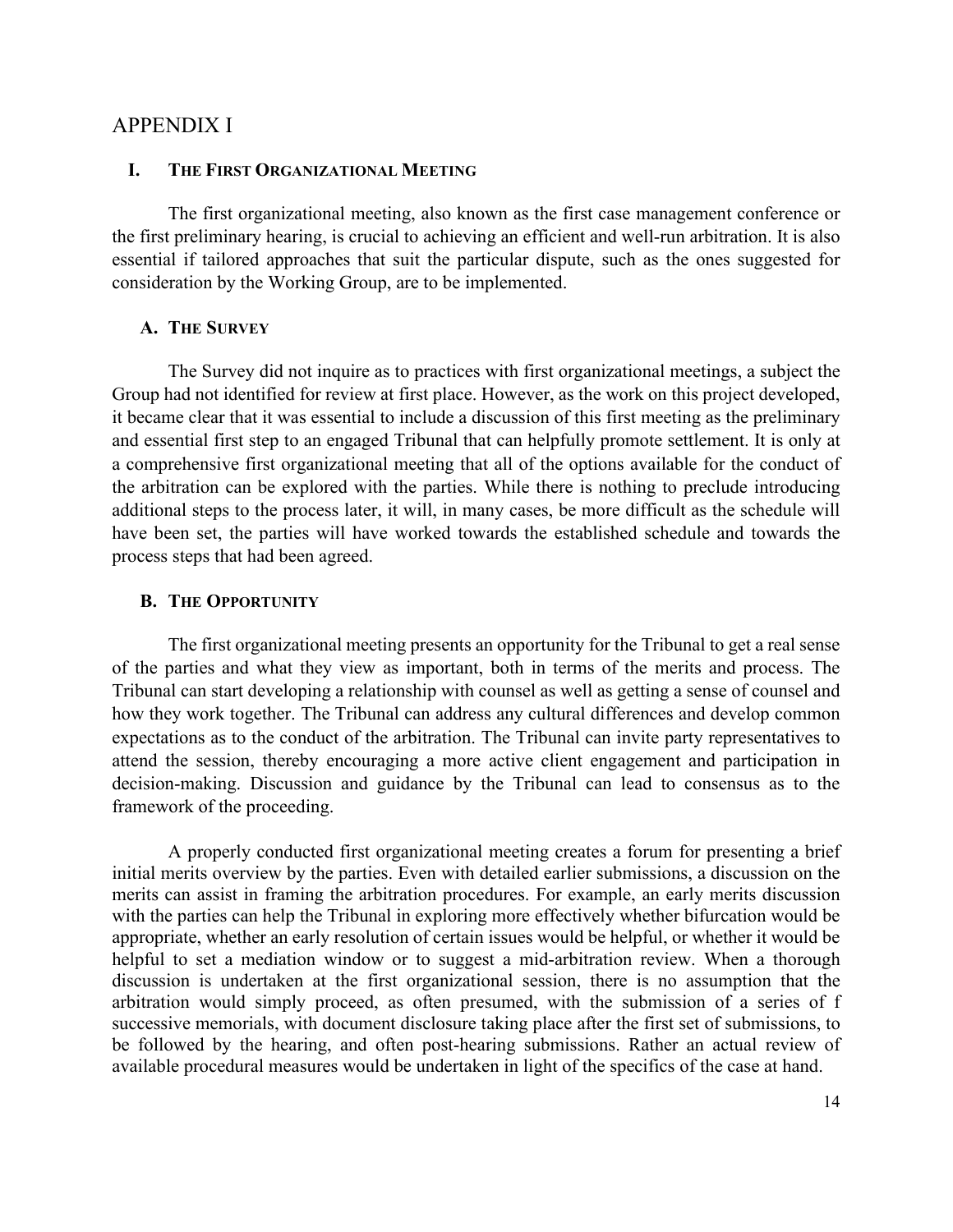The importance of the first organizational meeting has been recognized and is mandated in many arbitration rules. It is the subject of UNCITRAL's excellent Notes on Organizing Arbitral Proceedings and has become common practice. However, too often, those meetings are brief and address only the dates for when the hearing will be held. The first procedural order has often already been delivered by the arbitrators to counsel or prepared by counsel and delivered to the Tribunal without any discussion as to how to structure the arbitration. This common *pro forma* conduct of a first engagement with the parties is a missed opportunity.

### <span id="page-14-0"></span>**C. THE FIRST PROCEDURAL ORDER**

The first procedural conference presents the first opportunity to consider departing from the typical process in order to capture the opportunity afforded to the Tribunal to work with the parties to develop the most appropriate process. Consideration should be given as to whether it would be appropriate, in a particular case, to have the Tribunal send a draft first procedural order that provides only for some of the mechanical aspects of the arbitration. Thus, the skeleton procedural order may address such basics as to how the Tribunal wants documents to be submitted, how translations should be handled, or what should be included in a witness statement. But other aspects of the process would not be assumed and would be discussed and resolved at the first session.

The Tribunal may raise in its initial communications with the parties to consider at the first case management any process steps appropriate to the case, such as those suggested by the Working Group as available to arbitrators that might foster a settlement. Early discussion of such techniques as setting mediation windows, conducting mid-arbitration reviews, providing preliminary views, deciding dispositive motions, or enabling a sealed offers process are most likely to be employed if they are discussed at the first procedural conference so that submissions are drafted in light of those process steps and the parties are prepared to participate with the Tribunal in employing these techniques. Thus, the various options reviewed by the Working Group can be incorporated into the structure of the arbitration when and where appropriate. Following the first organizational meeting, the final and detailed first procedural order, which covers all aspects of the arbitration, should be prepared by the Tribunal for review and approval by the parties.

#### **References**

- UNCITRAL Notes on Organizing Arbitral Proceedings 2016, available at [https://uncitral.un.org/sites/uncitral.un.org/files/media-documents/uncitral/en/arb-notes-](https://uncitral.un.org/sites/uncitral.un.org/files/media-documents/uncitral/en/arb-notes-2016-e.pdf)[2016-e.pdf](https://uncitral.un.org/sites/uncitral.un.org/files/media-documents/uncitral/en/arb-notes-2016-e.pdf)
- ICC *Effective Management of Arbitration – A Guide for In-House Counsel and Other Party Representatives*, available at [https://iccwbo.org/publication/effective-management-of](https://iccwbo.org/publication/effective-management-of-arbitration-a-guide-for-in-house-counsel-and-other-party-representatives/)[arbitration-a-guide-for-in-house-counsel-and-other-party-representatives/](https://iccwbo.org/publication/effective-management-of-arbitration-a-guide-for-in-house-counsel-and-other-party-representatives/)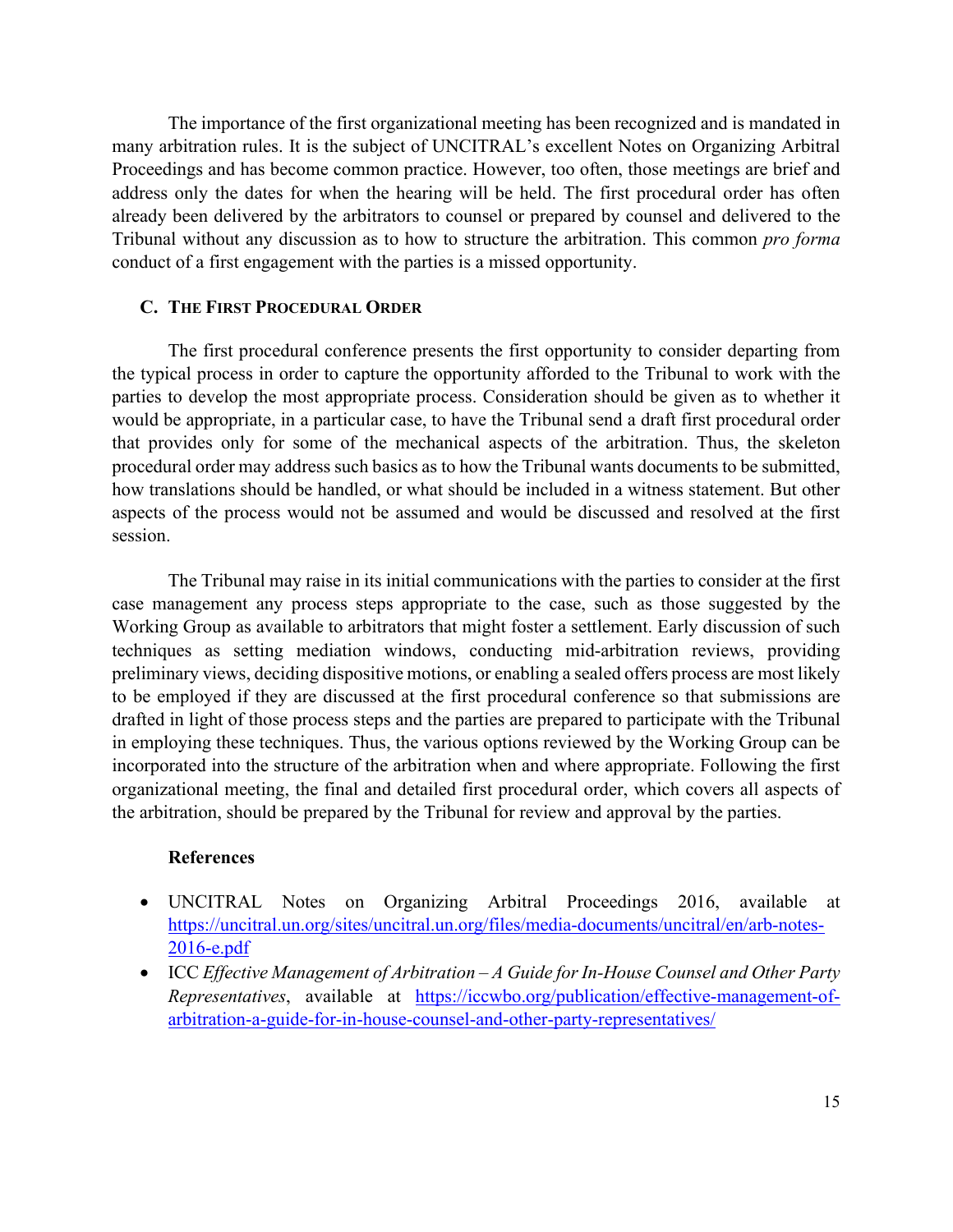- Gabrielle Nater-Bass, *The Initial Discussion with the Parties: How Should It Be Done? Which Topics Must Be or May Be Addressed?*, in The Arbitrator's Initiative: When, Why and How should It Be Used?, ASA Special Series, No. 45 (2016)
- Cecilia Carrara, *How to Productively Conduct a Case Management Conference – Well begun is Half Done*, N.Y. Disp. Res. Lawyer, Vol. 12, No. 1, at 43 (Spring 2019)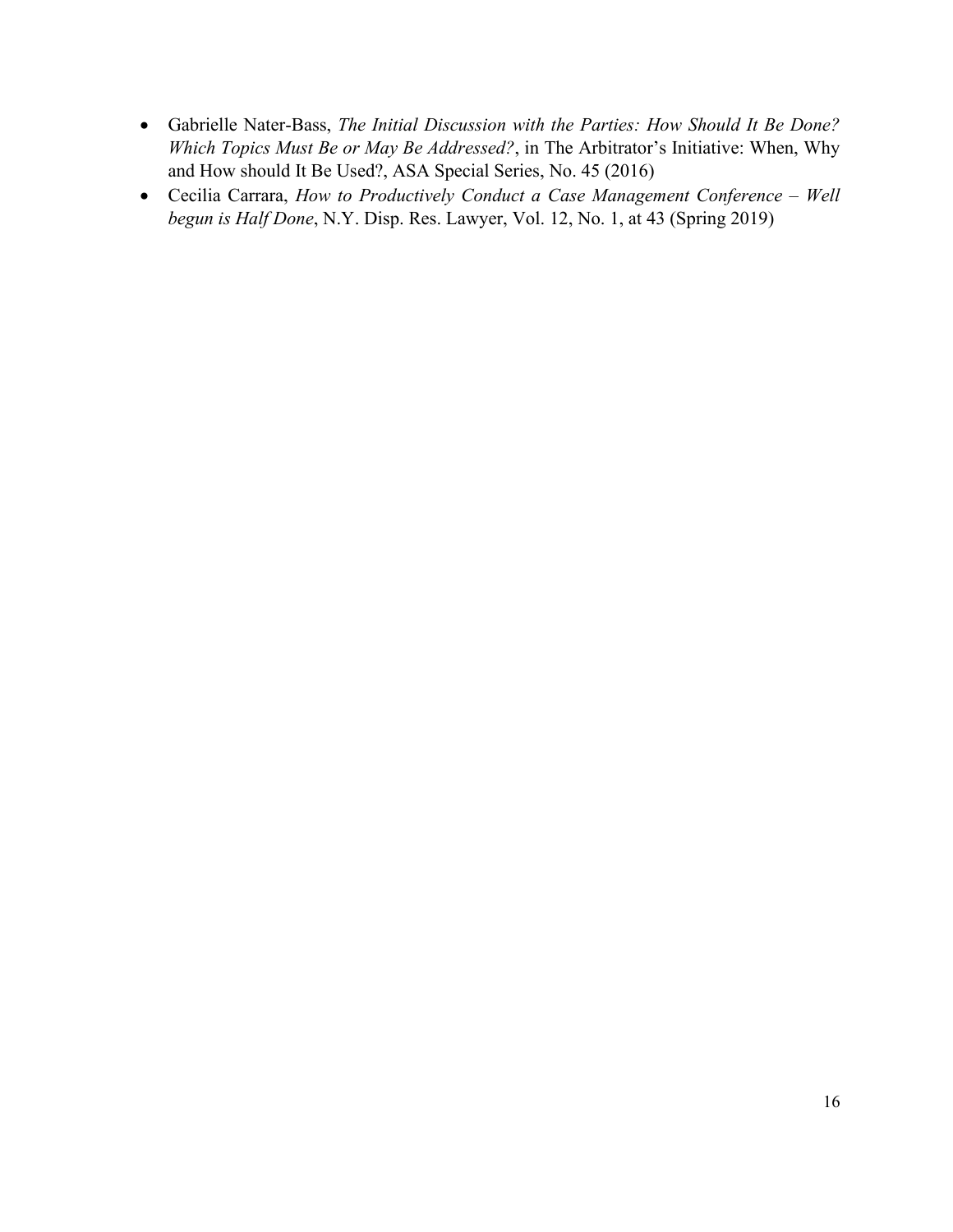## <span id="page-16-0"></span>APPENDIX II

#### <span id="page-16-1"></span>**II. THE MEDIATION WINDOW**

Eighty percent of users of arbitration at a conference held in 2014 and comprising 150 delegates from over 20 countries, voiced their desire to have arbitration institutions and Tribunals explore in the first meeting what other forms of dispute resolution may be appropriate to resolve the case. In addition, over two thirds of the users at that conference desired a cooling-off period during the arbitration proceeding to make a good faith attempt to settle using a mediator. While users have expressed their interest in early discussion of mediation, it has not yet become common or accepted practice for arbitrators to introduce the subject. The mediation window is a technique that affords the parties that opportunity.

#### <span id="page-16-2"></span>**A. THE MEDIATION WINDOW DEFINED**

A mediation window can be structured as suggested in the CEDR Rules for the Facilitation of Settlement in International Arbitration: "[A] period of time during an arbitration is set aside so that mediation can take place during which there is no other procedural activity." This structure would require a pause in the arbitration to allow the parties to focus on the mediation and to allow for the development of potential solutions without the conflicting simultaneous pursuit of adversary positions. The pause should be time-limited, so as not to unduly prolong the arbitration. A period of time ranging from three to eight weeks has been utilized.

Alternatively, a mediation window can simply be a time set in the procedural schedule when the parties will discuss whether or not it would be useful to conduct a mediation. The mediation would proceed simultaneously with the arbitration and would create no delay in the schedule. This mediation window process is intended to prompt the parties to consider an amicable resolution through mediation. If this process is used, the parties may be advised that the mediation window must be scheduled sufficiently in advance of the hearing and that it will not interfere with the hearing dates set. These will not be adjourned for the parties' continuing discussions.

#### <span id="page-16-3"></span>**B. THE OBJECTIVE OF THE MEDIATION WINDOW**

Ideally, the mediation window will provide the opportunity for the parties to resolve the entire dispute. However, a mediation may also serve to resolve parts of the dispute, identify issues for early resolution, narrow the issues, maintain relationships, and streamline the proceeding.

The insertion of a mediation window in the schedule at the start of the arbitration, which forces the conversation to take place, counters the continuously expressed concern of parties that if they are the ones to suggest mediation or the commencement of settlement discussions, it is a show of weakness that may damage their negotiating position. Indeed, in a recent survey of barriers to settlement, over 60% of the respondents from both East and West geographies believed that "parties hesitating to make the first move toward settlement" is a "highly relevant/significant" barrier to achieving an amicable resolution. While to those who practice in jurisdictions where mediation is commonplace, this may seem somewhat surprising, experience suggests that it is often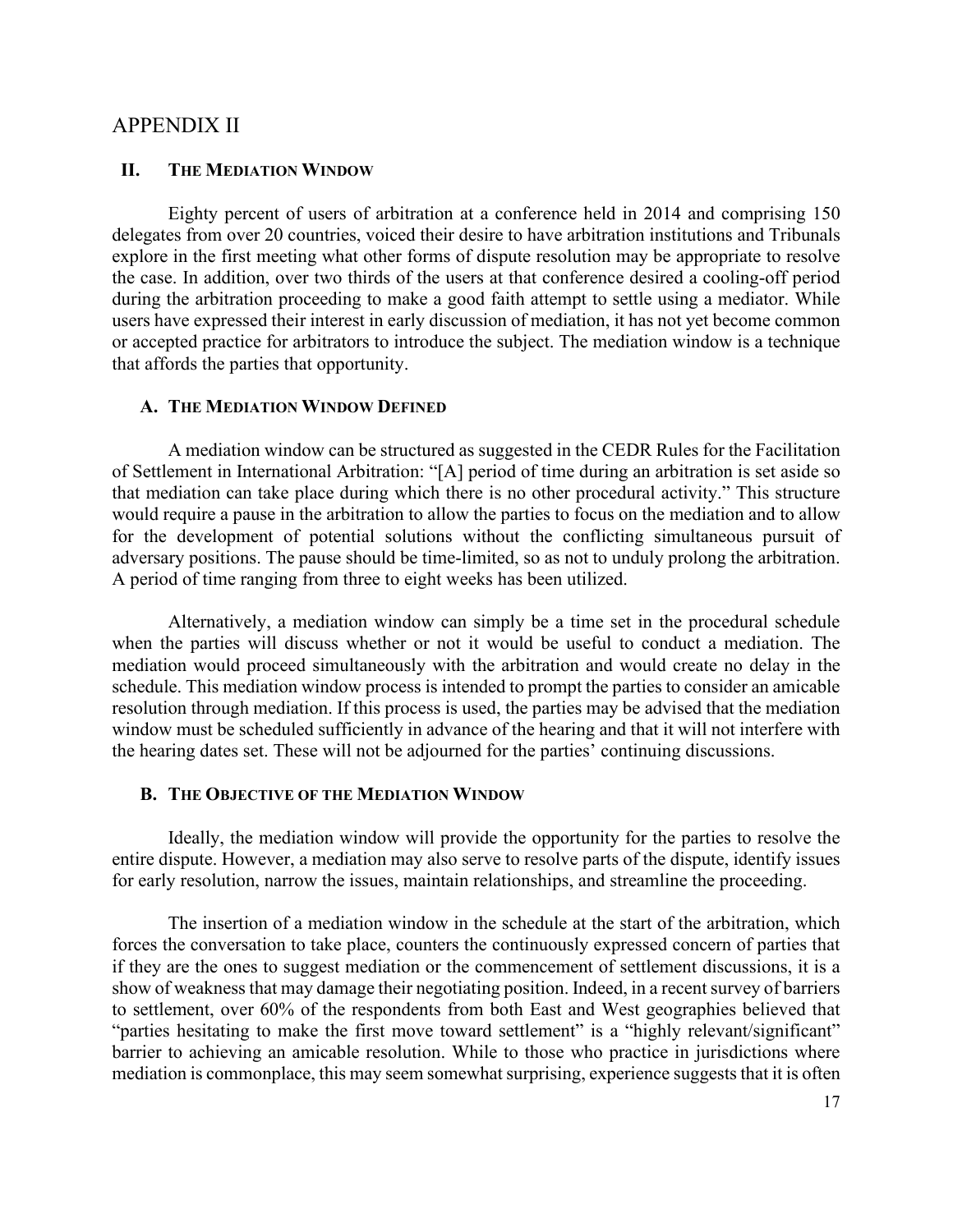a concern regardless of familiarity with mediation. For jurisdictions where mediation is just beginning to emerge, as is the case in many countries, one can well imagine this to be a significant barrier. The mediation window resolves that obstacle.

#### <span id="page-17-0"></span>**C. WHEN TO RAISE THE MEDIATION WINDOW**

Optimally, the mediation window is raised at the first conference with the parties. The discussion of the objectives for the mediation, a determination of the best timing for the mediation window and its structure will serve to develop a process most suitable and helpful for the particular dispute.

### <span id="page-17-1"></span>**D. TIMING**

Ultimately, a mediation is most likely to succeed at a time that the parties are able to realistically assess the relevant facts and legal principles, the likely outcome and what a reasonable compromise might be, as well as the likely expense in terms of legal costs and damage to reputation, commercial relationships, and other non-monetary factors. If it is concluded that conducting the mediation after the filing of the initial pleadings is too early, in a traditional international arbitration with two successive rounds of submissions, a mediation conducted after the first round of submissions may be optimal. In some cases, the parties may wish to wait until after the exchange of documents, but while they may then be better informed as to their position, it will decrease cost savings.

The notion that a parallel mediation should be limited to a certain window should also be questioned. Rather, it may make sense that the mediation run parallel to the arbitration throughout, or after a certain point in the process. For example, the new ICDR rules anticipate a concurrent mediation that may commence at the beginning; a parallel mediation may also occur after a mediation step is unsuccessful, but the mediator stays in place. Parallel mediation may also occur when a mediation window is set early in the process, but the parties are encouraged to consider leaving the mediation process running in parallel even if they do not settle during the initial window, or to open another window later in the proceeding.

#### <span id="page-17-2"></span>**E. SELECTION OF THE MEDIATOR**

Appointing the arbitrator with full knowledge of the issues in dispute as the mediator may be tempting as being most cost-effective and efficient. Whether this is a viable option depends on the jurisdiction of the seat, the likely jurisdictions of enforcement, and the applicable institutional rules. Such a process is accepted in some jurisdictions and not in others where it may even be a basis for challenge or vacatur of an award. It is permissible in some jurisdictions and under some institutional rules if the parties enter into a comprehensive informed consent to such a procedure. However, there are also significant practical concerns as to the efficacy and appropriateness of having the same individual serve in both capacities. Accordingly, the mediator chosen to serve during the arbitration may be the arbitrator, but the choice is generally to retain a different individual, which also has the benefit of allowing a parallel process. Working Group 5 explores the pros and cons of using the same individual as both arbitrator and mediator.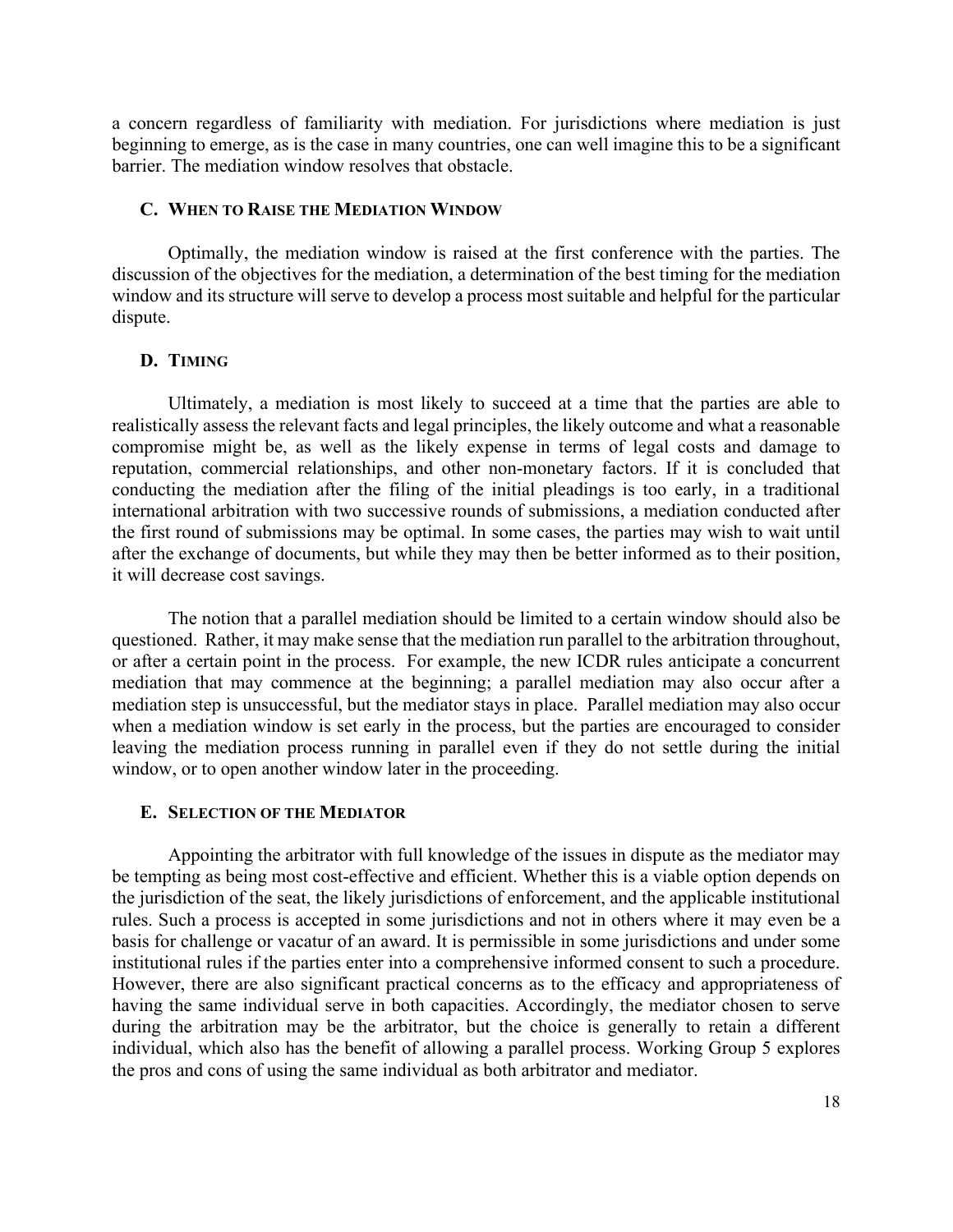### <span id="page-18-0"></span>**F. AUTHORITY OF THE ARBITRATOR TO SUGGEST CONSIDERATION OF A MEDIATION WINDOW**

Arbitration is a creature of contract and the arbitration clause provides the scope of the arbitrator's authority. While an arbitrator probably does not have the authority to require the parties to mediate, the arbitrator's inherent authority to conduct the arbitration process and assist the parties in the resolution of their dispute encompasses the authority to suggest considering alternative dispute resolution mechanisms. On being asked "Do you raise settlement as an option at the first conference?", 56% of the Survey respondents said "Yes" and 44% said "No." When asked if they raised settlement as an option later in the arbitration, 62% said "Yes" and 38% said "No." Yet in-house counsel tell us that they want a mediation window set at the start of the case if at all, rather than having mediation sprung on them later in the proceeding when they do no know what it means in terms of the outcome.

However, the mediation window is not as well known yet or accepted. Only a small percentage of the respondents to the Survey discussed the possibility of a mediation window at the first conference with the parties. In response to the question "Do you set a mediation window at the first conference that requires the parties to consider mediation at a set time in the schedule?", 24% said "Yes" and 76% said "No." Similarly, in response to "Do you schedule a mediation window at the first conference that builds a pause into the arbitration to allow the parties to try to mediate?", 12% said "Yes" and 88% said "No." However, quite a few from diverse jurisdictions thought it would be a good idea. As one respondent stated, "I believe it might be necessary and a good way to promote settlement." In response to polling during the consultation sessions 90 % thought the arbitrator should propose a mediation window during the arbitration.

An increasing number of institutional rules and guidelines expressly provide for such guidance to the parties. For example, Section 29 of the ICC Mediation Guidance Notes specifically references a mediation window and states: "[I]t may be appropriate for the arbitration to be stayed to allow time for conducting the mediation." The ICC Rules Appendix IV in its 2021 version provides that the arbitrator may "encourage the parties to consider settlement of all or part of the dispute (…) through any form of amicable dispute resolution methods (…) such as, for example, mediation (…)" Article 19(5) of the Swiss Rules provides: "With the agreement of each of the parties, the Arbitral Tribunal may take steps to facilitate the settlement of the dispute before it." Section 26 of the German DIS Rules provides: "Unless any party objects thereto, the arbitral tribunal shall, at every stage of the arbitration, seek to encourage an amicable settlement of the dispute or of individual disputed issues." UNCITRAL 2016 Notes on Organizing Arbitral Proceedings provides: "In appropriate circumstances, the Arbitral Tribunal may raise the possibility of a settlement between the parties."

#### <span id="page-18-1"></span>**G. SAMPLE CLAUSE**

If the mediation window is established as part of the arbitration proceedings, it will simply be reflected in the schedule for the arbitration. If the mediation window is established to create the opportunity for the parties to consider mediation, the following clause may be considered for the first procedural order: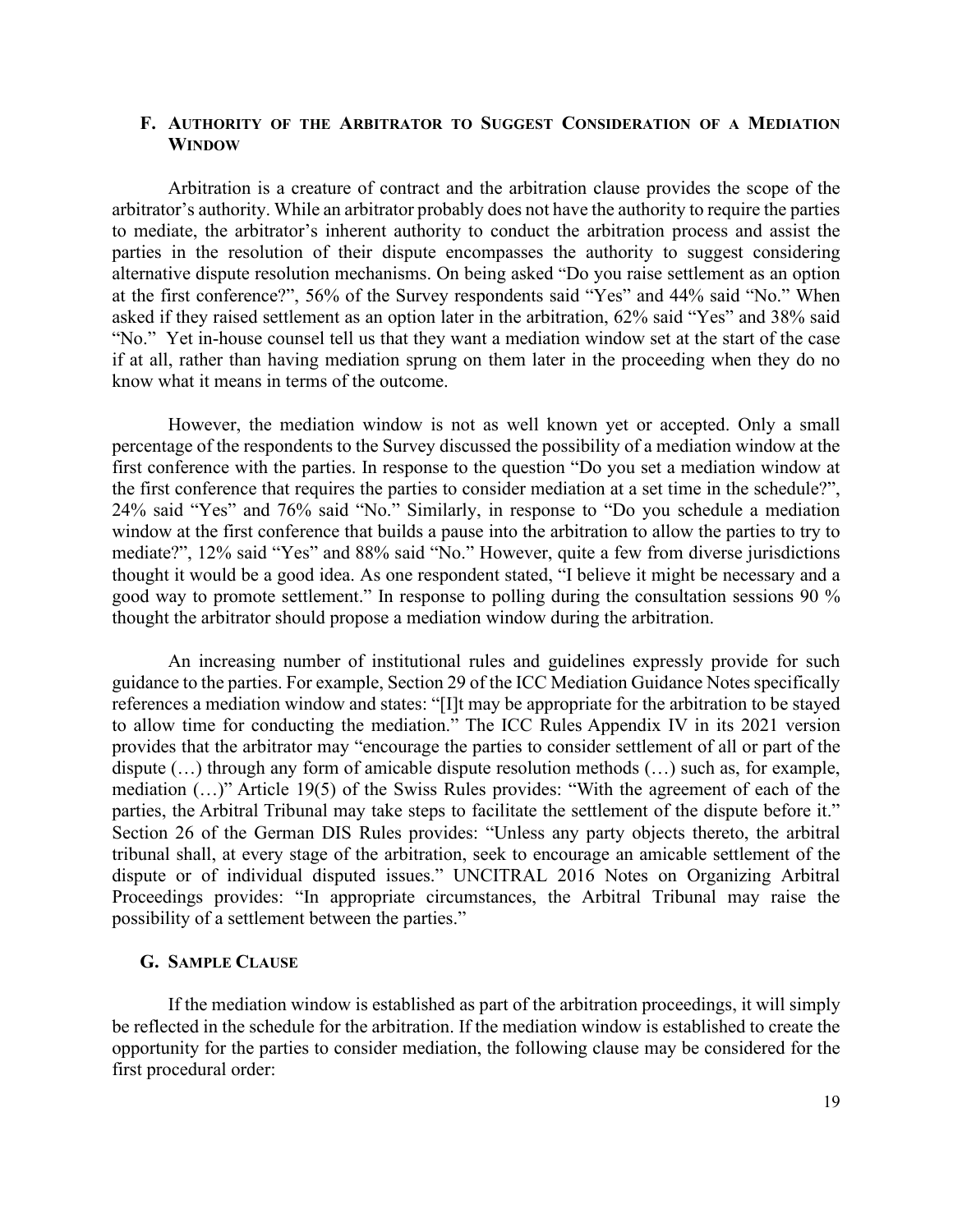On the date set in the annexed schedule, the Parties will meet and confer with respect to whether they would like to engage in a mediation or other settlement discussions with respect to this arbitration. The [institution name] will be glad to assist in this process. The arbitrators will not be part of any mediation or settlement discussions between the Parties. The Parties will not communicate to the Tribunal with respect to such mediation or settlement discussions, other than advising of any settlement. If a mediation is agreed by the Parties, it will be scheduled for an early date, so as not to jeopardize the hearing dates. No adjournment of the hearing date will be granted on the grounds that a mediation or settlement efforts are ongoing.

## **References**

- Edna Sussman, *The Mediation Window: An Arbitration Process Measure to Facilitate Settlement*, N.Y. Disp. Res. Lawyer, Vol. 13, No. 1, at 20 (Spring 2020)
- Nadja Alexander, *Opening the Mediation Window in the Arbitration House*, Can. Arb. and Med. J., Vol. 20, Issue 2, at 37 (2011)
- Lucy Greenwood, *A Window of Opportunity? Building a Short Period of Time into Arbitral Rules in Order for Parties to Explore Settlement*, 27 Arb. Int'l. 199 (2011)
- Diego Faleck, *Opening Mediation Windows: Role of Parties, Contracts and Institutions*, N.Y. Disp. Res. Lawyer, Vol. 14, No. 1, at 51 (Spring 2021)
- Ben Giaretta, *When should you mediate?* (October 24, 2014), available at <http://simc.com.sg/blog/2014/10/24/mediate/>
- Anil Xavier, *Opting the Mediation Window in the Arbitration House, Indian Institute of Arbitration and Mediation*, available at [https://www.arbitrationindia.com/pdf/mediation\\_window.pdf](https://www.arbitrationindia.com/pdf/mediation_window.pdf)
- Alexander Oddy, *Use of mediation with arbitration* (March 20, 2015), available at [https://www.lexology.com/library/detail.aspx?g=5639e1c3-44ed-4928-9589-](https://www.lexology.com/library/detail.aspx?g=5639e1c3-44ed-4928-9589-398519e26a84) [398519e26a84](https://www.lexology.com/library/detail.aspx?g=5639e1c3-44ed-4928-9589-398519e26a84)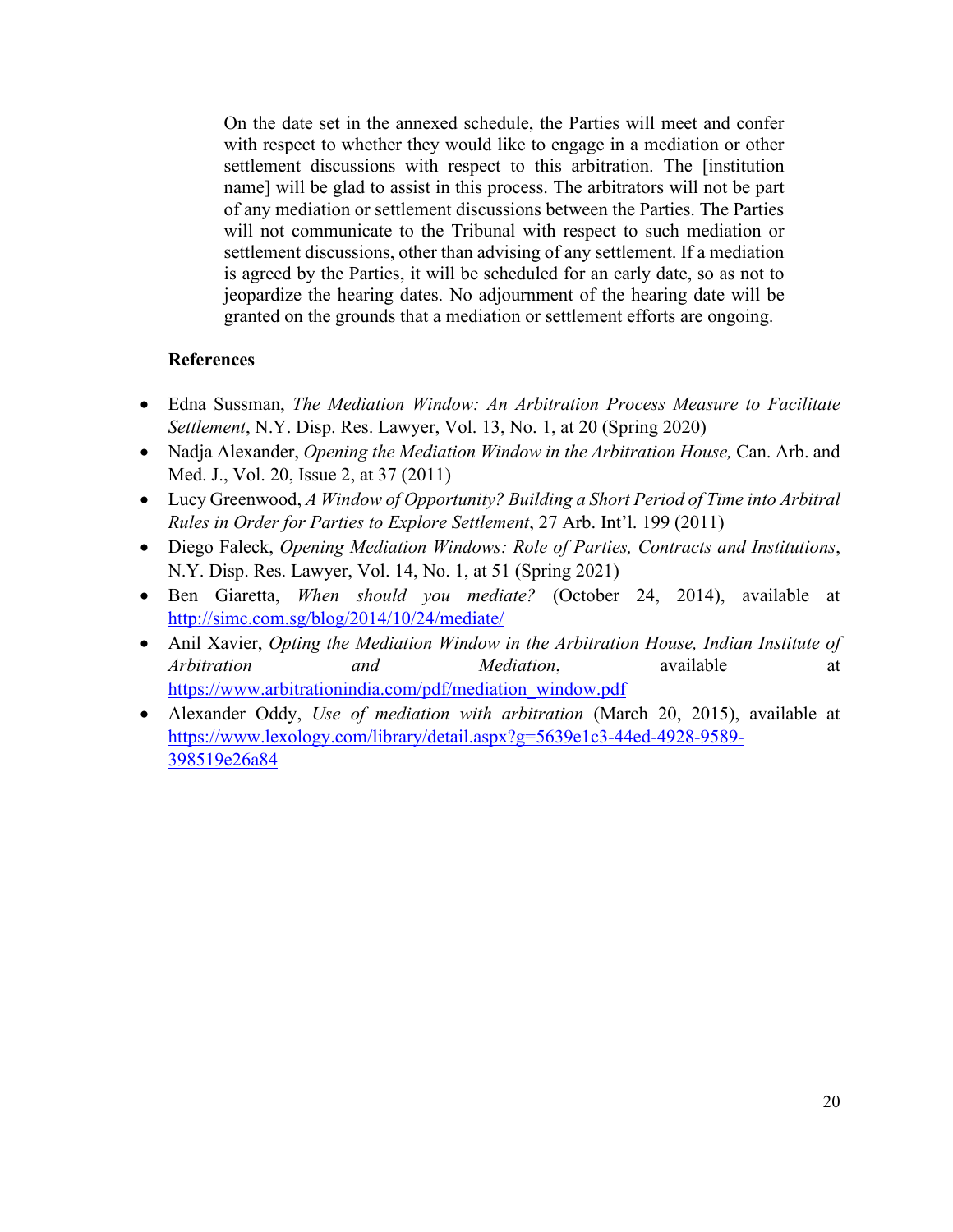## <span id="page-20-0"></span>APPENDIX III

#### <span id="page-20-1"></span>**III. DAMAGES: PROCEDURAL CONSIDERATIONS**

#### <span id="page-20-2"></span>**A. DAMAGES PROCEDURE AND IMPACT ON EFFICIENCY AND SETTLEMENT**

While some arbitration cases involve specific performance and other non-monetary relief, the award of monetary damages is the primary means by which the rights of the parties in international arbitration are compensated. This requires quantifying the legal claims and assigning them an economic value by determining the loss suffered and transposing the loss or damage into a monetary figure. Depending on the nature of the claim, this can be a relatively straight forward exercise or a highly complex one.

#### <span id="page-20-3"></span>**B. GENERAL TECHNIQUES**

The effective resolution of complex quantification issues benefits when, from the outset of the proceedings, the Tribunal and the parties work together to create a procedure designed to provide the Tribunal with the evidence it needs to properly address and decide the quantum of damages.

At the same time, the parties' ability to predict the range of potential damages in an arbitration with reasonable certainty is a major settlement driver. Settlement ranges can be significantly narrowed by a decision on jurisdiction and liability or a subset of those issues with a major impact on damages, which we refer to as issue bifurcation.

Working Group 4, therefore, considered the extent to which formally or informally bifurcating damages or issuing interim decisions that are likely to have a significant impact on damages would lead to efficiencies and cost savings (for example, by reducing expert costs), and whether it would be reasonably likely to lead to settlement after the liability stage.

It is important to note that, depending on the damages case, techniques that aid in narrowing the damages range and the quantification process include many of those that are discussed generally in this Report. This may entail early tribunal engagement through a robust case management conference, the use of dispositive notions to narrow the damages issues, and the use Kaplan openings/mid-arbitration conferences to create a be-spoke focused procedure.

A discussion of those techniques which are covered in other sections of this Report will not be repeated here, but it is important to keep in mind that up-fronting issues and giving the parties and their experts guidance is particularly important in cases involving complex forwardlooking damages calculations including lost profits and the income earning valuation of assets. When viewed through a quantification lens, these techniques are geared at ensuring that the Tribunal, the parties, and the experts focus on the details of the damage's principles and quantification techniques early, well in advance of the hearing. This allows the Tribunal to provide guidance to the experts and counsel so that it has the information it needs to understand and appreciate the damage issues.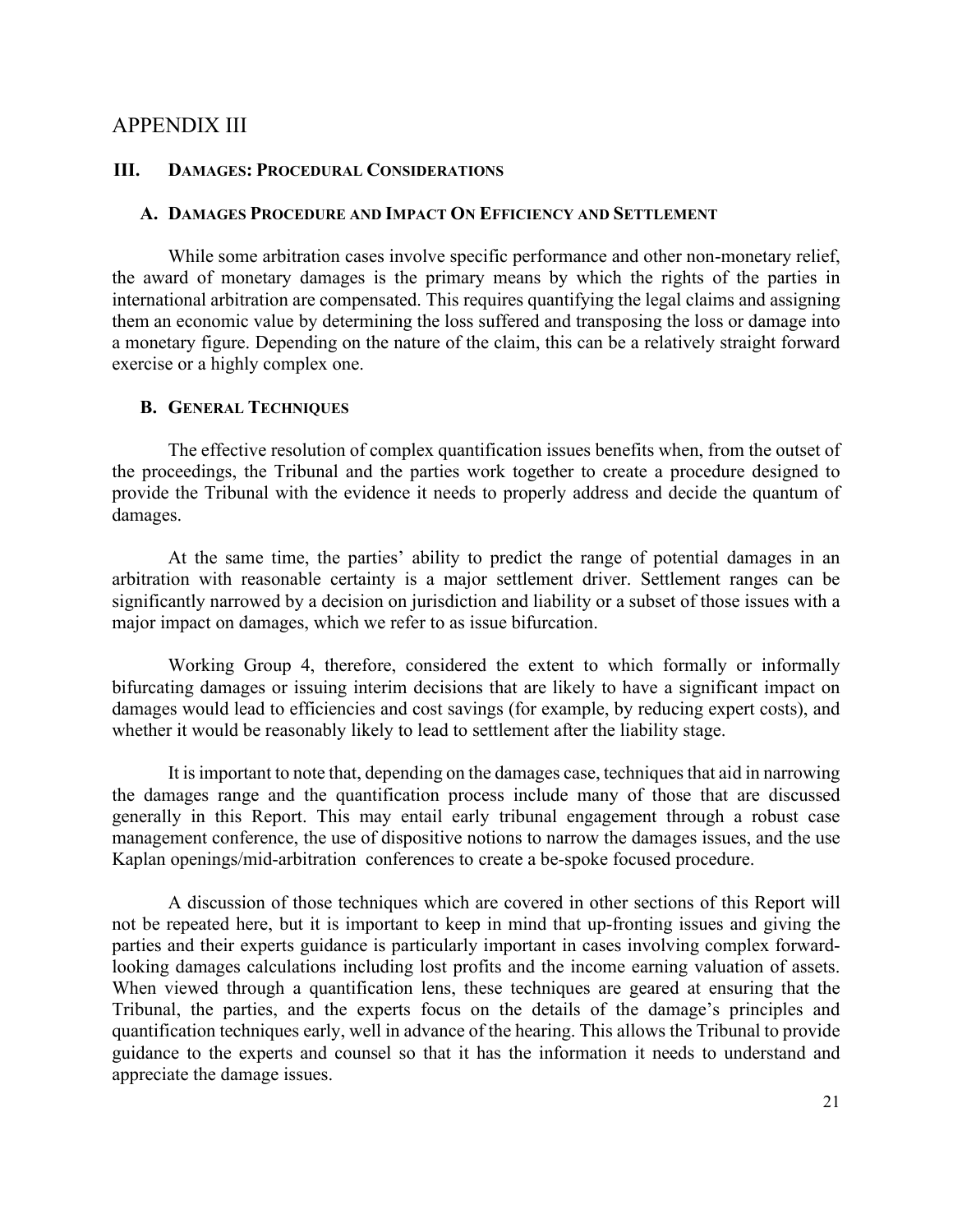A robust procedural hearing allows the parties and the Tribunal to consider the procedure to be applied to damages and the interaction of the experts to ensure that the parties and their experts engage on the quantification issues and to consider whether it would be appropriate to bifurcate either the entire damages case or certain issues that would have a significant impact on the damages case.

In cases involving party-appointed damage experts where there is a mid-term conference, part of the conference will typically be for the party-appointed experts to address their initial reports and to agree or for the Tribunal to decide the rest of the procedure. This helps to ensure that the Tribunal has the information it requires to decide the damages issues and to avoid the need for the Tribunal to request additional information after the hearing, as increasingly has occurred in complex damage cases. Difficult procedural questions arise when issues are raised post hearing and especially when the proceedings are closed. This seems to happen most often with quantum issues where the Tribunal finds after the hearing is closed (perhaps in formulating its award) that it does not have the necessary information to quantify the damages or decides that it does not agree with the approach to quantum taken by the party-appointed experts.

This is less likely to happen when the Tribunal fully engages with the parties on the damage's issues throughout the process. When the case involves party-appointed quantum experts, this means creating a structure for an effective dialogue between the Tribunal and the partyappointed experts and considering whether the appointment of a Tribunal expert or the bifurcation of proceedings is likely to lead to a more robust quantification, without creating undue delays or significantly increased costs.

#### <span id="page-21-0"></span>**C. BIFURCATION**

Bifurcation is the process by which proceedings are divided into separate phases to allow for a decision on one phase before considering issues relevant to the next phase. Common bases for bifurcation are between jurisdiction and merits/quantum, or between jurisdiction/merits and quantum. Cases raising both potentially outcome determinative jurisdictional issues and complex quantum issues may even be trifurcated, but this is unusual.

Most international arbitration rules expressly grant the Tribunal the power to bifurcate proceedings, and in others, this is covered by the general powers conferred upon the Tribunal.<sup>[21](#page-21-1)</sup> The IBA Rules provide that the Tribunal should promptly identify issues appropriate for

<span id="page-21-1"></span><sup>21</sup> *See, e.g.*, HKIAC Administered Arbitration Rules 2018 (Art. 13(1)); ICC Rules of Arbitration 2021 (Art. 22(1) and (2)) and Art. 24(3)); LCIA Arbitration Rules 2020 (Art. 14(1)); SCC Arbitration Rules 2017 (Art. 23(1)); UNCITRAL Arbitration Rules 2013 (Art. 17(1)). *See also* Gary Born, International Arbitration: Law and Practice, 345 (Kluwer Law International 2015).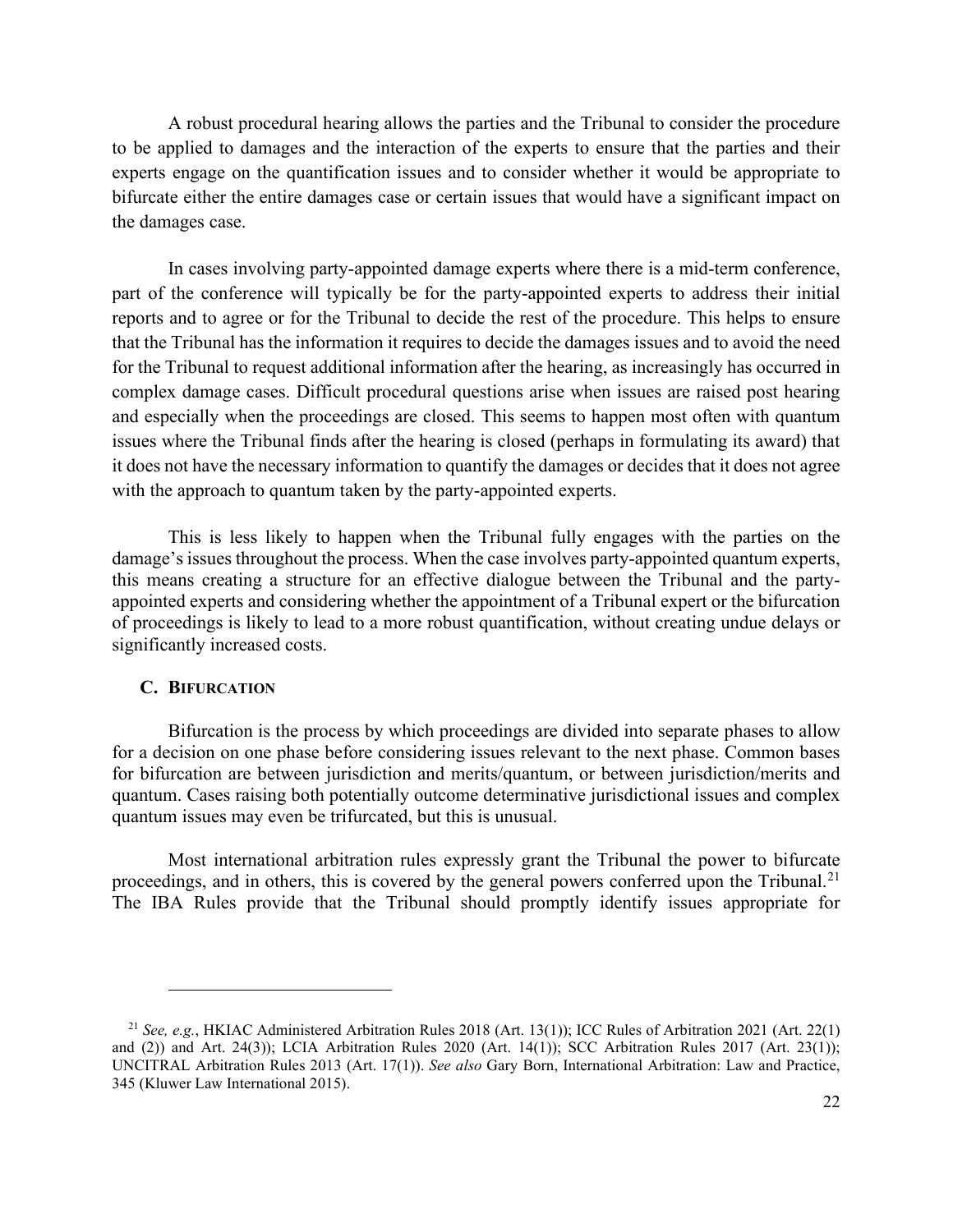preliminary determination and encourage the systematic organization of arbitral proceedings by issues or phases.<sup>[22](#page-22-0)</sup>

The bifurcation of damages allows the parties, their counsel, experts, and the Tribunal to focus fully on the quantification exercise taking into account the issues decided in the liability phase. In complicated quantification and valuation cases, particularly those involving incomeproducing assets or lost profits claims, bifurcating the damages phase is likely to yield a more meaningful valuation given the numerous projections on which the quantification rests. These financial projections are often interconnected and difficult to make without a prior determination of the factual and legal underpinnings on which they are based. On the other hand, bifurcation can lead to certain inefficiencies where liability and quantum are so intertwined that issues and evidence need to be addressed twice.

Factors that may be considered in deciding whether to bifurcate include whether bifurcation will:

- Encourage settlement;
- significantly reduce the time and cost of the quantum phase;
- narrow the scope of the dispute on quantification of damages;
- significantly improve the reliability of the damage's calculation; or
- result in the repetition of evidence and issues where liability and quantum questions are too intertwined to be effectively separated.<sup>[23](#page-22-1)</sup>

Ultimately, when and if the damages phase should be bifurcated depends on the precise circumstances of each case. The question as to whether bifurcation is appropriate has typically been approached primarily from the standpoint of efficiency. However, while efficiency is obviously an important goal, the decision whether to bifurcate the quantum phase will also be influenced by whether bifurcation will allow for a more robust quantification of damages and also by whether it is likely to encourage settlement.

*Improved Quantification.* It may be difficult to undertake an appropriate valuation of an income-producing asset or to properly quantify forward-looking damages involving lost profits without bifurcating. The valuation or quantification is highly dependent on factors that are decided in the liability phase, and it is difficult for the parties, the experts, or the Tribunal to undertake a nuanced quantification without knowing these factors.

Depending on the complexity of the valuation and the variables required, it can be difficult, for example, for a Tribunal to properly undertake a DCF valuation of an income-producing, assetbased range of possible valuation dates, multiple cash flows based on different risks and other factors that are dependent on decisions taken on the merits, and discount rates based on a wide range of theories addressed in the merits. Bifurcating quantification allows the Tribunal to engage

<span id="page-22-0"></span><sup>22</sup> *See* IBA Rules on the Taking of Evidence in International Arbitration 2020, Art. 2.

<span id="page-22-1"></span><sup>23</sup> *See* GAR Damages Guide, Procedural Issues.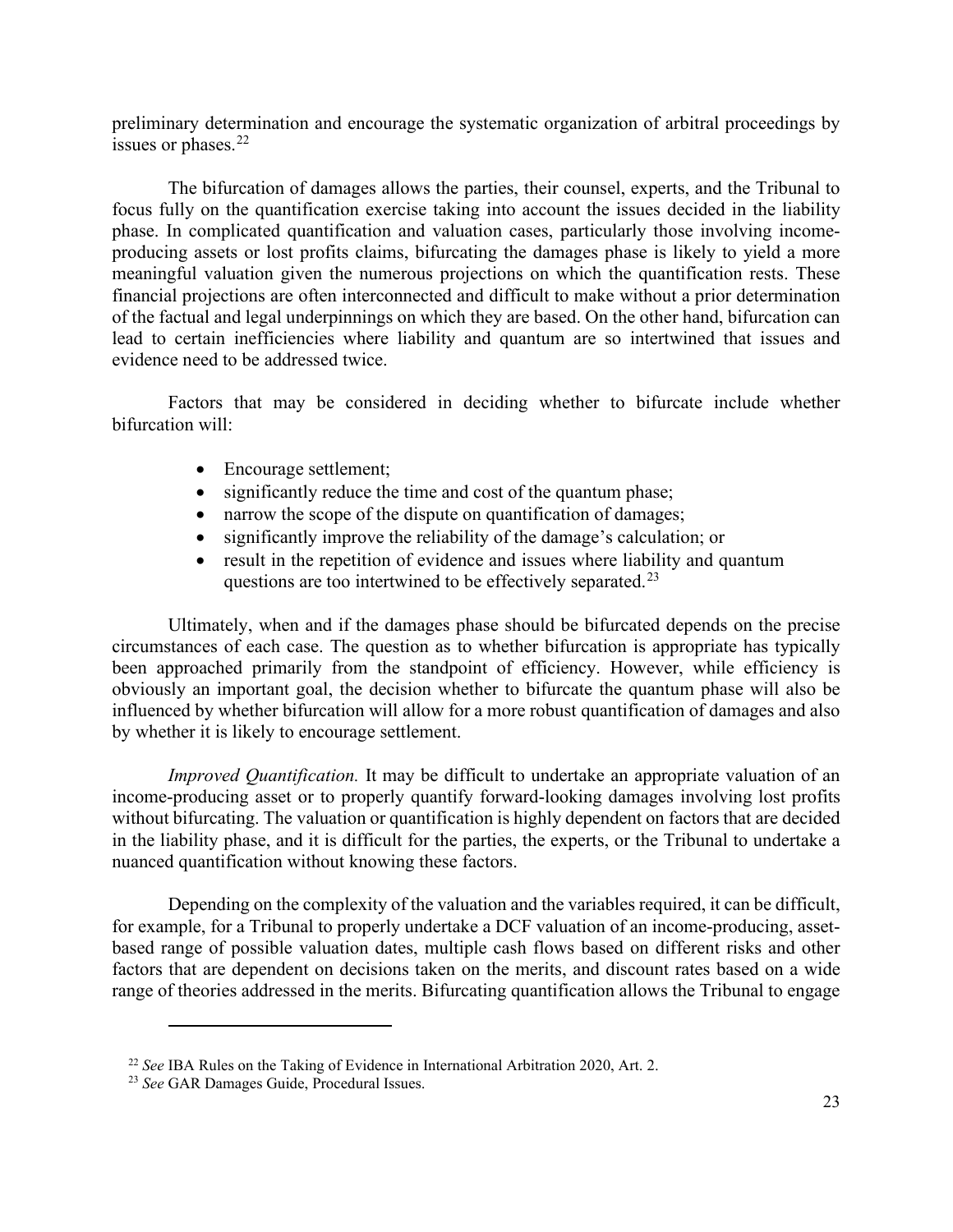with the parties and their experts in a focused dialogue about quantification based on a known set of variables, which more closely mirrors how such a valuation would be undertaken in the real world.

This makes it important that when a case is bifurcated, the Tribunal is clear on what will be exactly decided in the liability phase with a focus on deciding those issues that are necessary for an efficient resolution of the quantum issues in the damages phase. This means that the Tribunal may decide to address certain damage-related issues in the merits phase because those issues are important for quantification. However, this should not result in a mini-quantification exercise creeping into the merits phase. One of the major benefits of bifurcation is to limit the time and cost of quantum experts by either eliminating the need (when claims are denied on the merits) or at least limiting and focusing their efforts. This is not achieved if the liability phase is run so that quantum experts become heavily involved on the sidelines. However, this is highly case- and factspecific and there is no one size fits all solution to the bifurcation of cases.

*Increased Likelihood of Settlement.* Bifurcation of liability and damages gives the parties significant information from the liability phase. The decisions taken in the liability phase allow the parties to narrow the damages range and provide a basis for settlement. As a result, many cases where the damages are bifurcated, do settle after the liability phase for this reason. This is also a good time for the parties to consider a mediation to improve the settlement possibilities.

#### <span id="page-23-0"></span>**D. ISSUE BIFURCATION**

Another approach to narrowing the damages range and allowing a more robust damages quantification phase without formally bifurcating the whole damages case is to bifurcate issues. In many cases, the parties and the Tribunal will be able to identify one or more issues that will have a major impact on the damages case, allow the parties and the Tribunal to address the damages case more efficiently and, at the same time, give the parties important information to potentially advance a settlement. For example, this can include the date of valuation or whether a damages limitation clause will be enforced. Deciding these issues upfront will both narrow the damages and quantification issues to be decided and potentially lead to settlement.

#### <span id="page-23-1"></span>**E. REVERSE BIFURCATION**

Reverse bifurcation is where damages issues are considered before the merits. Lucy Reed has suggested the possibility of hearing the damage issues first in appropriate arbitration cases, which is an approach applied in U.S. civil litigation where issues are raised about whether damages can be proved at all or were limiting the case to where damages can be proved is likely to narrow the issues in dispute.

#### <span id="page-23-2"></span>**F. CONCLUSION**

Damages are the most important part of any arbitration for most parties. Using techniques that ensure the efficient quantification of damages and upfronting damage issues provides for more efficient resolution of damage claims and at the same time encourages settlement by allowing the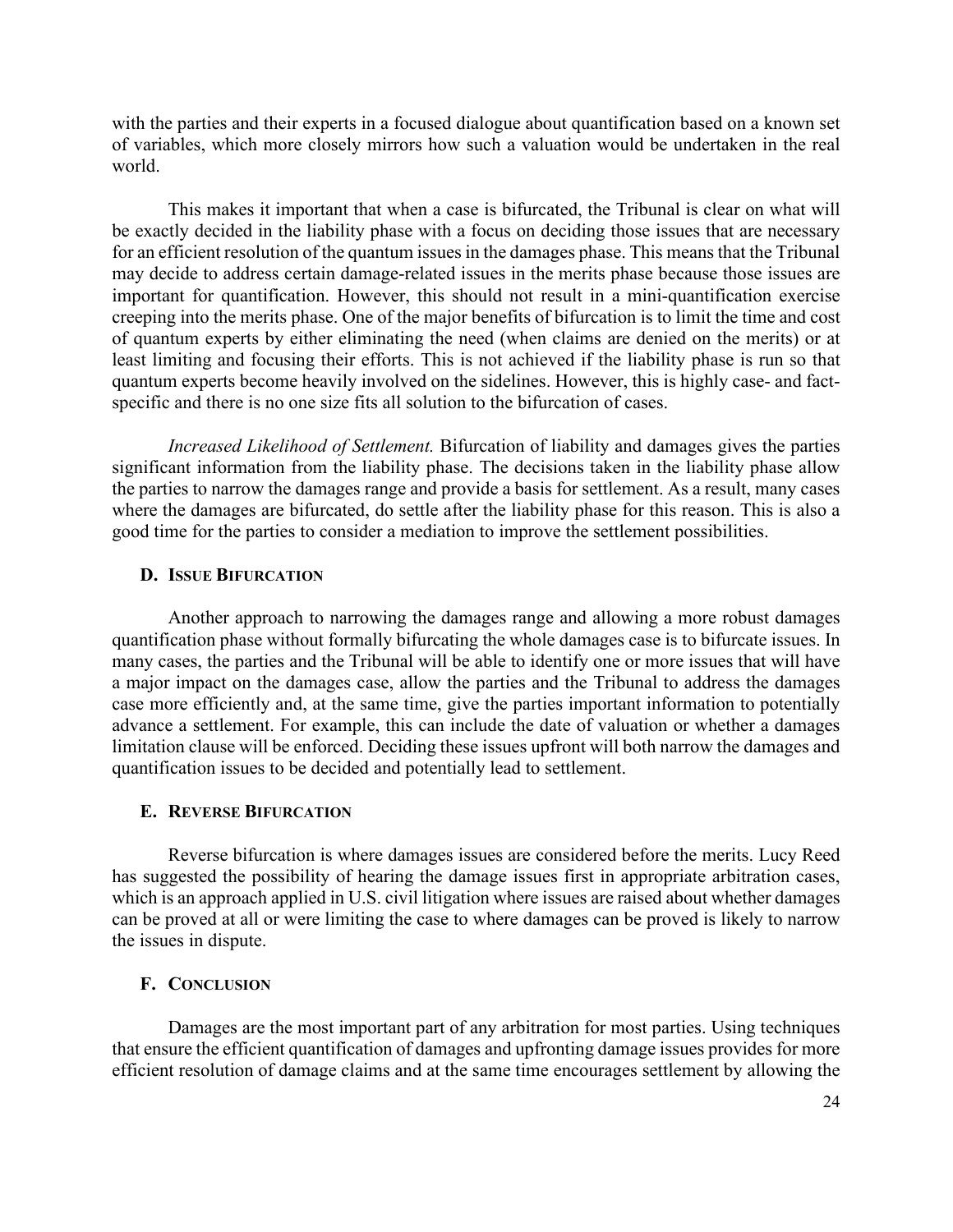parties to narrow the range of possible outcomes. In appropriate cases, the bifurcation of damages or issues related to damages facilitates the effective resolution of complex damage claims by allowing the parties and their experts to undertake the quantification analysis based on full information as it would be the case in the real world and at the same time provides the parties with information that allows them to settle the dispute more effectively.

## **References**

- ICCA-ASIL Damages Tool (in progress)
- GAR, The Guide to Damages in International Arbitration Second Edition, available at [https://globalarbitrationreview.com/guide/the-guide-damages-in-international](https://globalarbitrationreview.com/guide/the-guide-damages-in-international-arbitration/2nd-edition)[arbitration/2nd-edition](https://globalarbitrationreview.com/guide/the-guide-damages-in-international-arbitration/2nd-edition)
- Lucy Greenwood, *Does Bifurcation Really Promote Efficiency?*, 28 J. Int'l Arb. 105, 106– 107 (2011)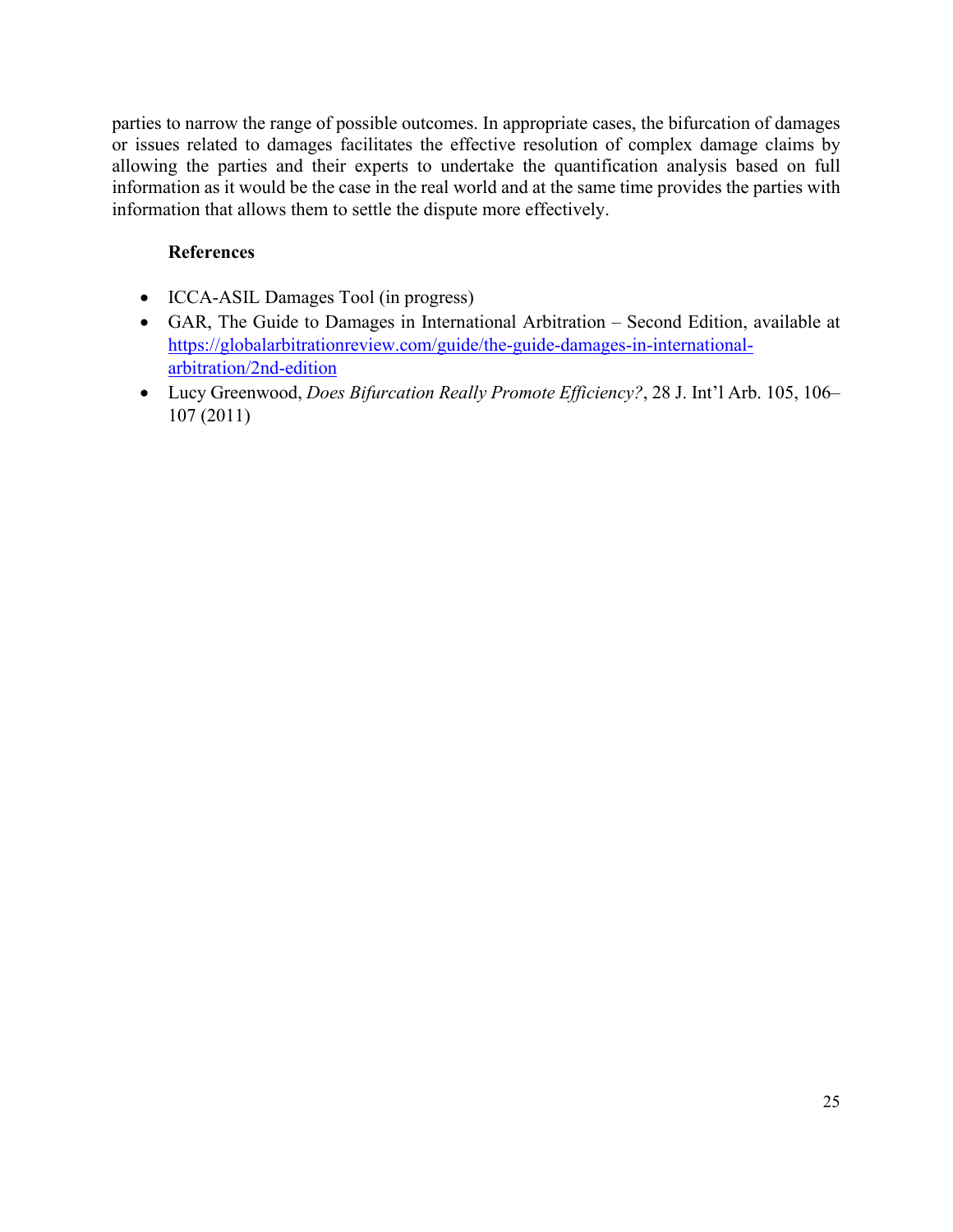### <span id="page-25-0"></span>APPENDIX IV

#### <span id="page-25-1"></span>**IV. SUMMARY DISPOSITIONS**

The general grant of discretion to the arbitrators under institutional rules has long provided support for the inherent authority of the Tribunal to make summary adjudications. In practice, however, it was generally believed that arbitrators were reluctant to hear and grant dispositive merits motions other than with respect to jurisdiction. This hesitation can be caused by several concerns: Many major arbitration rules historically lacked explicit rules authorizing arbitrators to entertain dispositive motions; it was feared that summary disposition of a case may render the resulting award vulnerable to challenges before courts; and the absence of the right of appeal in arbitration creates a hesitation to abbreviate the process and raises concerns about the appearance of justice, or lack thereof, in a truncated proceeding.

#### <span id="page-25-2"></span>**A. THE SURVEY**

Contrary to much of the literature on the subject, the Survey results suggest that, at least in some cases, arbitrators were willing to decide issues in advance of a full merits hearing. In response to the question "Do you isolate and decide preliminary issues (other than jurisdiction)?", 84% said "Yes" and 16 % said "No."

The survey comments were resoundingly in favor of the procedure. As one respondent stated: "Yes, depending on the case. I think that preliminary determination can be a really powerful tool when appropriate, and done correctly." Several respondents noted that it was their usual practice: "As a matter of course, I encourage parties to identify such issues and establish ways of resolving those issues;" "I ask at the initial conference whether there are any preliminary issues that could be dispositive or might narrow the issues to be considered. If there are, I set a briefing schedule to address those issues as early in the proceeding as possible."

Several respondents noted the impact on settlement that a decision on preliminary issues can have, whether granted or denied, and even if it does not dispose of the entire case. As the respondents to the Survey stated: "This is likely to have an impact on the parties' willingness to move forward with the proceedings. Therefore, it could be beneficial provided it can be completed in an efficient manner and without prolonging the proceedings;" "They can be very helpful to the parties in assisting them in resolving the dispute, or in streamlining the process to focus on the critical issues;" "Isolating issues, deciding some first, may help the parties to settle – particularly if you take the most important issues first, the need for the case disappears;" "That's a possibility I do consider. It helps the parties have an understanding of where their case stands – which can push them to seek a settlement."

One respondent was specific as to the nature of the issues that he found to be most appropriate for summary disposition: "It depends on what the parties file. There could be preliminary issues on interpretation of the contract, non-compete etc., resolving proper meaning of unambiguous terms up front, statute of limitations; in one case focusing on who had knowledge of what by a certain date seemed to be dispositive on certain issues, so there was witness testimony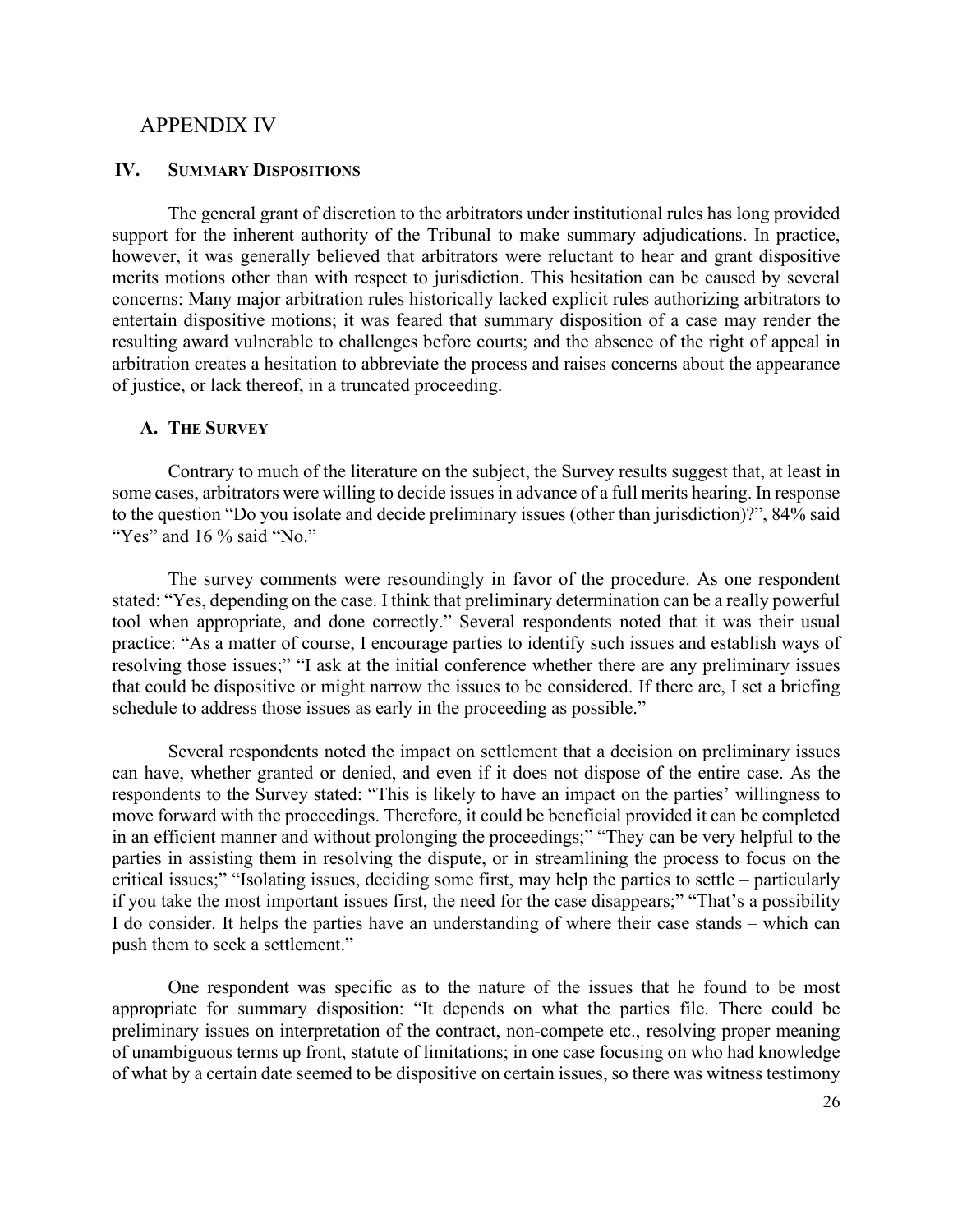on these bifurcated issues which helped to greatly streamline issues later on in the process, and certain arguments were abandoned by both parties. These motions did not always result in preliminary awards, but became a way of focusing on what everybody agreed to were more efficient ways of focusing the Tribunal's attention." In addition to the statute of limitations, and meaning of unambiguous contract provisions, other issues often flagged as particularly suited to early disposition include *res judicata* and collateral estoppel, standing and preemption, waiver and estoppel, and failure to comply with a contractual claim or notice procedure.

While the overwhelming majority favored early dispositions, several comments reflected continuing hesitancy. One respondent pointed out the balance an arbitrator should strike in deciding whether or not to permit substantive early motion to be submitted: "Yes, provided it is in the interest of time and cost efficiency AND that the preliminary issue can be determined without having to go through the totality of the case." Other survey respondents were more negative. Survey respondents stated: "Seldom;" "Reluctant to isolate preliminary issues;" "They rarely determine the matter other than jurisdiction." In addition, respondents in certain jurisdictions were concerned that a disposition on less than all of the claims would allow an immediate appeal of that early disposition, thus, delaying rather than expediting the resolution of the arbitration.

Early resolution is intended to, and properly handled often will, reduce time and costs. With the focus on reducing time and cost in arbitration over the last several years, the respondents were asked if they had seen a change: "Are you seeing greater consideration of early decisions on material issues?" The responses were virtually evenly split with 49.3% saying "Yes" and 50.7% saying "No." With the increasing attention to and acceptance of early resolution of merits issues, it would be expected that the mechanism will be increasingly utilized in the future.

#### <span id="page-26-0"></span>**B. AUTHORITY**

The International Bar Association ("IBA") Rules on the Taking of Evidence in International Arbitration recognized the possibility of summary dispositions and have long encouraged arbitrators to look for opportunities for early determination. Article 2(3) states in relevant part: "The Arbitral Tribunal is encouraged to identify to the Parties, as soon as it considers it to be appropriate, any issues (…) for which a preliminary determination may be appropriate." Rule 41 of the ICSID rules has long provided that a party could "file an objection that the claim is manifestly without legal merit." Rule 29 of the 2016 SIAC rules provided that a party could apply for early dismissal of the claim or defense which was manifestly without legal merit or outside the jurisdiction of the Tribunal. Also, Rule 33 in the 2013 rules of the American Arbitration Association ("AAA") expressly authorized motions likely to succeed and dispose of or narrow the issues in the case. However, it is only very recently that other major arbitral institutions have specifically incorporated rules providing for early adjudications and thus provided clear authority to the Tribunal.

In Article 22 of the 2021 revisions to the ICC Rules, the ICC added language to its general grant of authority to the Tribunal to "adopt such procedural measures as it considers appropriate." The rule now specifies that such measures "may include one or more of the case management techniques described in appendix IV." Appendix IV, which reviews certain case management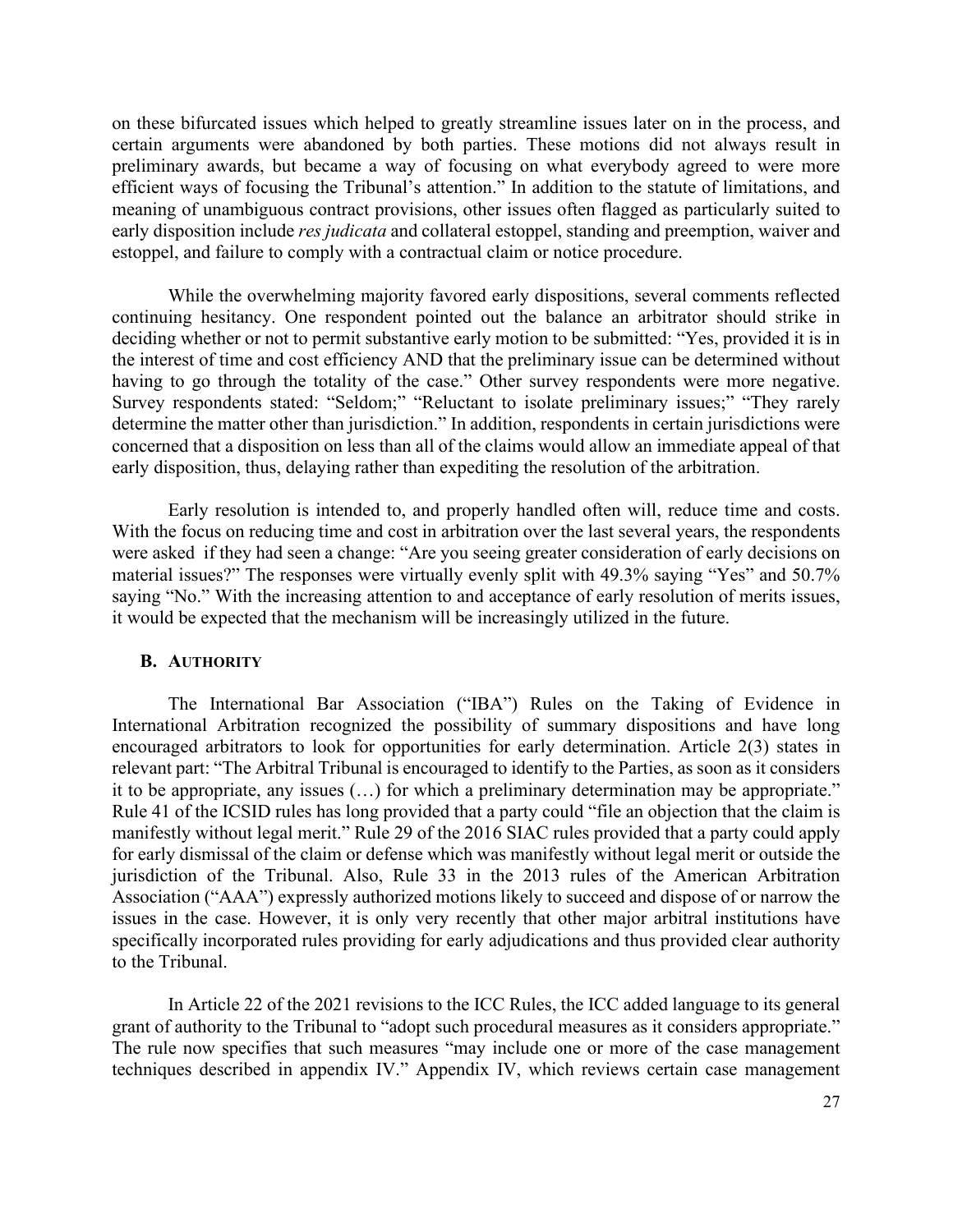techniques, proposes, *inter alia,* "rendering one or more partial awards on key issues when doing so may genuinely be expected to result in a more efficient resolution of the case." The LCIA in its November 2020 rule revisions provides in Rule 22.1 (viii) that the Tribunal has the power to determine any claim or defense that is outside the jurisdiction of the Tribunal or "is inadmissible or manifestly without merit." The ICDR in its 2021 rules revision provides in Article 23 that a party may request leave "to submit an application for disposition of any issue presented by any claim or counterclaim in advance of the hearing on the merits." These recent changes in the rules of leading arbitral institutions will inevitably lead to greater use of the practice. As one Survey respondent stated: "This should be done more," and now it undoubtedly will.

#### <span id="page-27-0"></span>**C. AVOIDING INCREASED COSTS**

Several respondents cautioned that controlling which motions were made was essential to ensure that early applications were appropriate and would not just serve to increase time and cost. While it may be that in some jurisdictions or in the context of some arbitral fora, it is customary to permit the filing of any application the parties seek to submit, it is more commonly the practice to screen motions before they are submitted lest they increase cost and time, a concern repeated by several respondents. As one respondent noted: "Rarely [dispositive motions]. I often find that bifurcation does not really save time. It in fact creates more work for the parties/lawyers. If the bifurcation issue is cast narrowly, it may result in duplicative work, revisiting the same evidence. It would only be useful if there is a discrete issue which could be determinative for the whole case plus the evidence are ready or readily available." Others, while generally positive on the process, cautioned: "Yes, [early disposition] where appropriate and when they are likely to be meritorious and will not simply add to time and cost." Another respondent described a useful practice: "Generally, before full briefing, unless it is established at the first session with the parties that it is a worthwhile motion, I do require a short letter and a response setting forth why the issue can be decided on a preliminary basis, has merit, and would reduce the time and cost of the proceeding." The ICDR rules address this concern in Article 23 of the 2021 rules by specifying that: "The Tribunal shall allow a party to submit an application for early disposition if it determines that the application (a) has a reasonable possibility of succeeding, (b) will dispose of, or narrow, one or more issues in the case, and (c) that consideration of the application is likely to be more efficient or economical than leaving the issue to be determined with the merits."

Whether there are issues that would lend themselves to early resolution is a subject for discussion at the first conference with the parties. Those that are considered by the Tribunal to be of sufficient merit are authorized at that time. Those which present complex fact issues requiring a hearing on the merits, or which would not eliminate any aspects of the presentations that would be required at the merits hearing and thus would not reduce time and cost, may be rejected at that time. However, in specific cases, there may be countervailing considerations which would cause the arbitrator to permit the filing of the motion even if it does not appear likely to be successful. For example, there may be cases in which the parties' arguments with respect to whether or not the motion should be filed makes it clear that the parties need a resolution of the motion in order to achieve a settlement. In such a case, while the motion itself may not be cost effective, in the context of the totality of the case n, considerable time and expense can be saved if the dispositive motion increases the chances of settlement. Respondents to polling during the consultation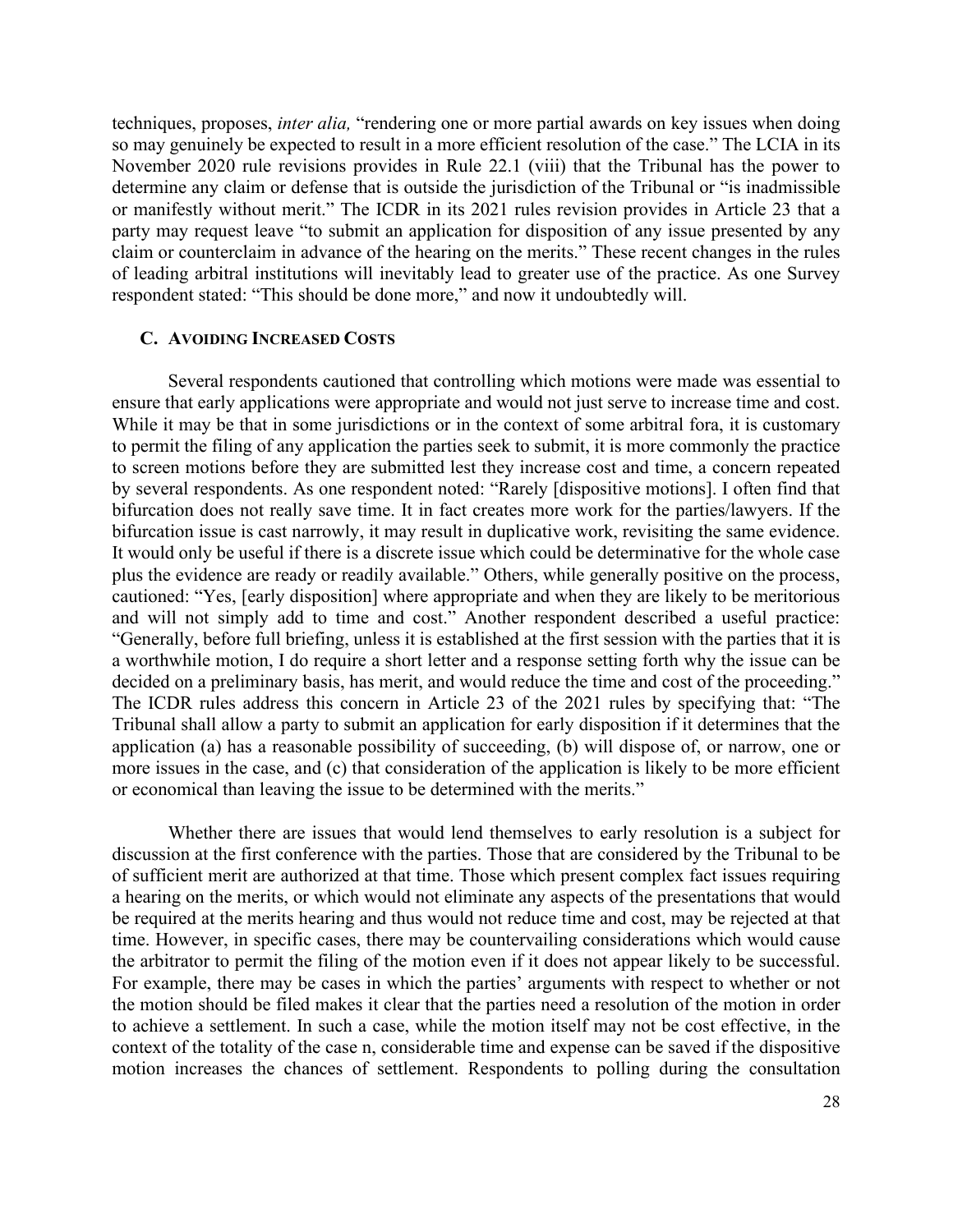sessions supported such considerations with 80% saying that arbitrators should consider the impact on settlement in deciding whether to allow preliminary motions to be made.

## <span id="page-28-0"></span>**D. SCREENING THE MOTIONS**

In some cases, the discussion at the conference will not be sufficient to inform the decision as to whether to permit the filing of a motion and written submissions requesting leave may be appropriate. Moreover, not all applications for summary disposition come to light at the first conference. The Tribunal's first procedural order can include specific directions as to the manner in which leave should be sought before a full-fledged motion is submitted. Provisions that can be incorporated in the order may read as follows:

> The Party wishing to present a substantive motion shall first submit a letter to the Tribunal, up to three pages in length, demonstrating that the motion is likely to dispose of a claim, or otherwise materially narrow the issues in the case. Within five business days, the other Parties may state their position in a letter of comparable length. The Tribunal will then decide whether to allow the motion to be submitted.

#### Or alternatively:

No Party shall file any motion, other than with respect to disclosure [or discovery], without first submitting a letter not to exceed three pages to the Tribunal (a) setting forth the nature of the motion that the party proposes to file, (b) providing a brief statement of the factual and legal bases for such motion, (c) confirming that there are no factual issues that would be material to the determination of the motion, (d) explaining why it is believed that the motion is meritorious, (e) describing how its resolution would advance the efficient resolution of this proceeding, and (f) obtaining leave from the Tribunal for such filing. Upon the submission of such a letter, the other Parties shall have five business days [or such other period of time as the Tribunal may determine] to respond with a letter not to exceed three pages. The application will be decided on the papers or, at the Tribunal's discretion, on a conference call to be scheduled.

#### <span id="page-28-1"></span>**E. STANDARD TO APPLY**

The arbitrator may be well advised to inquire as to what standard should be followed in determining the outcome of the application. The standard applicable to determinations of applications for summary adjudications vary across different countires (and even across different states in the United States). . And some jurisdictions may have no such standards and no provision for summary adjudication. Some arbitrators may feel that they are not bound by any such courtbased standard. Others may be concerned about its applicability and may inquire as to whether the standard should be viewed as procedural or substantive in determining what standards should be applied. These considerations demonstrate that arbitrators would be well advised to at least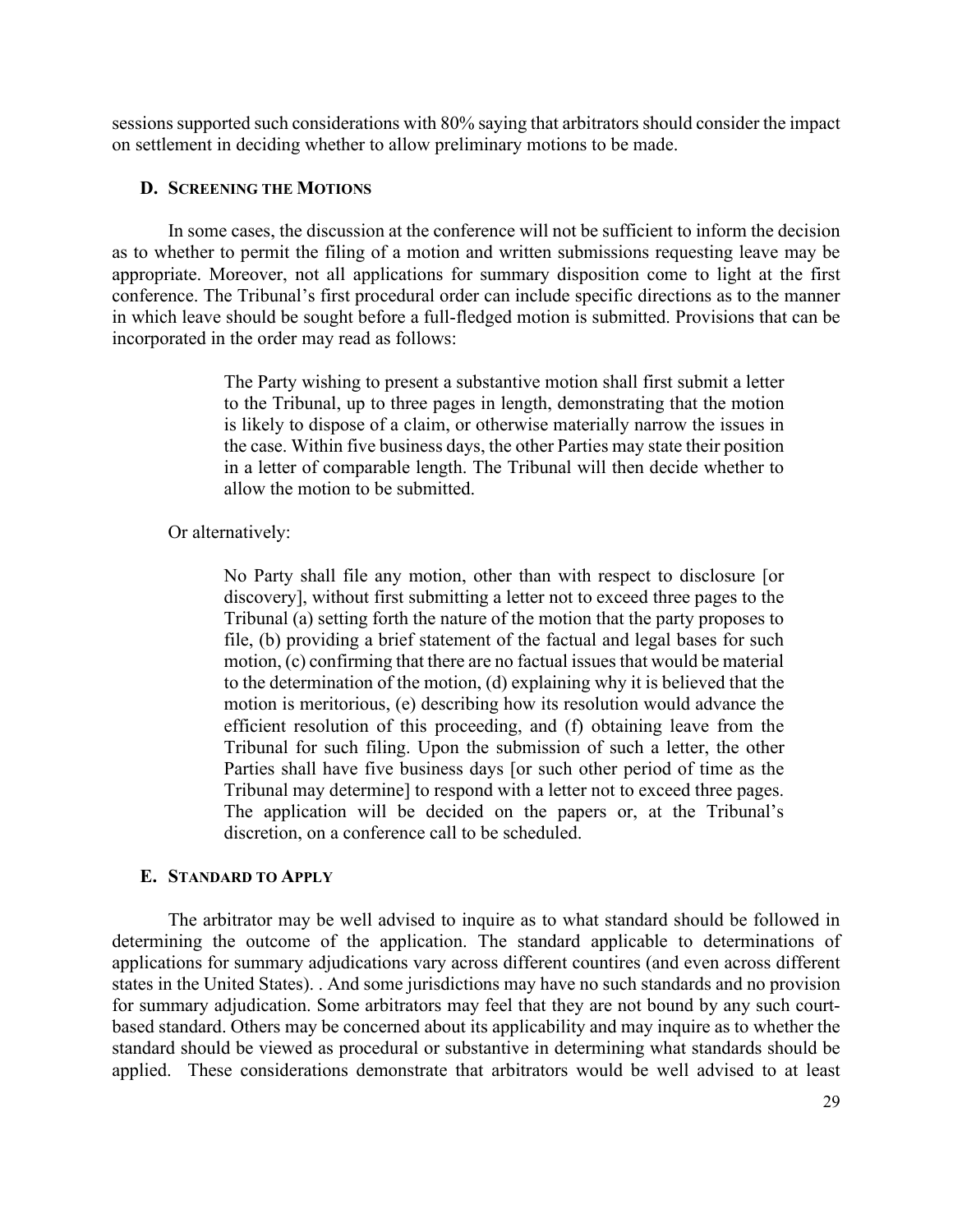consider whether and how they want to address the question of the standard to be applied in resolving the application.

## <span id="page-29-0"></span>**F. FINAL CONSIDERATIONS**

As in so many aspects of the arbitrator's role, the exercise of good judgment is crucial. Each case must be reviewed in light of its particular facts. An ill-advised consideration of a dispositive motion or a grant of a dispositive motion later vacated by a court will occasion even more cost and delay and deny the parties the benefits arbitration is intended to provide. Thus, arbitrators must carefully consider its merits before granting a motion and should ensure that due process considerations are observed. For example, an arbitrator should consider whether a request by one party for further document production in advance of resolution of the motion should be granted. Nonetheless, dispositive motions are a powerful tool available to streamline proceedings, and arbitrators should not shy away from meritorious dispositive motions that will reduce time and cost. If arbitration is to deliver on its promise of offering a faster and cheaper dispute resolution mechanism, arbitrators should be proactive in considering with the parties the possible advantages of addressing claims or defenses that are legally insufficient at the earliest opportunity.

## **References**

- Edna Sussman and Solomon Ebere, *Reflections on the Use of Dispositive Motions in Arbitration*, N.Y. Disp. Res. Lawyer, Vol. 4, No. 1, at 28 (Spring 2011)
- Adam Raviv, *No More Excuses: Toward a Workable System of Dispositive Motions in International Arbitration*, 28 Arb. Int'l 487 (2012)
- B. Ted Howes and Allison Stowell, *The Impact of Summary Disposition on International Arbitration: A Quantitative Analysis,* N.Y. Disp. Res. Lawyer, Vol. 13, No. 1, at 52 (Spring 2020)
- David Roney and Benjamin Moss, *Summary Dispositions in International Arbitration – A Procedural Tool with Both Benefits and Risks* (December 16, 2020), available at [https://www.sidley.com/en/insights/publications/2020/12/summary-dispositions-in](https://www.sidley.com/en/insights/publications/2020/12/summary-dispositions-in-international-arbitration-a-procedural-tool-with-both-benefits-and-risks)[international-arbitration-a-procedural-tool-with-both-benefits-and-risks](https://www.sidley.com/en/insights/publications/2020/12/summary-dispositions-in-international-arbitration-a-procedural-tool-with-both-benefits-and-risks)
- Sarah Biser, Craig Tractenberg and Oksana Wright, *Summary Disposition In ICSID And ICC Arbitration* (August 19, 2020), available at <https://www.jdsupra.com/legalnews/summary-disposition-in-icsid-and-icc-39098/>
- Robert Dawes, *Dispositive Motions: A Step Change?* (August 12, 2020), available at [http://arbitrationblog.kluwerarbitration.com/2020/08/12/dispositive-motions-a-step](http://arbitrationblog.kluwerarbitration.com/2020/08/12/dispositive-motions-a-step-change/)[change/](http://arbitrationblog.kluwerarbitration.com/2020/08/12/dispositive-motions-a-step-change/)
- Janice L. Sperow, *Dispositive Motions in Arbitration: Authority, Rules and Practical Tips* (September 24, 2020), available a[t https://blog.cpradr.org/2020/09/24/dispositive-motions](https://blog.cpradr.org/2020/09/24/dispositive-motions-in-arbitration-authority-rules-practical-tips/)[in-arbitration-authority-rules-practical-tips/](https://blog.cpradr.org/2020/09/24/dispositive-motions-in-arbitration-authority-rules-practical-tips/)
- Liz Kramer, *Dispositive Motions in Arbitration? Just Do It.* (August 6, 2018), available at <https://www.arbitrationnation.com/dispositive-motions-arbitration-just/>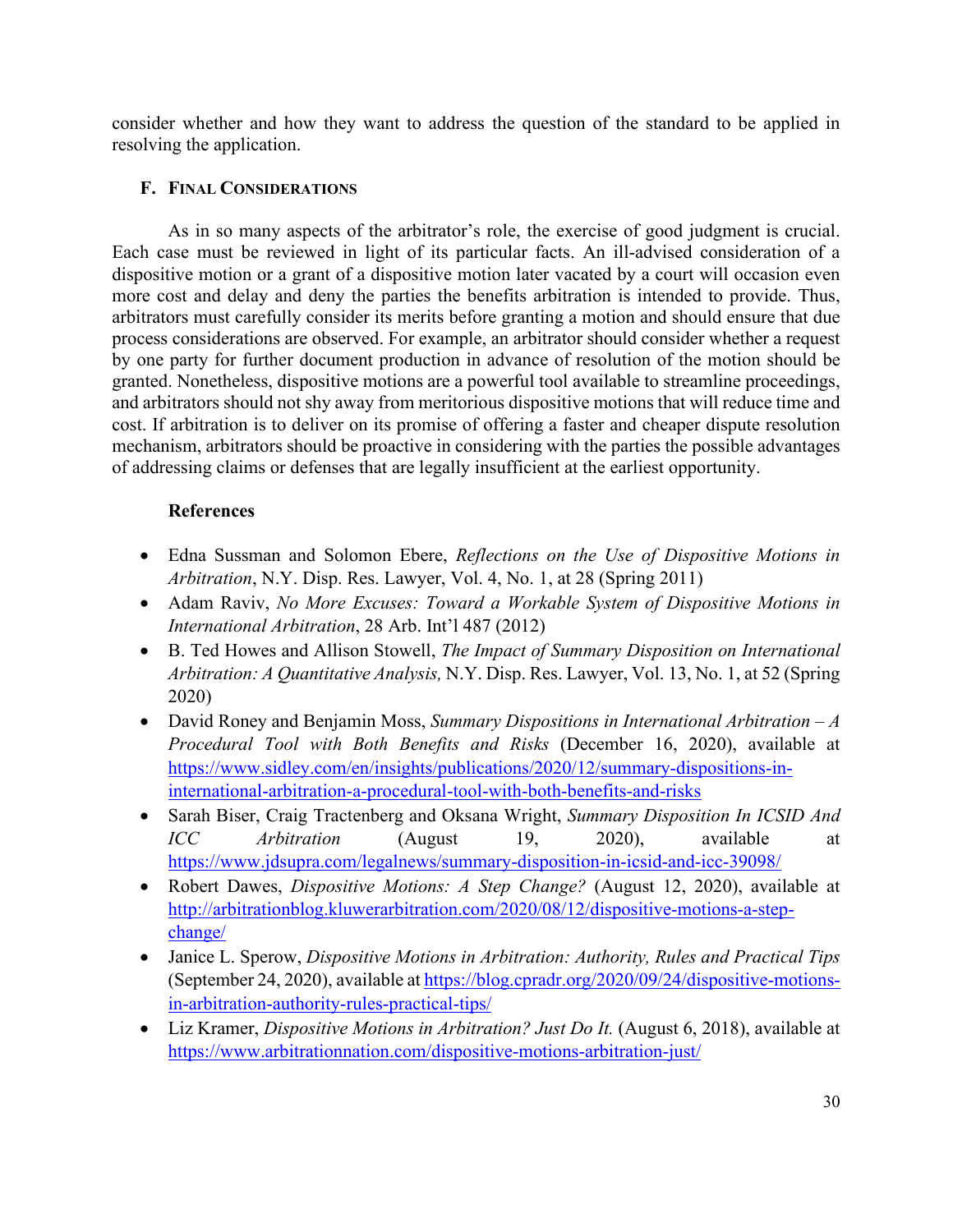### <span id="page-30-0"></span>APPENDIX V

#### <span id="page-30-1"></span>**V. MID-ARBITRATION REVIEW**

### <span id="page-30-2"></span>**A. THE SURVEY**

International arbitrations are often front-loaded, with the Tribunal having to work itself through voluminous written submissions and a multitude of witness statements and expert reports before the first hearing. Reasons for this front-loading are the complexity of the disputes in an increasingly complex business world and the parties' tendency to bury the Tribunal under an avalanche of all conceivable arguments, since they do not know yet which will appeal to the Tribunal when it decides the dispute.

It may, therefore, be a sensible idea to insert into the schedule of an arbitration a mid-term meeting of the Tribunal and counsel, to be held long before the first hearing. Often referred to as a Kaplan Opening after Neil Kaplan, who suggested it, such a meeting may help to save time and costs by providing all participants with an increased and early focus on the relevant legal and factual issues of the dispute. The presentations and discussions with the Tribunal may also have an indirect effect on settlement by reducing judgmental overconfidence of the parties and triggering settlement talks between them inside or outside the hearing room.

In spite of these obvious advantages, the Working Group received mixed responses to the question "Do you give an in-depth review mid-arbitration?" Only 35% of the respondents indicated that they do, in fact, provide such review, while 65% responded that they do not. During the consultations session none of the respondents thought it should be suggested often but 60% said it should be sometimes and 30% said it depends.

Those who are skeptical provided the following comments, which reflect the traditional skepticism against any kind of preliminary view by the Tribunal, no matter at which stage of the proceedings:

> "No, that would violate rules against predisposition – better to hear all the evidence:"

"Not done as it would indicate a bias by the Tribunal;"

"I'm not sure how this could be useful if done independently from interim decisions:"

"I had an experience as counsel when the Tribunal gave a preliminary view and the other party changed its case. It created confusion and delay. I am not comfortable of giving a preview of the decision as it could be disruptive."

Those who are more open to such an approach responded:

"If parties ask, I would consider it with caveats;"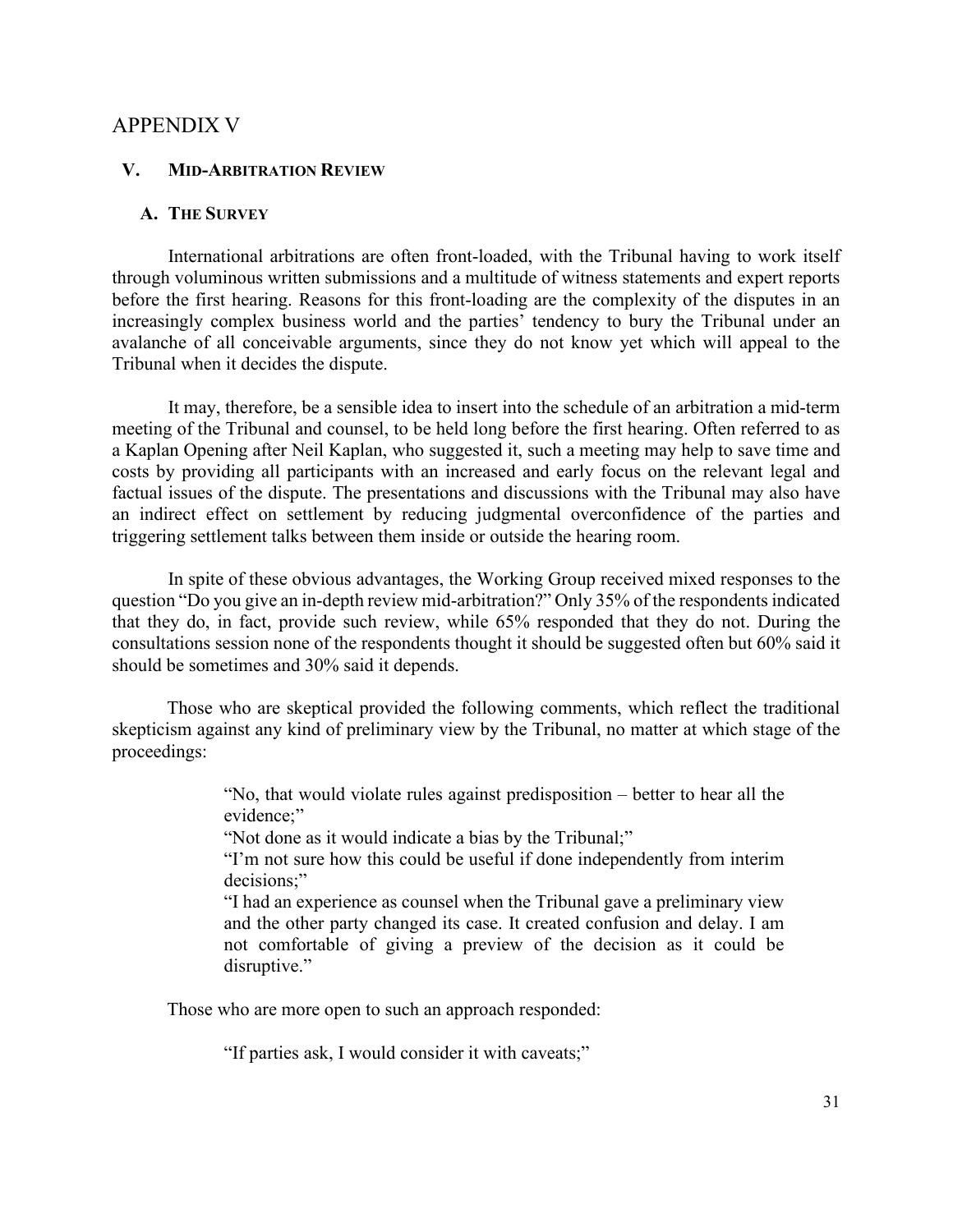"Mini-Kaplan-opening. This can be good and I have tried it, but Neil's protocol leaves it too late. However, it can be a good time if you have a mini-hearing on some other point scheduled, as this kind of oral review can help you to address difficult issues such as the document production requests;"

"I only recently became aware of the practice of mid-arbitration reviews, and I'm concerned about giving any indication to the parties of my position on the issues prior to completion of the hearing. In almost all of my cases, my opinion of the validity of the parties' positions prior to the hearing was totally different from my final award. I plan on researching mid-arb reviews to see how they are used and whether there is some process that might be useful to the parties without revealing my initial opinions;"

"What I sometimes do is providing parties with specific guidance for second round of briefs;"

"Yes, this can help the Parties to focus on the key issues, whether factual or legal, for a better preparation of their hearing."

## <span id="page-31-0"></span>**B. HOW DOES A KAPLAN OPENING WORK AND WHAT ARE THE BENEFITS?**

The idea of a Kaplan Opening was developed by the well-known Hong Kong based international arbitrator Neil Kaplan, who served as a High Court Judge in Hong Kong before he commenced his arbitration career. He describes the Kaplan Opening in the following words:

> "At a convenient time in the arbitration, probably after the first round of written submissions and witness statements but well before the main hearing, the Tribunal should fix a hearing at which both counsel will open their respective cases before the Tribunal. They may be required to serve skeleton arguments in advance. After the openings any expert witness should make a presentation of his or her evidence and explain the areas of difference from the expert of like discipline on the other side."<sup>[24](#page-31-1)</sup>

Thus, while often perceived as a forum for providing preliminary views, Kaplan's description makes it clear that the main purpose pursued with this proposal is neither a preliminary view by the Tribunal nor the proactive promotion of a settlement of the dispute. While the first may be premature, depending on the legal and factual complexity of the case, the latter may be a useful side effect, especially with respect to peripheral matters, but it is not the primary purpose of a Kaplan Opening.

Rather, the underlying idea for Neil Kaplan's proposal is to provide an additional tool for making arbitration proceedings more efficient. The nature of the Kaplan Opening may best be described as an early, face-to-face dialogue between the participants of the arbitration, allowing for a much more efficient preparation of the hearing. Essentially, the Kaplan Opening is intended

<span id="page-31-1"></span><sup>24</sup> Neil Kaplan, *If It Ain't Broke, Don't Change It*, 80 Arbitration 172, 174 (2014).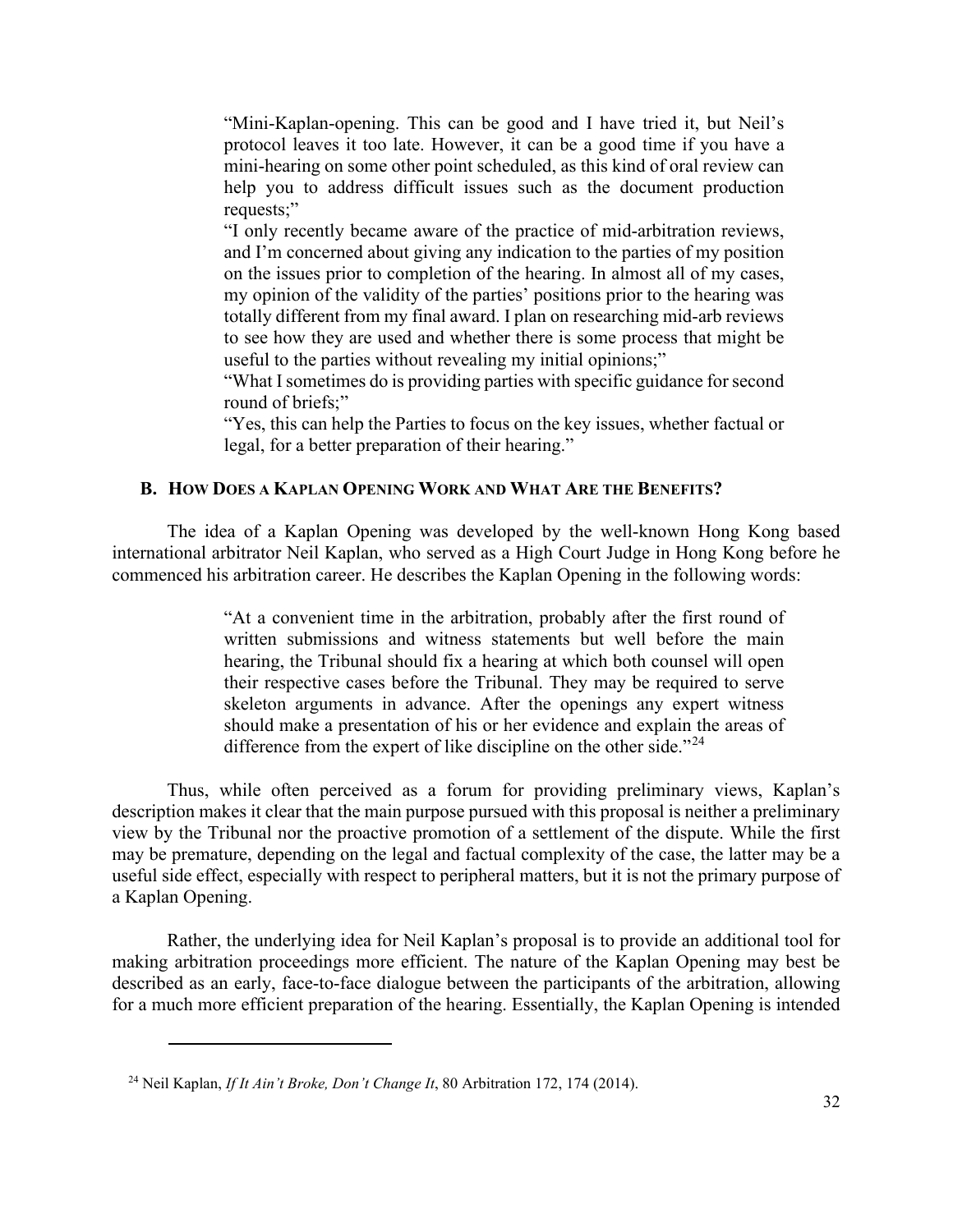to ensure a better-informed Tribunal, allowing it to better understand the case early in the proceedings, so that it can take better informed case management decisions (for example, identifying where evidence may be unnecessary and where legal issues require a specific response). $25$ 

Neil Kaplan himself lists seven main advantages which follow from his idea of a mid-term meeting between the Tribunal, the parties, and possibly also their experts:

> "1. It will ensure that the whole Tribunal will read into the case at a far earlier stage than hitherto.

> 2. It will enable the Tribunal to understand the case from that point on, and will inform its subsequent case preparations.

> 3. It will enable the Tribunal to have a meaningful dialogue with counsel about peripheral points, unnecessary evidence and gaps in the evidence.

> 4. It will facilitate the Tribunal in putting points to the parties which they will then have time to consider and to respond to.

> 5. It will enable the Tribunal to meet and discuss the issues far earlier than hitherto and thus meet the aspirations of the Reed Retreat.

6. It will assist in ensuring speedier and, I would suggest, better awards.

7. Bringing the parties together, with their trial counsel, well in advance of the hearing, means that there is a chance that at least part of the case may be settled, or points of disagreement minimised."<sup>[26](#page-32-1)</sup>

The idea of the Kaplan Opening forces all participants to think outside the box: What matters is not only the traditional question as to *how long* the opening shall be, but also *when* it should be held. It is true that traditionally, the opening statement is intended to "open" the final hearing. However, there is no reason why an opening argument would have to wait until after the final round of briefs. Earlier openings may well advance many of the benefits listed by Neil Kaplan as a justification for his proposal. Nor does an early opening argument preclude counsel from making (shorter) opening statements at the beginning of the hearing.<sup>[27](#page-32-2)</sup>

The fact that the Tribunal and counsel have a personal meeting to discuss the case earlier than usual can also have an important psychological effect. It serves to mitigate the aggressive tone in which counsel sometimes formulate their written submissions:

> "Much of what is produced as a result of this aggressive display is not helpful to the Tribunal. It is worth pointing out that whereas it is easy to

<sup>25</sup> IBA Arb40 Subcommittee (ed.), Compendium of arbitration practice, 12 (October 2017).

<span id="page-32-1"></span><span id="page-32-0"></span><sup>26</sup> Kaplan, id.; *see also* Arif Hyder Ali, Jane Wessel, et al., *Chapter 5: Initial Procedural Conference*, in The International Arbitration Rulebook: A Guide to Arbitral Regimes, 351, 358 (Kluwer International 2019).

<span id="page-32-2"></span><sup>27</sup> Alexandre de Gramont, *Open and Shut: The Innovative Use of Opening Argument in International Arbitration*, N.Y. Disp. Res. Lawyer, Vol. 10, No. 1, at 55, 56 (Spring 2017).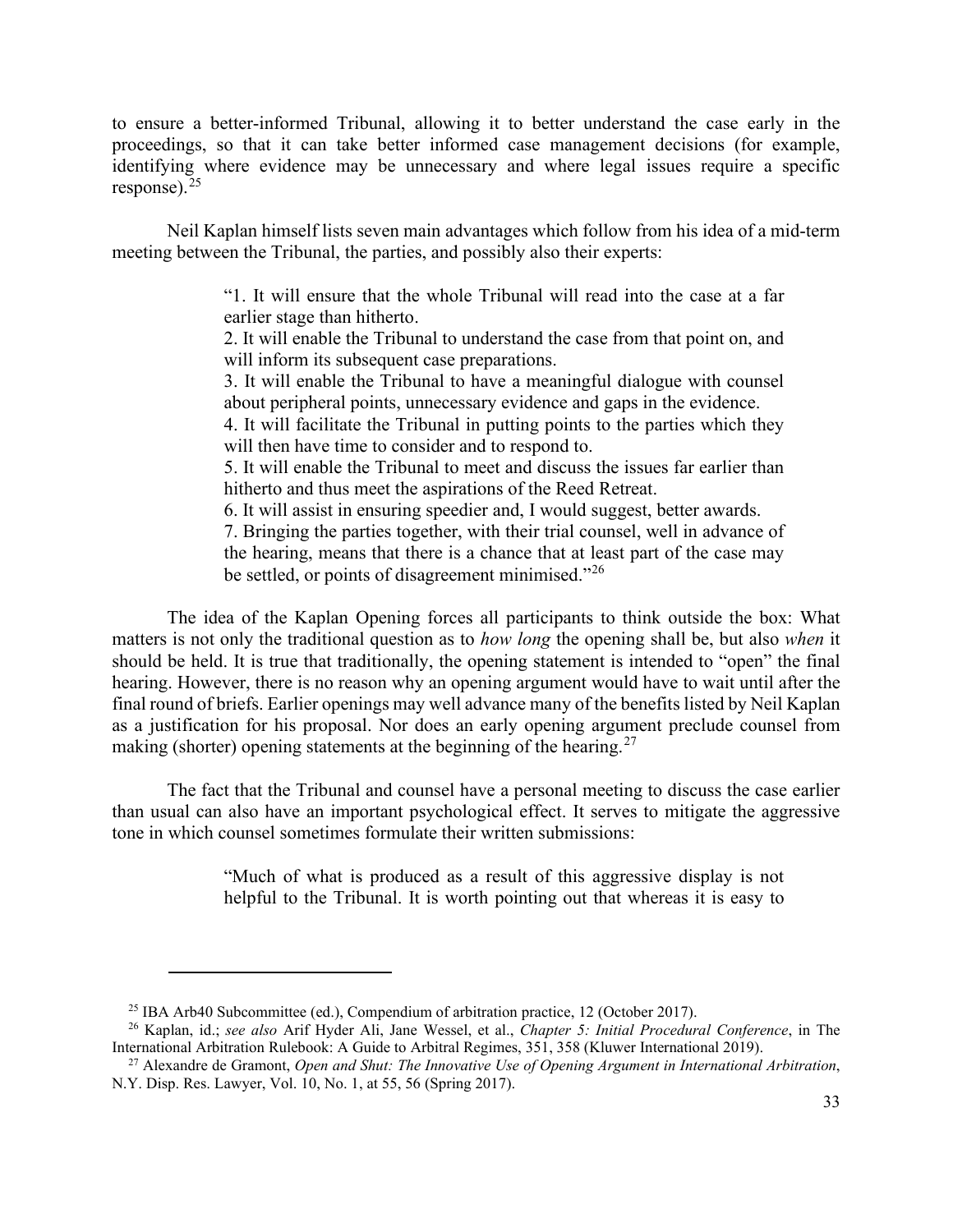write offensively it is far harder to replicate this verbally in front of three arbitrators and the other side without losing credibility or sympathy.<sup> $28$ </sup>

Neil Kaplan's idea may be taken a step further by devising an arbitration in two halves, separated by a "case review conference." The procedural steps for the arbitration are planned only up to the case review conference, which separates the two halves. At that conference, the Tribunal will have a discussion with the parties on the issues and evidence necessary to determine the parties' requests for relief. Based on that discussion, the Tribunal will issue procedural directions for the second half of the arbitration concerning matters such as document production, further written submissions, and any discrete points suitable for accelerated determination. This approach allows the Tribunal to adopt more tailored procedures for the remaining steps leading to the merits hearing, and it permits the parties to tailor their submissions in light of guidance provided by the Tribunal.[29](#page-33-2)

#### <span id="page-33-0"></span>**C. PRACTICAL TIPS**

As with preliminary views, the efficient use of the Kaplan Opening requires two things: Clear, uncoerced consent by the parties to such a mid-term meeting, and early transparency by the Tribunal as to its exact timing and structure.

Another important issue is the "synchronization" of the mid-term meeting and the final hearing. The Tribunal needs to avoid protracted and lengthy arguments arising from such a meeting which may thwart the underlying premise of the Kaplan Opening, for example, with respect to the question which issues that may have surfaced during the mid-term meeting are to be prioritized in the subsequent hearing.

Finally, making efficient use of the Kaplan Opening requires that the members of the Tribunal are willing to familiarize themselves with the legal and factual issues of the case earlier than usual. The Kaplan Opening should, therefore, always be combined with internal deliberations of the Tribunal. The date for these deliberations could be fixed in the initial procedural calendar of the arbitration, thus, combining the Kaplan Opening with the "Reed Retreat."[30](#page-33-3)

Provided that these basic prerequisites for the efficient use of the Kaplan Opening are met, the Tribunal may use the case review conference to:

- Identify the key issues in a case and those upon which it requires further submissions and evidence in the parties' second round of written submissions;
- set page limits for reply written submissions;

<sup>28</sup> Kaplan, id.

<span id="page-33-2"></span><span id="page-33-1"></span><sup>29</sup> Constantine Partasides and Scott Vesel, *A Case Review Conference, or Arbitration in Two Acts*, 81 Arbitration 167 (2015).

<span id="page-33-3"></span><sup>30</sup> *See* Lucy Reed, *The Kaplan Lecture 2012, Arbitral Decision-Making: Art, Science or Sport?*, 30 J. Int'l Arb. 85, 95 (2013).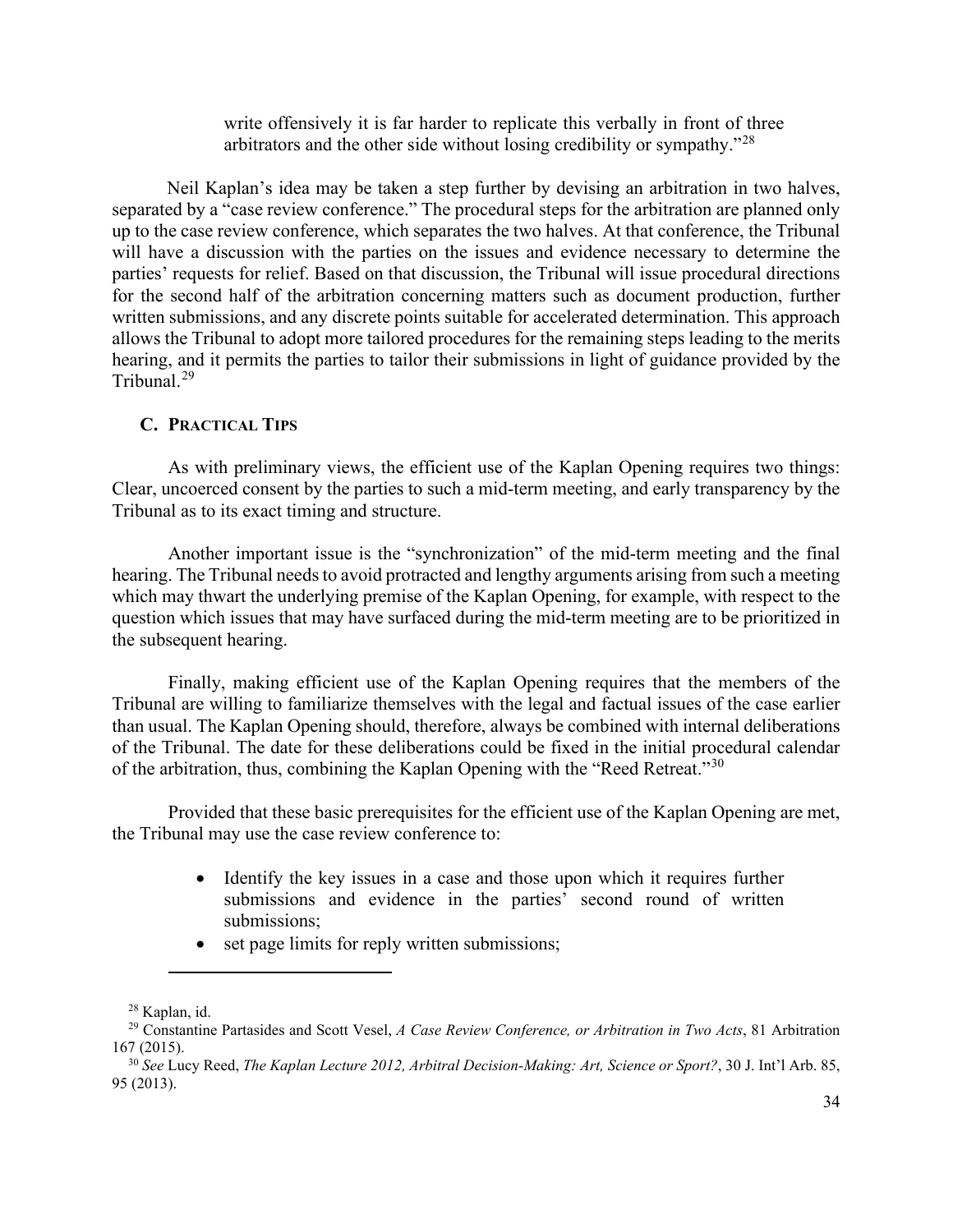- identify issues as being suitable for accelerated determination;
- resolve any issues relating to document disclosure requests, along with directing the parties to make brief submissions to the Tribunal as to the relevance of their document requests to the issues in disputes and/or answer the Tribunal's questions on their document requests;
- consider whether it is appropriate at this stage of the proceedings to narrow the issues in dispute between the experts;
- give more specific directions for the organization of documents for the main hearing;<sup>[31](#page-34-0)</sup>
- allow the parties and the Tribunal to focus on the damages issues.

Ultimately, the success of Neil Kaplan's idea rests upon the Tribunal's ability to make counsel understand that the use of a Kaplan Opening does not mean that they lose control of the proceedings – something that no counsel likes – but that *both*, the Tribunal and counsel, will benefit from it by allowing to focus, much earlier than usual, on the critical issues of the case.

## **References**

- Neil Kaplan, *If It Ain't Broke, Don't Change It*, 80 Arbitration 172 (2014) (German Arb. J. 2014, 278)
- Neil Kaplan, *George Bermann,* in: Liber Amicorum for George Bermann (2021, forthcoming)
- Neil Kaplan, *Winter of Discontent*, 34 J. Int'l Arbitration 373 (2017)
- Arif Hyder Ali, Jane Wessel, et al., *Chapter 5: Initial Procedural Conference*, in The International Arbitration Rulebook: A Guide to Arbitral Regimes, 351 (Kluwer Law International 2019)
- Alexandre de Gramont, *Open and Shut: The Innovative Use of Opening Argument in International Arbitration*, N.Y. Disp. Res. Lawyer, Vol. 10, No. 1, 55 (Spring 2017)
- Constantine Partasides and Scott Vesel, *A Case Review Conference, or Arbitration in Two Acts*, 81 Arbitration 167 (2015)
- IBA Arb40 Subcommittee (ed.), Compendium of arbitration practice (October 2017), available at a state of  $\alpha$  at a state of  $\alpha$  at a state of  $\alpha$  at a state of  $\alpha$  at a state of  $\alpha$  at a state of  $\alpha$  at a state of  $\alpha$  at a state of  $\alpha$  at a state of  $\alpha$  at a state of  $\alpha$  at a state of  $\alpha$  at

[https://www.ibanet.org/LPD/Dispute\\_Resolution\\_Section/Arbitration/Default.aspx](https://www.ibanet.org/LPD/Dispute_Resolution_Section/Arbitration/Default.aspx)

• Paul Tan and Samuel Seow, *An Overview of Procedural Innovations in International Commercial Arbitration*, International Arbitration Asia (December 09, 2014), available at [http://www.internationalarbitrationasia.com/articles/singapore/international-commercial](http://www.internationalarbitrationasia.com/articles/singapore/international-commercial-arbitration)[arbitration](http://www.internationalarbitrationasia.com/articles/singapore/international-commercial-arbitration)

<span id="page-34-0"></span><sup>&</sup>lt;sup>31</sup> See IBA Arb40 Subcommittee (ed.), Compendium of arbitration practice, 13 (October 2017).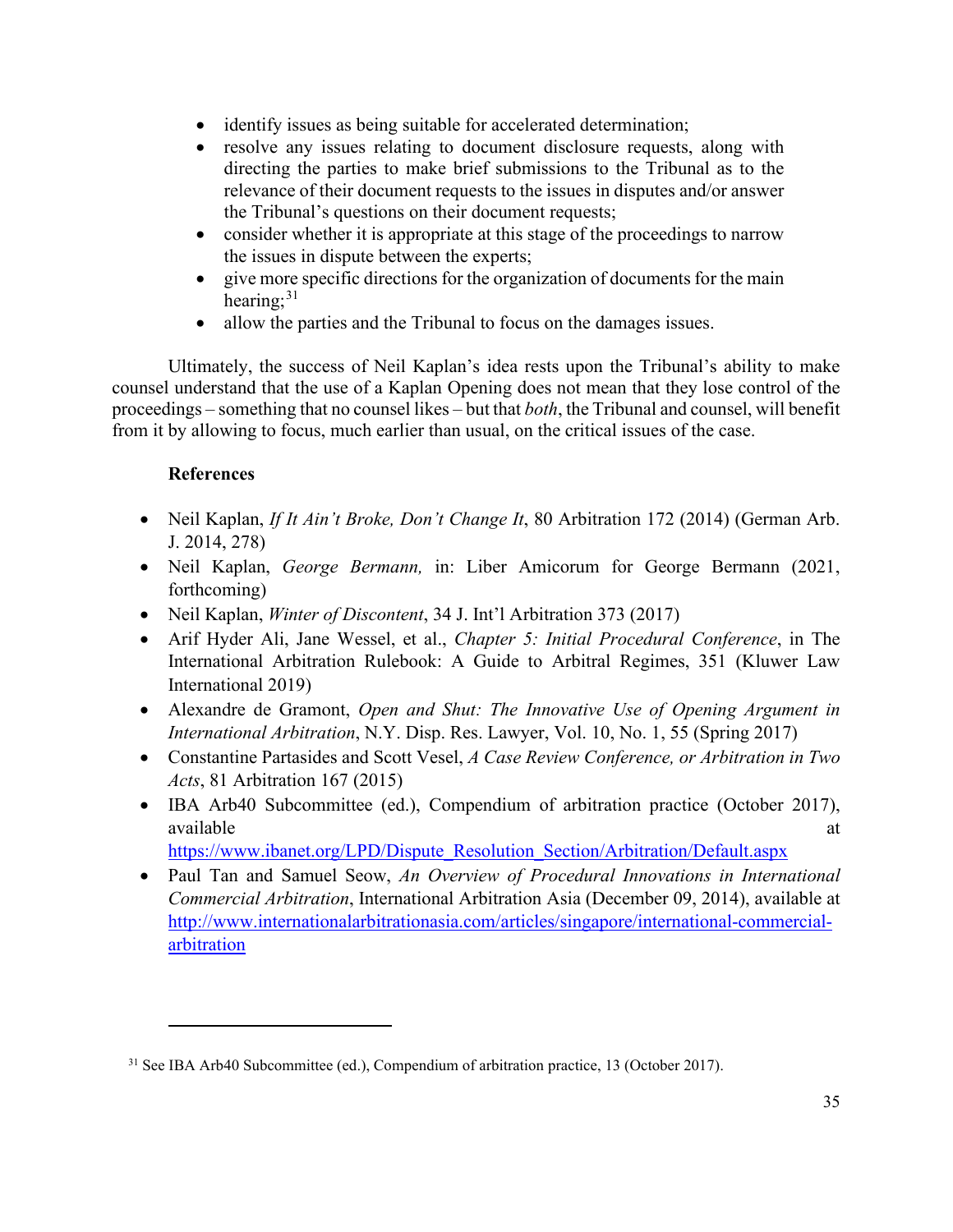### <span id="page-35-0"></span>APPENDIX VI

#### <span id="page-35-1"></span>**VI. PRELIMINARY VIEWS**

#### <span id="page-35-2"></span>**A. THE SURVEY RESPONSES AND PROS AND CONS**

Whether and to what extent international arbitrators should provide the parties with preliminary views of all or some of the disputed issues in the case before them, has been debated for a long time. In the Survey, almost 80% of the respondents answered that they do not offer preliminary views to the parties.

Very often, this issue is put in the context of the common law/civil law divide with respect to the proactive promotion of settlements by the Tribunal, whereas in fact this may be more relevant to Germanic jurisdictions rather than the whole of the civil law.

In jurisdictions like Germany, the German-speaking part of Switzerland (Zurich), or  $$ albeit to a lesser extent – the Netherlands and Austria, preliminary views by the Tribunal have helped to pave the way to a settlement of the parties' dispute in many cases. The preliminary view serves to reduce the parties' usual judgmental overconfidence, which often stands in the way of an agreement to settle the dispute. Even if they do not lead to a settlement, preliminary views may provide the parties with a more realistic picture of the relevant issues of their case and the Tribunal's view of them.

The insights gained into the Tribunal's thinking provide the parties with an opportunity to better understand the strengths and weaknesses of their own case. Unlike an arbitration in which the Tribunal remains silent until it issues its final award, the parties have a chance to improve their submissions on their weak arguments should the arbitration continue without a settlement. Preliminary views expressed by the Tribunal may, thus, give the parties an opportunity to make a better and more efficient use of their fundamental right to be heard.

In addition, getting  $-$  for the first time  $-$  an objective outside view of their case may also provide the parties with an incentive to take precautionary financial measures concerning the potential risks arising out of the dispute. Thus, if a party realizes, after having listened to the Tribunal's preliminary view, that the risks of losing the case are higher than it thought at the outset of the proceedings, that party may provide for accruals in the company's balance sheet.

Preliminary views are, therefore, yet another element of the overarching theme of "early transparency." That transparency relates not only to the procedural rules of the game, but also to the substantive issues of the dispute, at least insofar as the Tribunal deems them relevant for resolving the dispute.

In spite of these potential advantages of preliminary views, they are still seen with great skepticism in countries like France, the French-speaking part of Switzerland (Geneva) as well as many other civil and common law countries. Here, the role of the arbitrator is seen as that of a dispute decider and not of an active dispute resolver. Settlements take place outside the hearing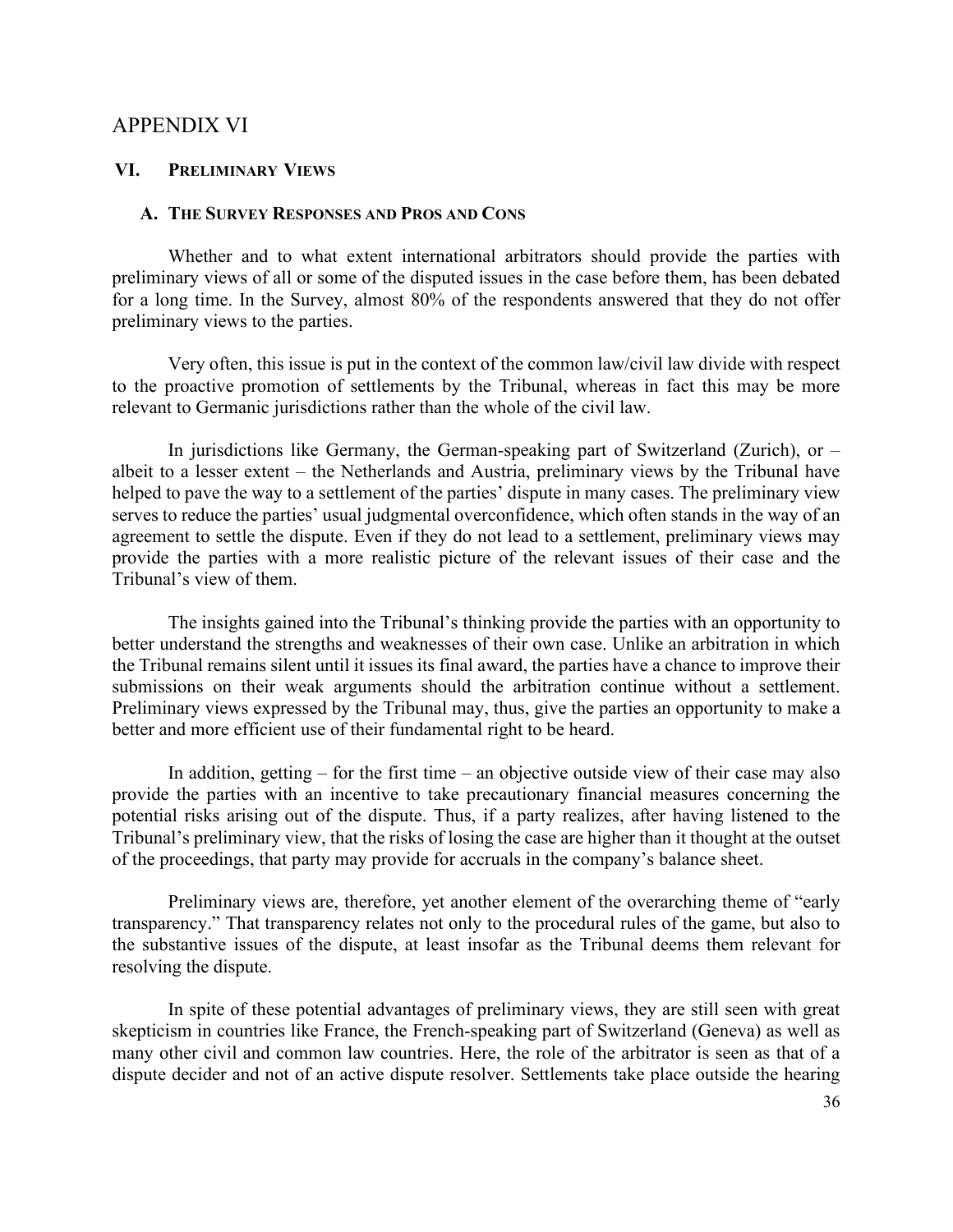room and active involvement of the Tribunal in the promotion of a settlement of the case is seen as outside that role and as a potential ground for challenge of the arbitrator.

This cautious view is reflected in the Survey. Only 31% of the respondents said that they discuss settlement options with the parties. This reluctance is also reflected in some comments received from respondents of the Survey:

> "Arbitrator should not take any role in fostering settlement. It has to be the initiative of the disputing parties. Arbitrator's role is just to decide and not to prevent as he or she has the power only to record the settlement and not promote it;"

> "The arbitrator is a service provider. He should only render a decision and not give advice;"

> "Some French arbitrators take a view that they are only there to decide the case – no role to help with settlement."

In polling during the consultation sessions only 16% strongly supported the proposition that arbitrators should suggest the possibility of offering preliminary views, while 22% supported, 16% were undecided and 34% opposed. However, even in those jurisdictions where there has historically been a reluctance, the tide may be turning (or at least not so strongly against). That is also reflected in a show of hands at the *Fordham International Arbitration and Mediation Conference 2016*, which has indicated that a surprising number of common law practitioners present (around 70%) saw a role for arbitrators in the facilitation of settlement in international arbitration proceedings.

#### <span id="page-36-0"></span>**B. THE NEED FOR A PRAGMATIC VIEW AND FOR UNCOERCED PARTY CONSENT**

From a more practical perspective, this issue is less complex. It should be dealt with outside the context of the much debated and too dogmatic civil law/common law divide. Ultimately, it boils down to one pragmatic question: *Do the parties want the Tribunal to provide them with a preliminary view*? If yes, why should the Tribunal not do it? While it is true that, first and foremost, it is the arbitrator's mandate to *decide* the parties' dispute, that mandate is not limited to decisionmaking if the parties want to extend it. After all, party autonomy is the basic pillar of every arbitration. This view is reflected in a comment of one of the respondents of the Survey:

> "As long as both parties have intent to settle and have agreed to have arbitrator assisting in their settlement, the arbitrator should help and foster the settlement between parties."

The basic prerequisite of an informed (and uncoerced!) consent for any activities by the Tribunal related to settlement promotion has rightly been emphasized in the IBA Guidelines on Conflict of Interest in International Arbitration:

> "The concept of the Arbitral Tribunal assisting the parties in reaching a settlement of their dispute in the course of the arbitration proceedings is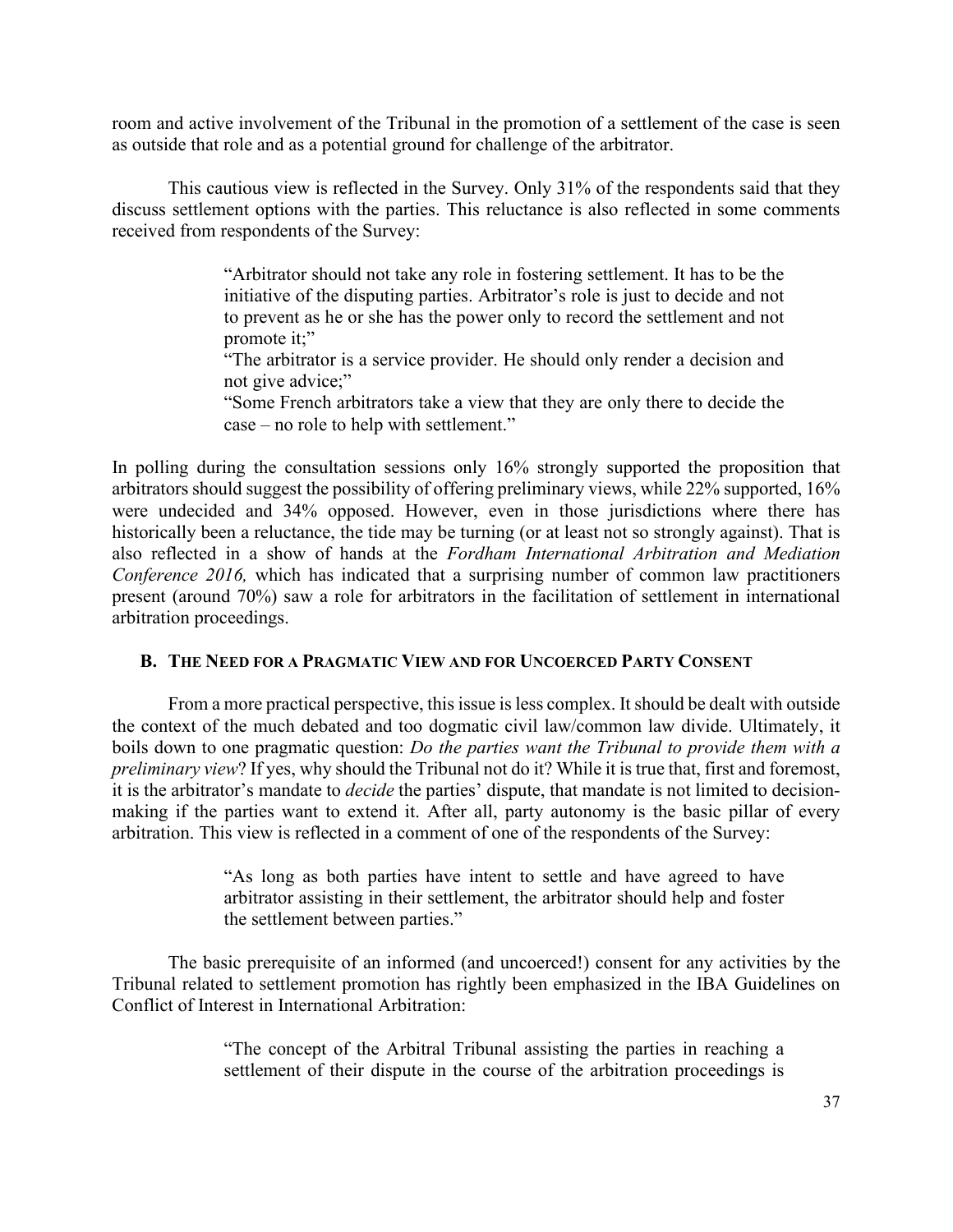well-established in some jurisdictions, but not in others. Informed consent by the parties to such a process prior to its beginning should be regarded as an effective waiver of a potential conflict of interest."[32](#page-37-1)

The need for informed consent must not be confused with pushing the parties to agree to a settlement. The Tribunal should never give the impression to the parties that they are more interested in the parties entering into a settlement agreement than they are to decide the dispute through a final award. What the arbitrators should do is look for overt or covert signals from the parties with respect to their interest and willingness to be assisted in their settlement efforts by the Tribunal. This careful practical approach is again reflected in some comments from participants in the Survey:

> "Passive role. Parties should be asking for it before arbitrators ask for it;" "Most arbitrators in my experience weren't actively involved in fostering settlement as they considered it a matter inter se the disputing parties. However, each arbitrator was certainly encouraging if the possibility of settlement was brought to his/her attention."

#### <span id="page-37-0"></span>**C. HOW DO PRELIMINARY VIEWS WORK: ARTICLE 5.1 OF THE CEDR RULES**

The core role of the preliminary view in the context of settlement promotion by international arbitrators is reflected in the CEDR Rules for the Facilitation of Settlement in International Arbitration.<sup>[33](#page-37-2)</sup> This soft law instrument was issued in November 2009 by the Centre for Effective Dispute Resolution ("CEDR"), an ADR institution from the common law world. This is remarkable given that Article 5.1 of the CEDR Rules provides an accurate blueprint of the proactive settlement approach practiced in jurisdictions like Germany and the German-speaking part of Switzerland:

> "1. Unless otherwise agreed by the Parties in writing, the Arbitral Tribunal may, if it considers it helpful to do so, take one or more of the following steps to facilitate a settlement of part or all of the Parties' dispute:

1.1. *provide all Parties with the Arbitral Tribunal's preliminary views on the issues in dispute in the arbitration and what the Arbitral Tribunal considers will be necessary in terms of evidence from each Party in order to prevail on those issues*;

1.2. provide all Parties with preliminary non-binding findings on law or fact on key issues in the arbitration;

<span id="page-37-2"></span><span id="page-37-1"></span> $32$  Explanation (d) of General Standard 4 of the IBA Guidelines on Conflict of Interest in International Arbitration. <sup>33</sup> CEDR Rules for the Facilitation of Settlement in International Arbitration, available at [https://www.cedr.com/wp](https://www.cedr.com/wp-content/uploads/2021/03/Rules-Settlement-Arbitration.pdf)[content/uploads/2021/03/Rules-Settlement-Arbitration.pdf;](https://www.cedr.com/wp-content/uploads/2021/03/Rules-Settlement-Arbitration.pdf) *see* for an introduction Georg von Segesser and Christopher Boog, *The new CEDR Rules for the Facilitation of Settlement in International Arbitration – A very useful and welcome tool* (January 07, 2010), available at [http://arbitrationblog.kluwerarbitration.com/2010/01/07/the-new](http://arbitrationblog.kluwerarbitration.com/2010/01/07/the-new-cedr-rules-for-the-facilitation-of-settlement-in-international-arbitration-a-very-useful-and-welcome-tool-2/)[cedr-rules-for-the-facilitation-of-settlement-in-international-arbitration-a-very-useful-and-welcome-tool-2/.](http://arbitrationblog.kluwerarbitration.com/2010/01/07/the-new-cedr-rules-for-the-facilitation-of-settlement-in-international-arbitration-a-very-useful-and-welcome-tool-2/)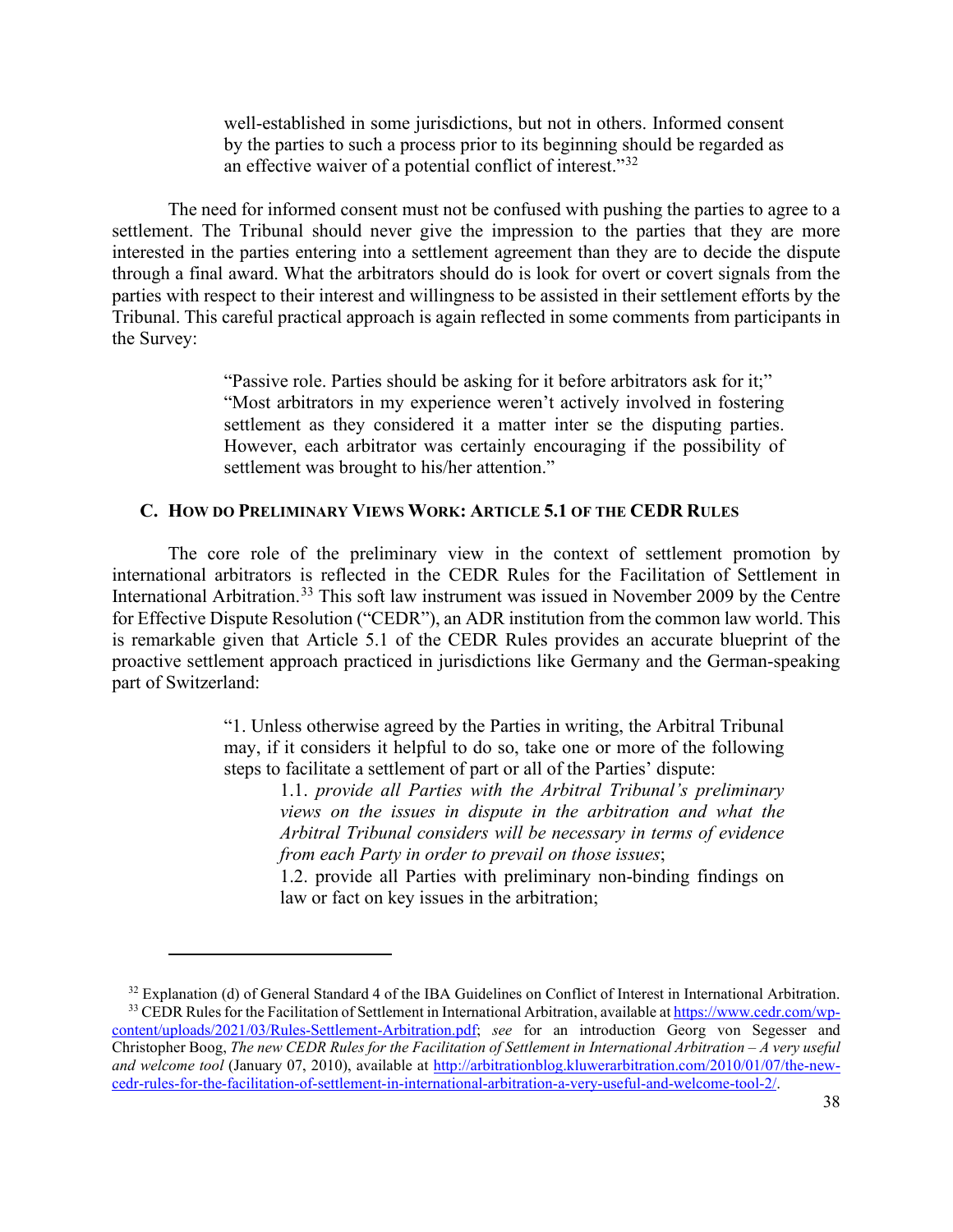1.3. where requested by the Parties in writing, offer suggested terms of settlement as a basis for further negotiation;

1.4. where requested by the Parties in writing, chair one or more settlement meetings attended by representatives of the Parties at which possible terms of settlement may be negotiated."

It is important to recall that preliminary views are separate from discussion of actual settlement – although both may be done, discussion of settlement is a step further than preliminary views. As reflected in Article 5.1.1 of the CEDR Rules, any discussion of possible settlement terms at the settlement conference is typically preceded by an early neutral evaluation, i.e., by the Tribunal's preliminary view of the legal issues. Before providing the parties with this preliminary view, the Tribunal will make it very clear to the parties that it retains the right to change its view should the arbitration proceed. Looking at the timeline of an arbitration in which no settlement is reached, the Tribunal's preliminary evaluation cannot be more than a 'snapshot' view of the legal issues as they present themselves at the moment the preliminary view is given by the Tribunal.

Article 5.1.4 of the CEDR Rules shows that the Tribunal's endeavors to promote settlement, which typically starts with the Tribunal's preliminary view, may culminate in a 'settlement conference' if the Tribunal has ensured itself that this is what the parties want. In that conference, the Tribunal and the parties openly discuss the chances of reaching a settlement agreement and its possible content. During such a meeting, the Tribunal will sometimes even present a proposal of possible settlement terms to the parties which is based on the preliminary view. A settlement agreement may then be concluded by the parties during or subsequent to the meeting. That agreement may then be converted by the Tribunal into an award on agreed terms if all parties so wish.

#### <span id="page-38-0"></span>**D. OTHER PRACTICAL ISSUES**

Depending on the nature of the case, the degree of proactivity of the Tribunal, and the parties' wishes, the Tribunal may use a decision-tree analysis or other means of visualization to support its preliminary view of the legal issues of the case.

However, the Tribunal will always avoid providing its preliminary views and legal considerations to the parties in writing. Unlike the parties' giving of 'informed consent' and waiver of their right to challenge the arbitrators, the Tribunal's preliminary views and further facilitation activities are always conducted 'off the record', i.e., without a transcript being taken. This serves two important purposes. It underlines the preliminary and non-binding nature of the Tribunal's considerations. At the same time, it takes account of the fact that if the arbitration continues, a party may otherwise feel inclined to refer to recorded statements made by the arbitrators or the other party during the settlement conference. In fact, all statements made by the parties during this process should be subject to the transnational principle of 'settlement privilege' to preserve the parties' confidence in such negotiation-driven ADR processes.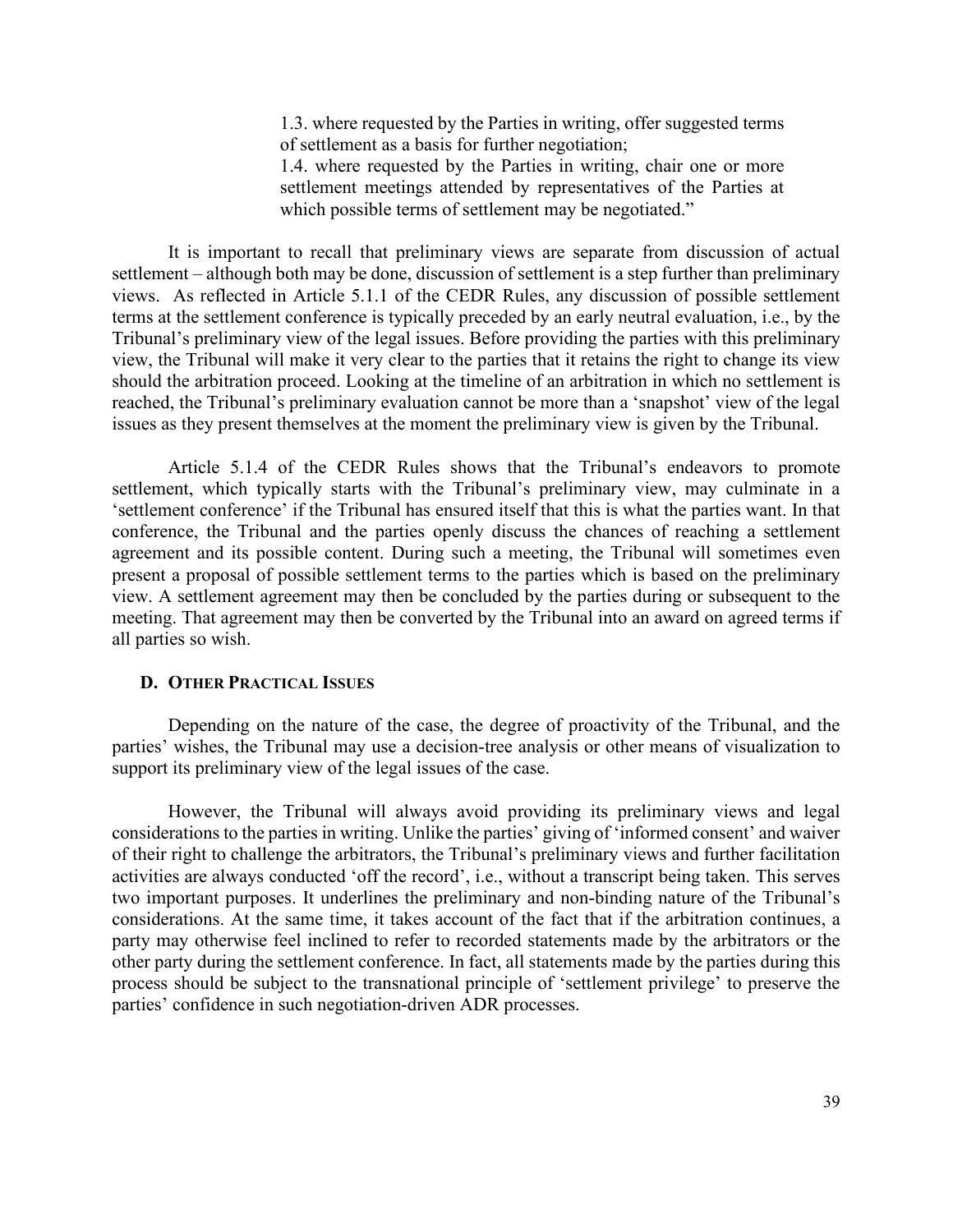## <span id="page-39-0"></span>**E. THE INCREASED BURDEN FOR THE TRIBUNAL**

It is often overlooked that the preliminary view of the legal issues of the case which is required for an efficient settlement facilitation places a heavy burden on the arbitrators. They must be familiar with all the factual and legal aspects of the matter before they can provide a preliminary evaluation of the case and enter into a detailed discussion of the legal aspects of the dispute with the parties. This problem is reflected in one of the comments received from a respondent to the Survey:

> "When [I] don't know much about the issues, [I] can't really help the parties to settle."

Before they tackle a settlement of the case, the arbitrators need to have a complete grasp of the dispute with all its legal facets and issues, which usually requires a comprehensive test of the logical cogency of the parties' respective cases. In addition, they must have identified and understood the underlying economic interests of the parties, which sometimes can only be ascertained by reading between the lines of counsels' briefs. In other words, proactive settlement facilitation is incompatible with the reality of the 'hands-off arbitrator'. It should be noted, however, that this role should not be confused with that of the mediator, who is generally freer to discover and explore a broader range of interests that can lead to settlement in the privacy of caucus sessions with the parties.

#### **References**

- Klaus Peter Berger, *The Direct Involvement of the Arbitrator in the Amicable Settlement of the Dispute: Offering Preliminary Views, Discussing Settlement Options, Suggesting Solutions, Caucusing*, 35 J. Int'l Arb. 501 (2018)
- Klaus Peter Berger and J. Ole Jensen, *The Arbitrator's Mandate To Facilitate Settlement*, 40 Fordham Int'l L. J. 887 (2017)
- Bernd Ehle, *The Arbitrator as a Settlement Facilitator*, in O. Caprasse et al (eds.), Walking A Thin Line: What An Arbitrator Can Do, Must Do Or Must Not Do, Recent Developments and Trends, Colloquium CEPANI40 (2010), 79
- Peter Hafter, *Gespräche zwischen Schiedsgericht und Parteien – Ein Beitrag zur Technik der Führung von Schiedsgerichten*, in C. Reymond, E. Bucher (eds.), Recueil de Travaux Suisses sur l'Arbitrage International, 203, 206–11 (Schulthess 1984)
- Joshua Karton, *The Culture of International Arbitration and the Evolution of Contract Law*, 105– 07 (OUP 2013)
- Anna Kozmenko and Luka Groselj, *Settlement Facilitation by the Arbitral Tribunal – a Swiss Perspective* (February 01, 2021), available at [https://journal.arbitration.ru/analytics/settlement](https://journal.arbitration.ru/analytics/settlement-facilitation-by-the-arbitral-tribunal-a-swiss-perspective/)[facilitation-by-the-arbitral-tribunal-a-swiss-perspective/](https://journal.arbitration.ru/analytics/settlement-facilitation-by-the-arbitral-tribunal-a-swiss-perspective/)
- Jörg Risse and Antje Baumann, *Thinking Ahead: Dispute Resolution after the Corona Crisis*, German Arb. J. (SchiedsVZ), 165, 171–72 (2020)
- Michael E. Schneider, *Combining Arbitration with Conciliation,* ICCA Congress Series No. 8, 57 (1996)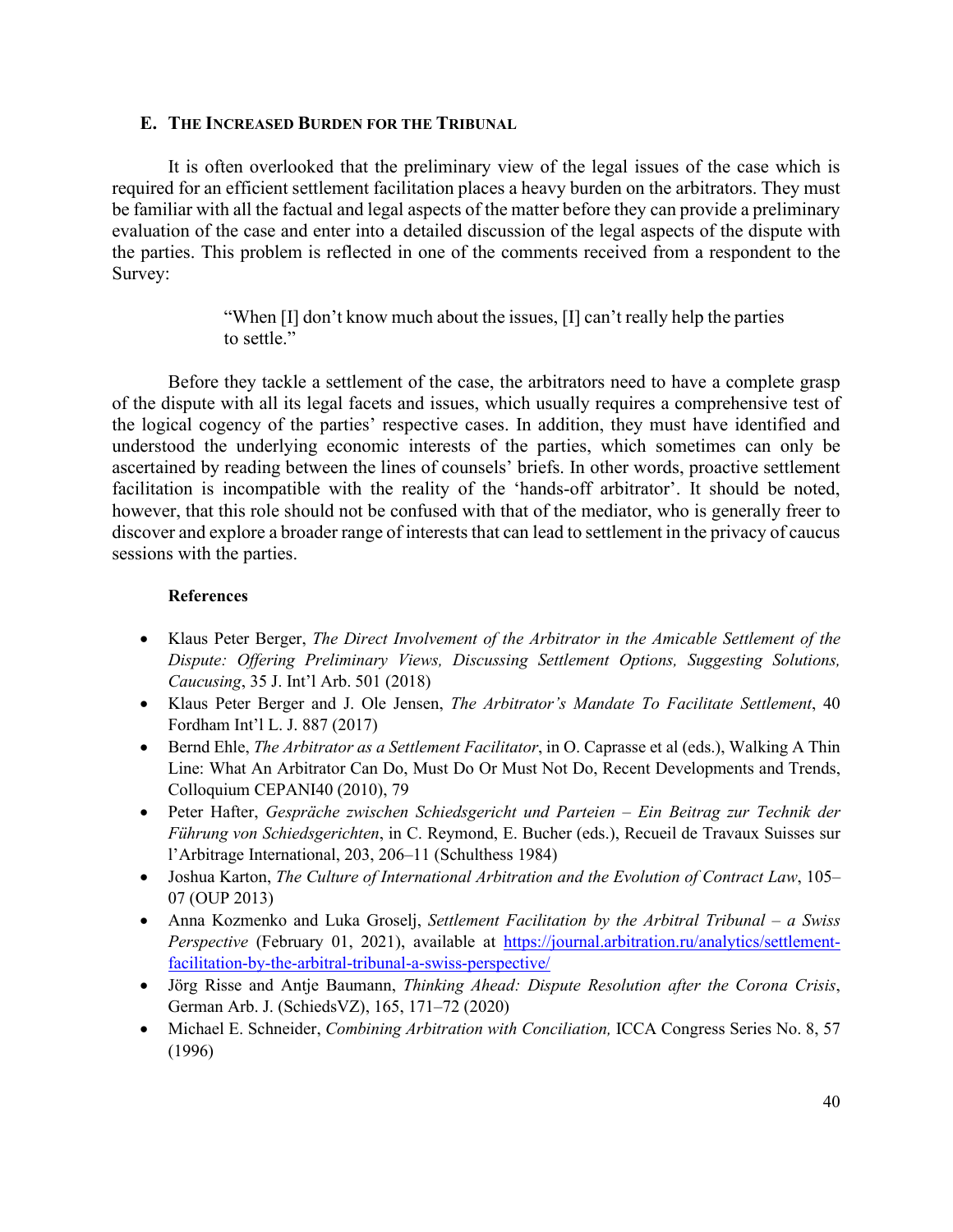#### <span id="page-40-0"></span>APPENDIX VII

#### <span id="page-40-1"></span>**VII. SEALED OFFERS**

#### <span id="page-40-2"></span>**A. THE SURVEY RESPONSES**

The Survey responses suggest that sealed offers are not widely used, but they are enthusiastically endorsed by those who use them. 27.5% of the respondents responded "Yes" to the question "Do you use sealed offers?", while 72.5% responded "No."

The comments received suggest that there is no East-West distinction, but there is much greater familiarity with the procedure and use in common law jurisdictions. Those who endorsed the use of sealed offers stated: "[I]t helps get parties clear of dug in positions;" "My advice is to use them more often. They often play a critical role in creating the right conditions for settlement." One in-house respondent stated: "A big YES!" However, the most common response was: "It is up to the parties to use sealed offers;" "Have not seen it yet;" "Have not seen in practice." While not commonly used, Survey respondents generally indicated an openness to utilizing the procedure with several responses similar to "No objection to it, but it hasn't come up;" "I might be open to it depending on how it's carried out;" "I think sealed offers will increase in use – make sense." This acceptance of the process was qualified by some who noted they would only use sealed offers "if agreed by the parties."

#### <span id="page-40-3"></span>**B. WHAT IS A SEALED OFFER?**

A "sealed offer" or "*Calderbank* offer"[34](#page-40-4) is a written settlement offer made by one party to another on a "without prejudice save as to costs" basis. It is "without prejudice" because it is not to be brought to the attention of the Tribunal until after the decision on liability and quantum is made. In institutional arbitration, the written offer is often deposited with the arbitral institution. Paragraph 270 a) to h) of the *ICC Note to Parties and Arbitral Tribunals on the Conduct of the Arbitration under the ICC Rules of Arbitration*<sup>[35](#page-40-5)</sup> contains rather detailed instructions as to how sealed offers should be used in ICC arbitrations. The Note advises the party relying on the sealed offer to request the Secretariat of the ICC Court in an accompanying letter to treat the sealed envelope as confidential and not to transmit it to the Tribunal until the latter has resolved all issues of liability and quantum and is ready to consider the allocation of costs. Other arbitral institutions do not have such detailed rules on sealed offers.

Due to this late disclosure to the Tribunal only after the decision is taken, the offer does not influence the decision on the merits. The fact that a sealed offer cannot prejudice a party's

<span id="page-40-4"></span><sup>34</sup> Named after the UK case of *Calderbank v Calderbank,* [1975] 3 All ER 333 (EWCA), whose holding was later formalized in Part 36 of the English Civil Procedure Rules (CPR) 1998.

<span id="page-40-5"></span><sup>&</sup>lt;sup>35</sup> ICC Note to Parties and Arbitral Tribunals on the Conduct of the Arbitration under the ICC Rules of Arbitration of January 1, 2021, available at [https://iccwbo.org/content/uploads/sites/3/2020/12/icc-note-to-parties-and-arbitral](https://iccwbo.org/content/uploads/sites/3/2020/12/icc-note-to-parties-and-arbitral-tribunals-on-the-conduct-of-arbitration-english-2021.pdf)[tribunals-on-the-conduct-of-arbitration-english-2021.pdf.](https://iccwbo.org/content/uploads/sites/3/2020/12/icc-note-to-parties-and-arbitral-tribunals-on-the-conduct-of-arbitration-english-2021.pdf)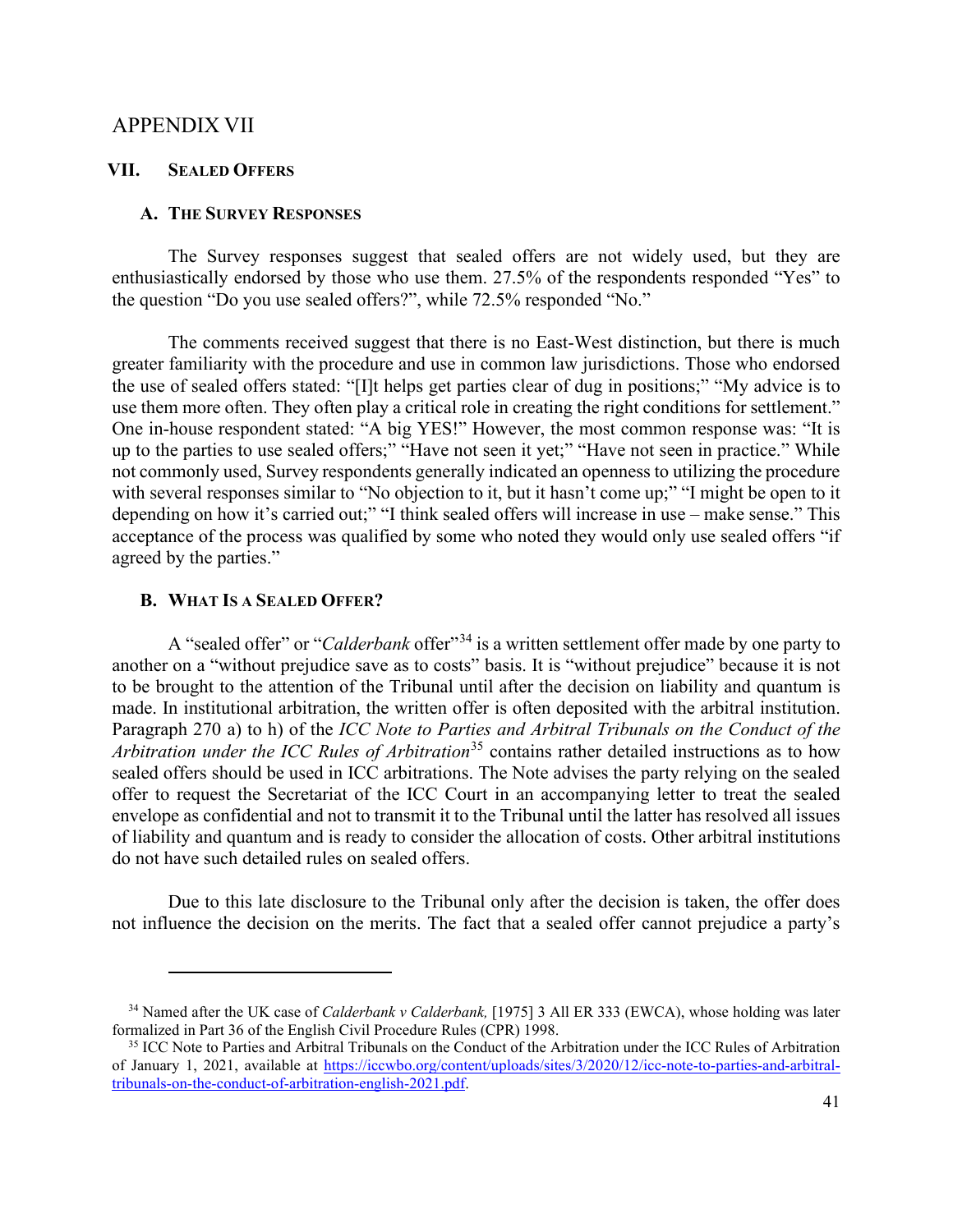position due to non-disclosure, until and unless it becomes pertinent on the issue of legal fees and costs, should serve to alleviate the reluctance of parties to make such an offer.

The offer is made "save as to costs" because it is intended to be considered by the Tribunal in allocating costs. Though not binding, the Tribunal may, contrary to the "costs follow the event" rule, which is applicable in many jurisdictions and under many institutional rules, consider the party's unreasonable refusal of the sealed offer in allocating the costs. If the party rejected the offer and obtained a more favorable award, the rejection would be justified. If the rejecting party lost or obtained a less favorable award than the offer, the Tribunal may order it to pay the other party's costs from the date the offer was open for acceptance. However, the Tribunal retains its discretion in the allocation of costs to consider all facts it believes are relevant to that determination. The ICC Note specifically states that "[f]or the avoidance of doubt, the Arbitral Tribunal retains discretion to decide what weight, if any, should be given to correspondence marked 'without prejudice save as to costs' and received from the Secretariat."

As the Survey respondents who have used the technique in their cases have reported, sealed offers can have a direct effect on the parties' willingness to settle. If a party runs the risk of bearing the costs of the arbitration, a party has an increased incentive to accept a settlement offer. At the same time, if a party sees a chance that it could avoid to bear the costs of the arbitration, a party has an incentive to make a reasonable settlement offer. It has been reported that in some arbitrations the recoverable costs of both parties may come to represent 30 to 40% or more of the amount in dispute.<sup>[36](#page-41-1)</sup> Thus, the amount in question can be considerable and likely to be taken seriously into account in deciding whether to accept or reject the offer. Therefore, sealed offers may provide a strong incentive for settlement.

#### <span id="page-41-0"></span>**C. HOW ARE SEALED OFFERS MADE?**

Leaving aside the rather detailed instructions in the ICC Note, sealed offers do not normally follow formal procedures.<sup>[37](#page-41-2)</sup> As a fundamental requirement, the parties must agree on the use of that technique, either at the outset of the arbitration, for example in the Terms of Reference, or at a later stage of the proceedings.

A sealed offer of settlement must be labelled "without prejudice save as to costs," and must state that the offer is intended to have cost consequences. It will usually set out the terms of the offer, including the date by which any settlement payment would be made. The offer should clearly state whether the offer includes legal costs up to the date of the offer, including arbitrators' fees/expenses and institutional costs. The offer should also be unconditional and not subject to

<span id="page-41-1"></span><sup>36</sup> Christopher Seppälä, Paul Brumpton and Mariele Coulet-Diaz, *How More International Arbitrations Can be Amicably Settled* (April 19, 2017), available at [http://bit.ly/39bIwvx.](http://bit.ly/39bIwvx)

<span id="page-41-2"></span><sup>37</sup> *See* for a sample letter of a sealed offer and timelines of a poor and sensible sealed offer procedure OLSWANG, *Using Calderbank Offers to Protect Your Costs in Arbitration Proceedings*, available at [https://singaporeinternationalarbitration.files.wordpress.com/2012/05/guidance-note-using-calderbank-offers-to](https://singaporeinternationalarbitration.files.wordpress.com/2012/05/guidance-note-using-calderbank-offers-to-protect-your-costs-in-arbitration-proceedings.pdf)[protect-your-costs-in-arbitration-proceedings.pdf.](https://singaporeinternationalarbitration.files.wordpress.com/2012/05/guidance-note-using-calderbank-offers-to-protect-your-costs-in-arbitration-proceedings.pdf)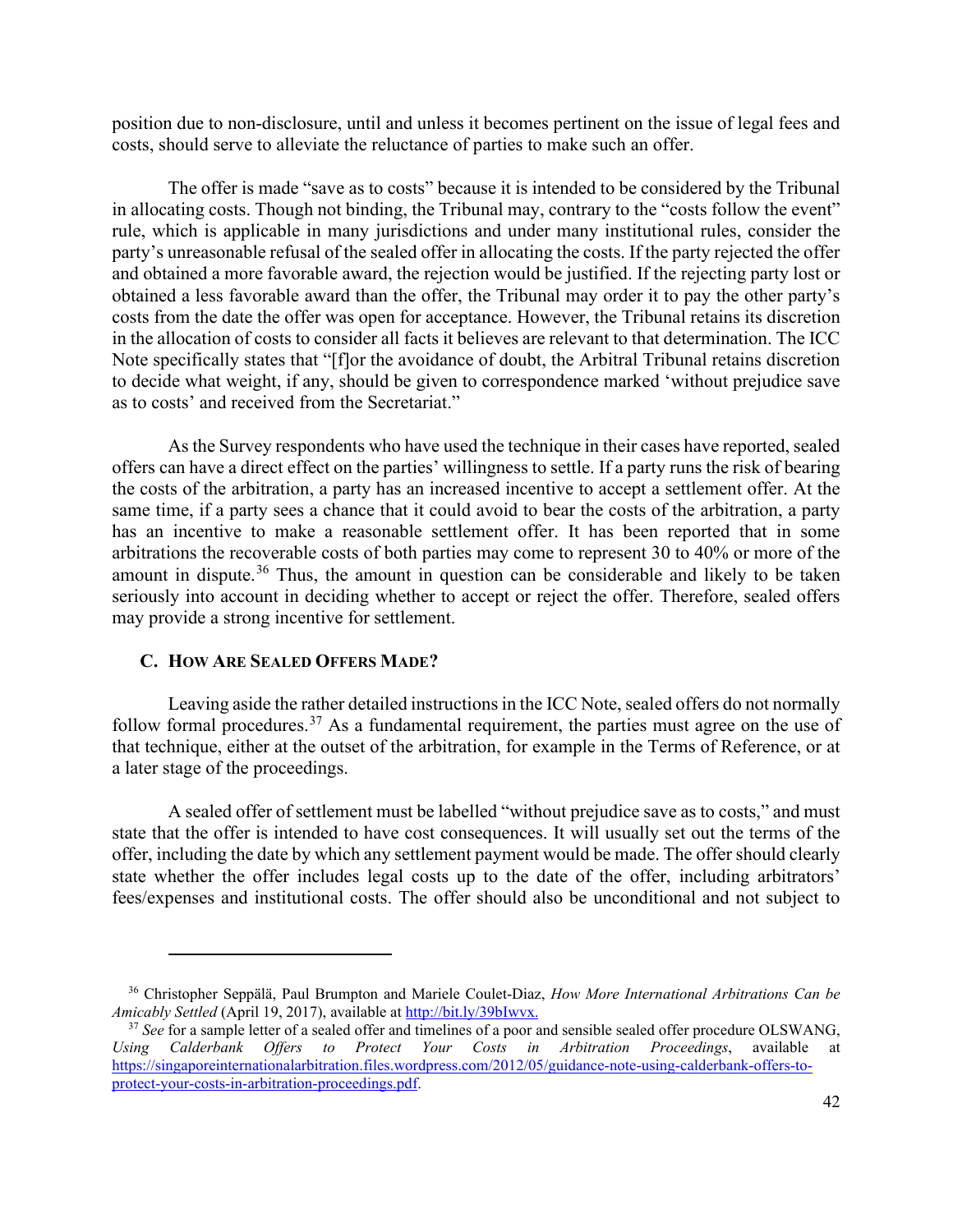approval by other bodies (board of directors). The offer will usually also state the time limit with which the offer must be accepted.<sup>[38](#page-42-1)</sup>

The offer will be passed in a sealed envelope at an appropriate time to a trusted third party, or the Tribunal. The party submitting the offer must make it very clear when exactly the Tribunal shall be allowed to take note of the contents of the offer. In ICC arbitrations, the parties may provide that the Tribunal must submit a draft award without cost decision to the ICC Court before the Court is authorized to submit the sealed offer to the Tribunal. Sealed offers must also be sufficiently precise, so as to allow the Tribunal to assess whether the settlement offer was equal or even better for the successful party than the final decision by the Tribunal on the merits.

## <span id="page-42-0"></span>**D. ADVANTAGES AND DISADVANTAGES OF SEALED OFFERS**

Depending on their timing, sealed offers have a strong potential to avoid lengthy and costly arbitration proceedings due to their indirect effect to promote settlement described above. Such offers are sometimes also used as a tactical tool of pressure to push a party towards settlement due to the fear of cost shifting. More generally, that strategic aspect of sealed offers may enhance the negotiation process between the parties throughout the arbitration proceedings until they reach their objectives or a compromise.

Sealed offers may also have effects that go beyond the settlement of the dispute. They may work as a "reality check" for the parties to evaluate their case factually and legally and may help them to enhance their focus on the significance of the Tribunal's cost decision. In cases in which this technique has been agreed upon between the parties early on in the arbitration proceedings, that early agreement serves as a permanent reminder of the parties' continued commitment to enhance the efficiency of the arbitration process in terms of costs and time.

Sealed offers also have some disadvantages. They may be used as a tool of suppression of justice or unfair treatment of a financially weak party. The not-well financed party may accept the offer, though it may be prejudicial, for fear of costs in the context of uncertainty of the outcome.<sup>[39](#page-42-2)</sup> Also, many jurisdictions are not familiar with the concept of sealed offers. Having parties, counsels, or arbitrators who are unfamiliar with this practice may negatively impact its consequences.

<span id="page-42-1"></span><sup>38</sup> *See* for these details of sealed offers KC Lye, *Sealed offers in international arbitration* (September 2016), available at [https://www.nortonrosefulbright.com/en/knowledge/publications/b1bf16b3/sealed-offers-in](https://www.nortonrosefulbright.com/en/knowledge/publications/b1bf16b3/sealed-offers-in-international-arbitration)[international-arbitration.](https://www.nortonrosefulbright.com/en/knowledge/publications/b1bf16b3/sealed-offers-in-international-arbitration)

<span id="page-42-2"></span><sup>39</sup> Jayems Dhingra, *It Is Time to Unseal Sealed Offers in International Arbitration: As a Negotiation Strategy or Pressure Tactics?*, 28 Arb. Int'l 511 (2012).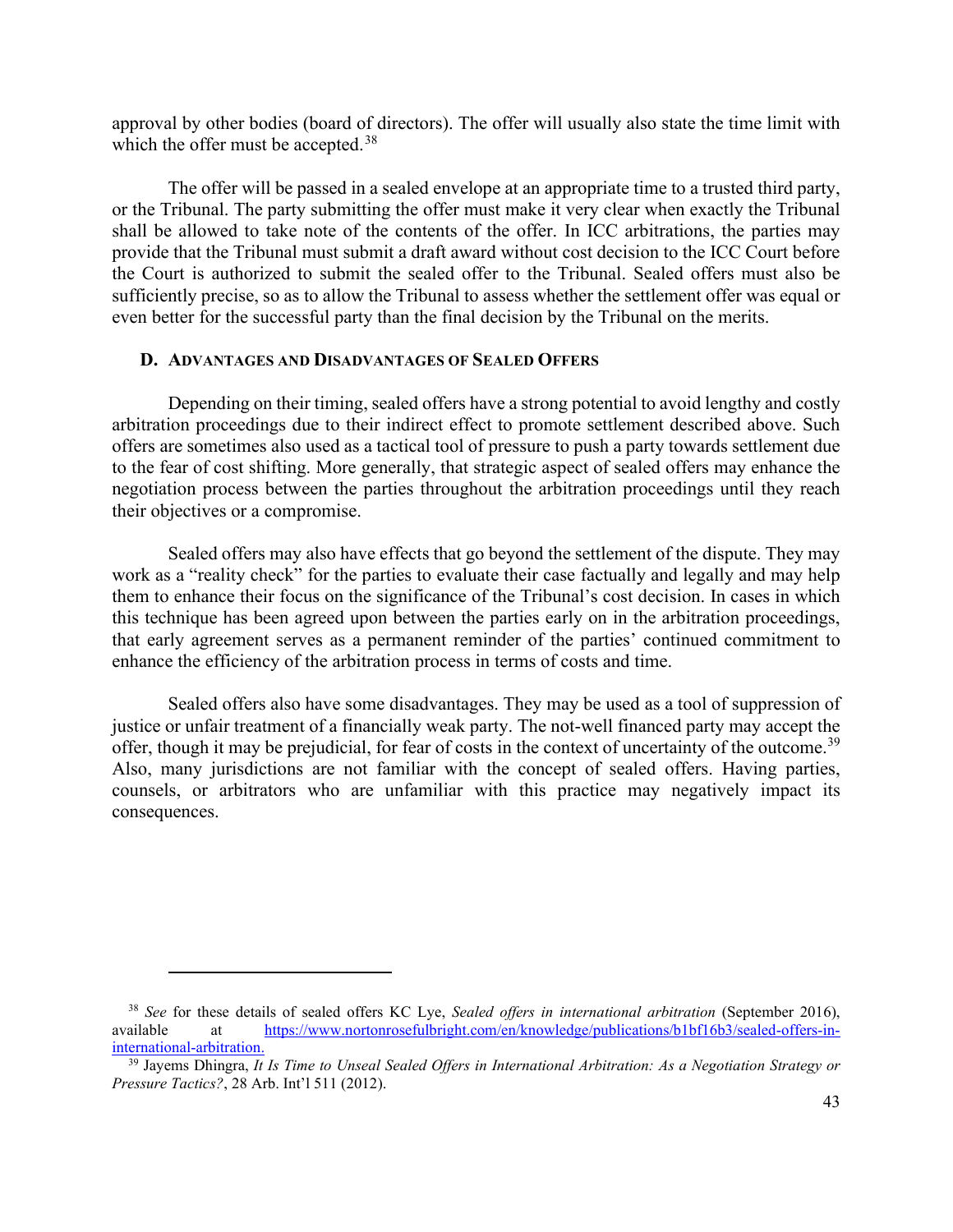### <span id="page-43-0"></span>**E. TIPS FOR USING SEALED OFFERS**

For the very reason that sealed offers are unknown in many jurisdictions, especially in the civil law world, parties to international arbitrations should consider the following practical tips before deciding whether to use this technique in a given case:

- Know your audience (opposing side, arbitrators) before proposing settlement by "sealed offer" mechanism.
- Consult an attorney who is familiar with the practice of sealed settlement offers before proposing an offer. Be aware of the consequences of the sealed settlement offer before you make or rely on it.
- Study the procedural rules of the arbitral seat. Some jurisdictions may not permit sealed offers or provide for cost consequences of the sealed offers<sup>[40](#page-43-1)</sup> which may limit the Tribunal's discretion in deciding the costs.
- Consider discussing with the adversary the mechanism of sealed offers before commencing the proceedings; try to reach an agreement for the settlement offer, for example in the Terms of Reference, to authorize the Tribunal to decide the allocation of arbitration costs if the offer is rejected. By early discussion of the sealed offer, you give the adversary enough time to consider and revisit the offer with the progress of the case and within the time limit of the offer.
- Require the Tribunal to notify the parties when it decides the merits in order to then disclose the offer to be taken into account when the Tribunal decides the costs.
- Consider the weaknesses and strengths of the case before making or responding to the sealed settlement offer.
- Explain the scope of the settlement in connection with what it covers, including what claims, what costs or interests, the payment date, the date of calculating the costs, legal costs, arbitrators' and arbitration fees, and time limit for responding to the offer.
- State clear, precise, and detailed (but succinct) terms in the sealed settlement offer to be sufficient to only a "yes" or "no" answer, without the need of further clarifications to the recipient.

<span id="page-43-1"></span> $40$  The New Zealand Arbitration Act 1996 Section  $6(2)(a)$  referred to sealed offers which reads "Costs and expenses" of an arbitration **(**…) (2) Unless the parties agree otherwise, the parties shall be taken as having agreed that (a) if a party makes an offer to another party to settle the dispute or part of the dispute and the offer is not accepted and the award of the Arbitral Tribunal is no more favourable to the other party than was the offer, the Arbitral Tribunal, in fixing and allocating the costs and expenses of the arbitration, may take the fact of the offer into account in awarding costs and expenses in respect of the period from the making of the offer to the making of the award; and (b) the fact that an offer to settle has been made shall not be communicated to the Arbitral Tribunal until it has made a final determination of all aspects of the dispute other than the fixing and allocation of costs and expenses," available at [http://www.legislation.govt.nz/act/public/1996/0099/latest/whole.html#DLM403296;](http://www.legislation.govt.nz/act/public/1996/0099/latest/whole.html#DLM403296) the FRCP have a similar rule in litigation which reads "[i]f the judgment that the offeree finally obtains is not more favorable than the unaccepted offer, the offeree must pay the costs incurred after the offer was made." Fed. R. Civ. P. 68(d).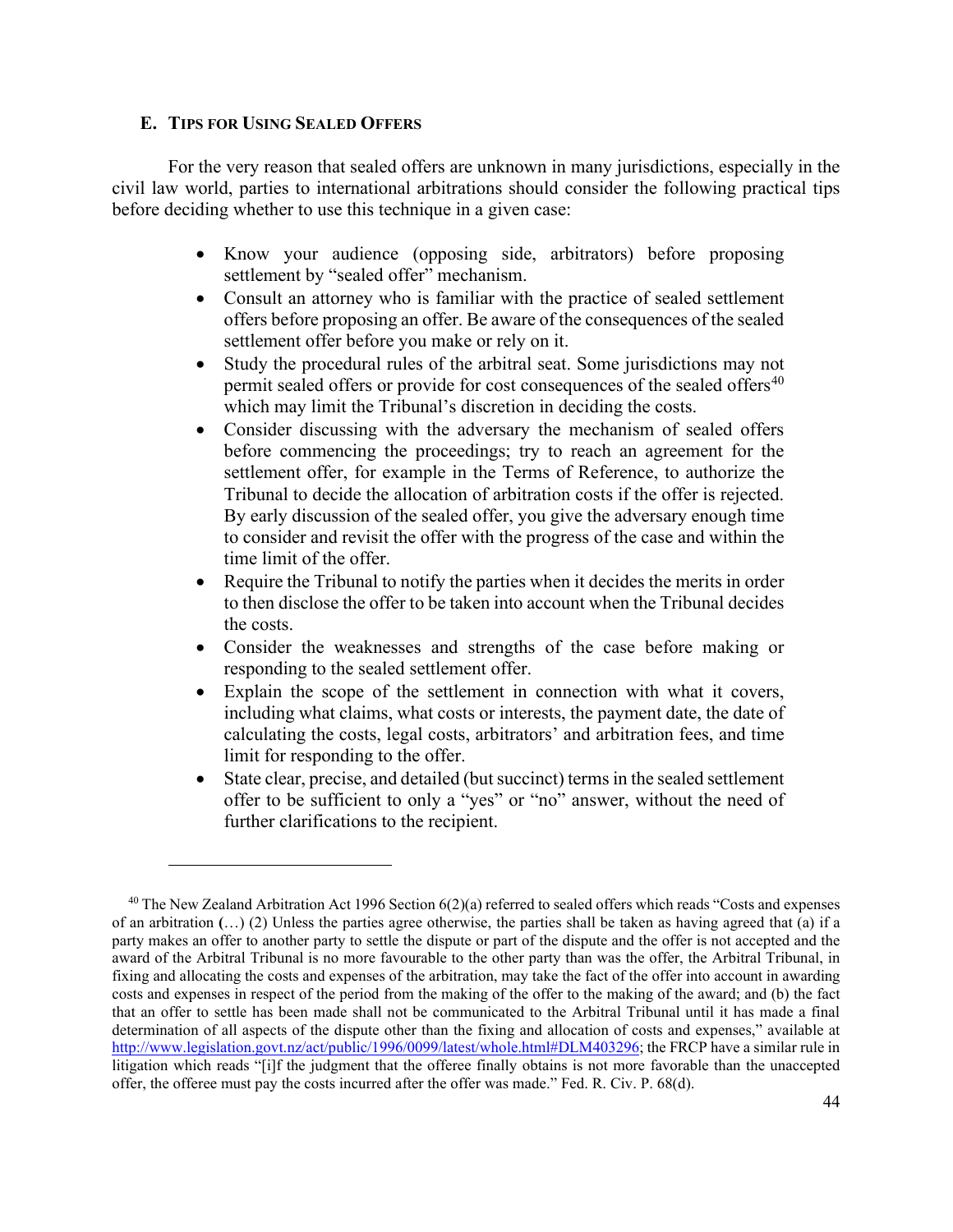- Define clearly the scope of the issues covered by the offer in order not to create a reason for *unconscionability* that may affect the agreement settlement based upon the sealed offer.
- Provide the recipient with the necessary available documents to enable it to weigh the merits of the offer in light of the available evidence, with the constraints of the legal privileges.
- Allow the recipient to partially accept the sealed settlement offer. In other words, if the offer covers a number of claims, make it clear to offer separate terms of settlement for each claim, so that the adversary can settle all or some of these claims and hence, limit the scope of dispute which in turn reduces the costs of the proceedings.
- State clearly and in a detailed manner the consequences of accepting or rejecting the sealed settlement offer, especially in connection with the allocation of costs to enable the adversary to make an informed decision towards the offer.
- Clearly label the sealed offer with "without prejudice save as to costs" in order to assure the confidentiality of the offer and not to disclose until appropriate time.
- Do not disclose the sealed settlement offer to the Tribunal until the award on the merits is issued in order to avoid the impact of the sealed offer upon the Tribunal in deciding the merits award.
- Consider a sealed settlement offer, however complex the case is. The more complex the case, the more the need to save costs.
- Be aware that arbitrators *may* advise the parties at the beginning of the proceedings to consider sealed settlement offers.
- As a Tribunal confronted with a rejected sealed offer, cautiously decide the allocation of costs. In other words, rejecting the sealed offer, even if the offer was more favorable than the merits award, should not be used presumptively to shift the costs. The conduct of both parties should always be taken into consideration. The rejection is nothing but one factor to be taken together with others in deciding on the allocation of costs.
- Be aware that accepting or rejecting the sealed offer should not be used as a sign of weakness or strength of the merits of the case.

## **References**

- Gilbert A. Samberg, *Arbitration Jiu Jitsu: Increasing the Pressure to Settle With a "Sealed Settlement Offer"* (May 22, 2018), available at [https://www.mintz.com/insights](https://www.mintz.com/insights-center/viewpoints/2196/2018-05-arbitration-jiu-jitsu-increasing-pressure-settle-sealed)[center/viewpoints/2196/2018-05-arbitration-jiu-jitsu-increasing-pressure-settle-sealed](https://www.mintz.com/insights-center/viewpoints/2196/2018-05-arbitration-jiu-jitsu-increasing-pressure-settle-sealed)
- Markus Altenkirch and Jan Frohloff, *Adjustment of the Decision on Arbitration Costs for a Declined Calderbank Offer*, Global Arbitration News (March 01, 2016), available at <https://globalarbitrationnews.com/adjustment-decision-costs-declined-settlement-offer/>
- Michael Weber, *Be Careful What You Ask for in Employment Arbitration: The Case for Offers of Judgment*, New York Law Journal (November 02, 2018), available at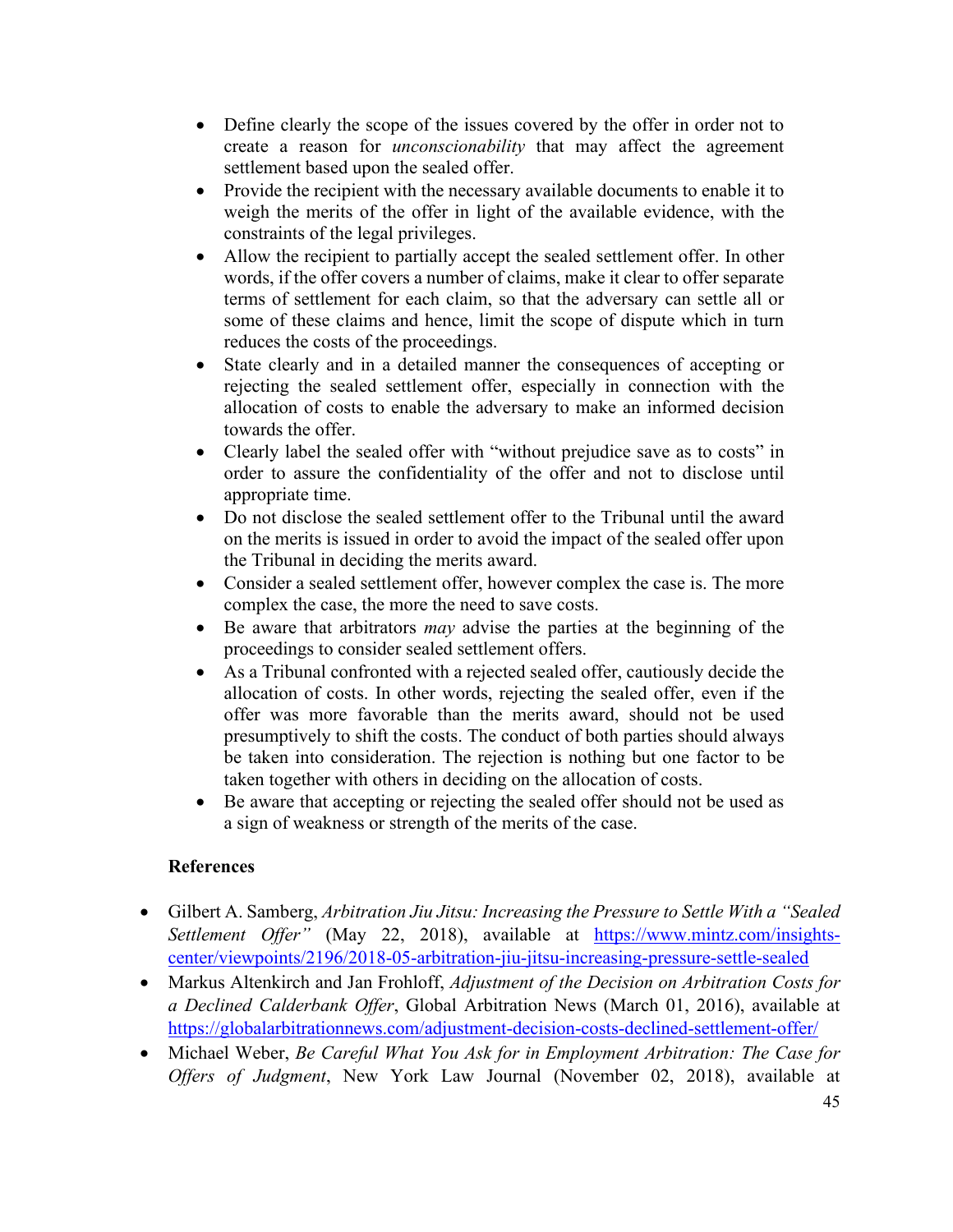[https://www.law.com/newyorklawjournal/2018/11/02/be-careful-what-you-ask-for-in](https://www.law.com/newyorklawjournal/2018/11/02/be-careful-what-you-ask-for-in-employment-arbitration-the-case-for-offers-of-judgment/)[employment-arbitration-the-case-for-offers-of-judgment/](https://www.law.com/newyorklawjournal/2018/11/02/be-careful-what-you-ask-for-in-employment-arbitration-the-case-for-offers-of-judgment/)

- Alec Emmerson, *Should the use of Sealed Offers be encouraged in International Arbitration?* (June 08, 2016), available at [https://www.mondaq.com/court](https://www.mondaq.com/court-procedure/498768/should-the-use-of-sealed-offers-be-encouraged-in-international-arbitration)[procedure/498768/should-the-use-of-sealed-offers-be-encouraged-in-international](https://www.mondaq.com/court-procedure/498768/should-the-use-of-sealed-offers-be-encouraged-in-international-arbitration)[arbitration](https://www.mondaq.com/court-procedure/498768/should-the-use-of-sealed-offers-be-encouraged-in-international-arbitration)
- Baker & McKenzie, Client Alert International Arbitration Update No. 9, *The Use of Sealed Offers in International Arbitration* (November 02, 2017), available at [https://www.bakermckenzie.co.jp/wp/wp](https://www.bakermckenzie.co.jp/wp/wp-content/uploads/ClientAlert_171102_International-Arbitration-Update-No.9_E.pdf)[content/uploads/ClientAlert\\_171102\\_International-Arbitration-Update-No.9\\_E.pdf](https://www.bakermckenzie.co.jp/wp/wp-content/uploads/ClientAlert_171102_International-Arbitration-Update-No.9_E.pdf)
- KC Lye, *Sealed offers in international arbitration* (September 2016), available at [https://www.nortonrosefulbright.com/en/knowledge/publications/b1bf16b3/sealed-offers](https://www.nortonrosefulbright.com/en/knowledge/publications/b1bf16b3/sealed-offers-in-international-arbitration)[in-international-arbitration](https://www.nortonrosefulbright.com/en/knowledge/publications/b1bf16b3/sealed-offers-in-international-arbitration)
- OLSWANG, *Using Calderbank Offers to Protect Your Costs in Arbitration Proceedings*, available at a state of  $\alpha$  at a state of  $\alpha$  at a state of  $\alpha$  at a state of  $\alpha$  at a state of  $\alpha$  at a state of  $\alpha$  at a state of  $\alpha$  at a state of  $\alpha$  at a state of  $\alpha$  at a state of  $\alpha$  at a state of  $\alpha$  at [https://singaporeinternationalarbitration.files.wordpress.com/2012/05/guidance-note](https://singaporeinternationalarbitration.files.wordpress.com/2012/05/guidance-note-using-calderbank-offers-to-protect-your-costs-in-arbitration-proceedings.pdf)[using-calderbank-offers-to-protect-your-costs-in-arbitration-proceedings.pdf](https://singaporeinternationalarbitration.files.wordpress.com/2012/05/guidance-note-using-calderbank-offers-to-protect-your-costs-in-arbitration-proceedings.pdf) (provides for a sample letter for sealed offers and charts of its stages)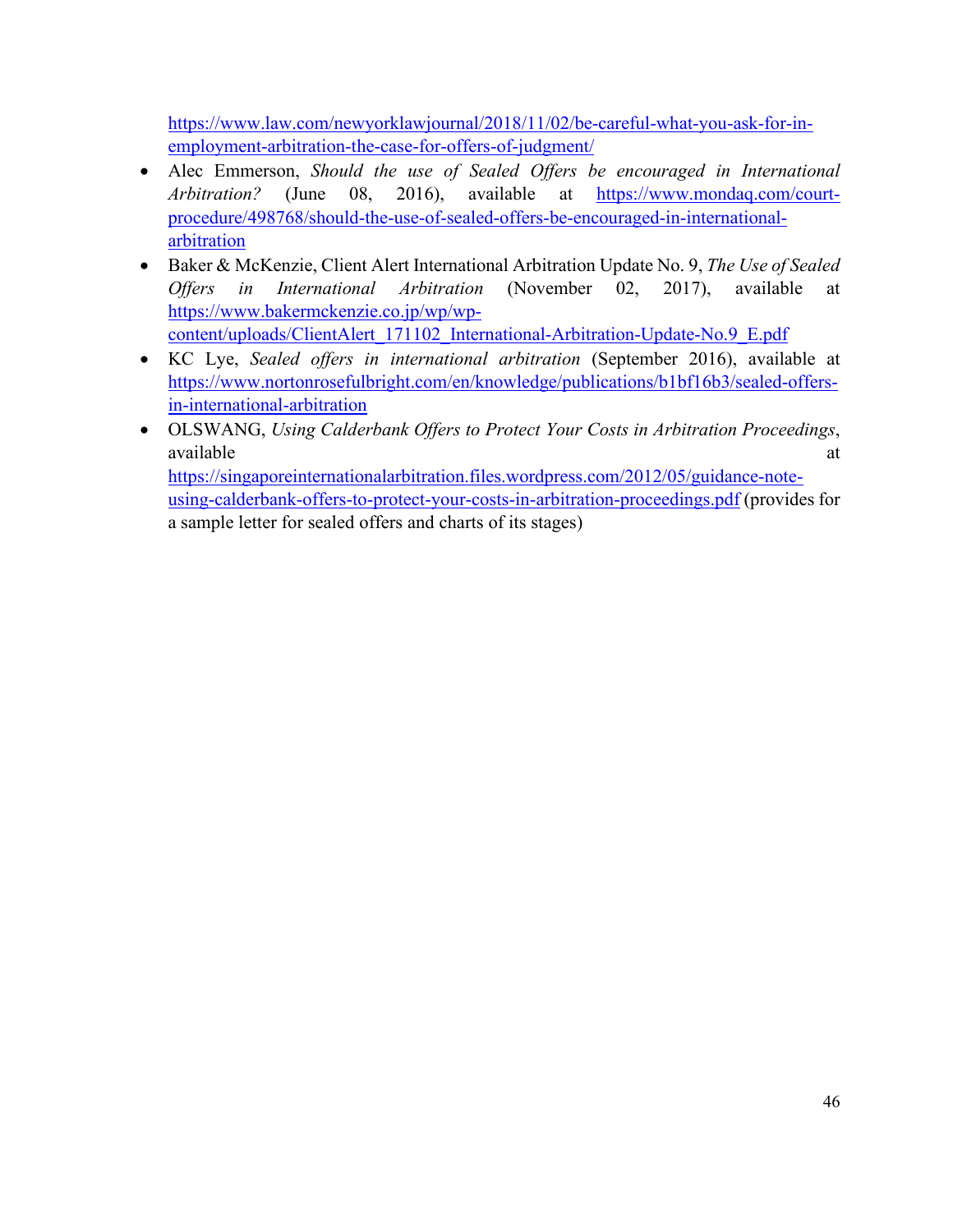## **APPENDIX VIII**

## **CHECKLIST FOR WORKING GROUP 4: ARBITRATOR TECHNIQUES AND THEIR (DIRECT AND POTENTIAL) EFFECT ON SETTLEMENT**

## **General considerations**

- $\sqrt{\phantom{a}}$  Consider how your decision/action might impact the parties' better understanding of the case and assessment of risk.
- $\sqrt{\frac{1}{\sqrt{1-\lambda}}}$  Consider how your decision/action might potentially foster settlement.
- √ Consider how a more streamlined cost-effective arbitration might aid the parties in achieving a settlement.
- $\sqrt{\phantom{a}}$  Consider what steps you can take as an arbitrator to have a positive impact on the possibility of settlement.
- $\sqrt{\phantom{a}}$  Consider whether your actions might remove unconscious impediments to settlement.
- $\sqrt{\phantom{a}}$  Consider suggesting that the parties consider some of the process steps discussed below.
- $\sqrt{\phantom{a}}$  Consider your authority to take the action you are considering and whether this could impact your appearance of impartiality or the enforceability of the award.
- $\sqrt{\phantom{a}}$  Consider when and how to broach a possible process step geared at settlement with the parties.

## **I. The first organizational meeting**

- $\sqrt{\phantom{a}}$  Have party representatives, i.e. in-house counsel, been invited to attend?
- $\sqrt{\ }$  Should the parties be given an opportunity to briefly present their case?
- $\sqrt{\phantom{a}}$  Should consideration be given to reviewing the issues to be decided?
- $\sqrt{\ }$  Should consideration be given to upfronting certain issues that could reduce time and cost and potentially promote settlement (either procedural or on the merits)?
- $\sqrt{\frac{1}{1}}$  How many rounds of submissions are appropriate for the case and should page limits be considered?
- √ Disclosure:
	- o Should there be a discussion of the scope of disclosure that the parties plan to seek?
	- o At what point in the timetable is it appropriate to conduct the exchange of documents?
	- o Should a virtual meeting be tentatively scheduled in the timetable to discuss document disclosure disputes?
- $\sqrt{\frac{1}{\sqrt{1}}\$  Should the inclusion of a mediation/negotiation window in the timetable be raised?
- $\sqrt{\ }$  Should the scheduling a mid-arbitration review be considered?
- $\sqrt{\frac{1}{\sqrt{1-\lambda}}}$  Should consideration be given to the possibility of the Tribunal providing preliminary views?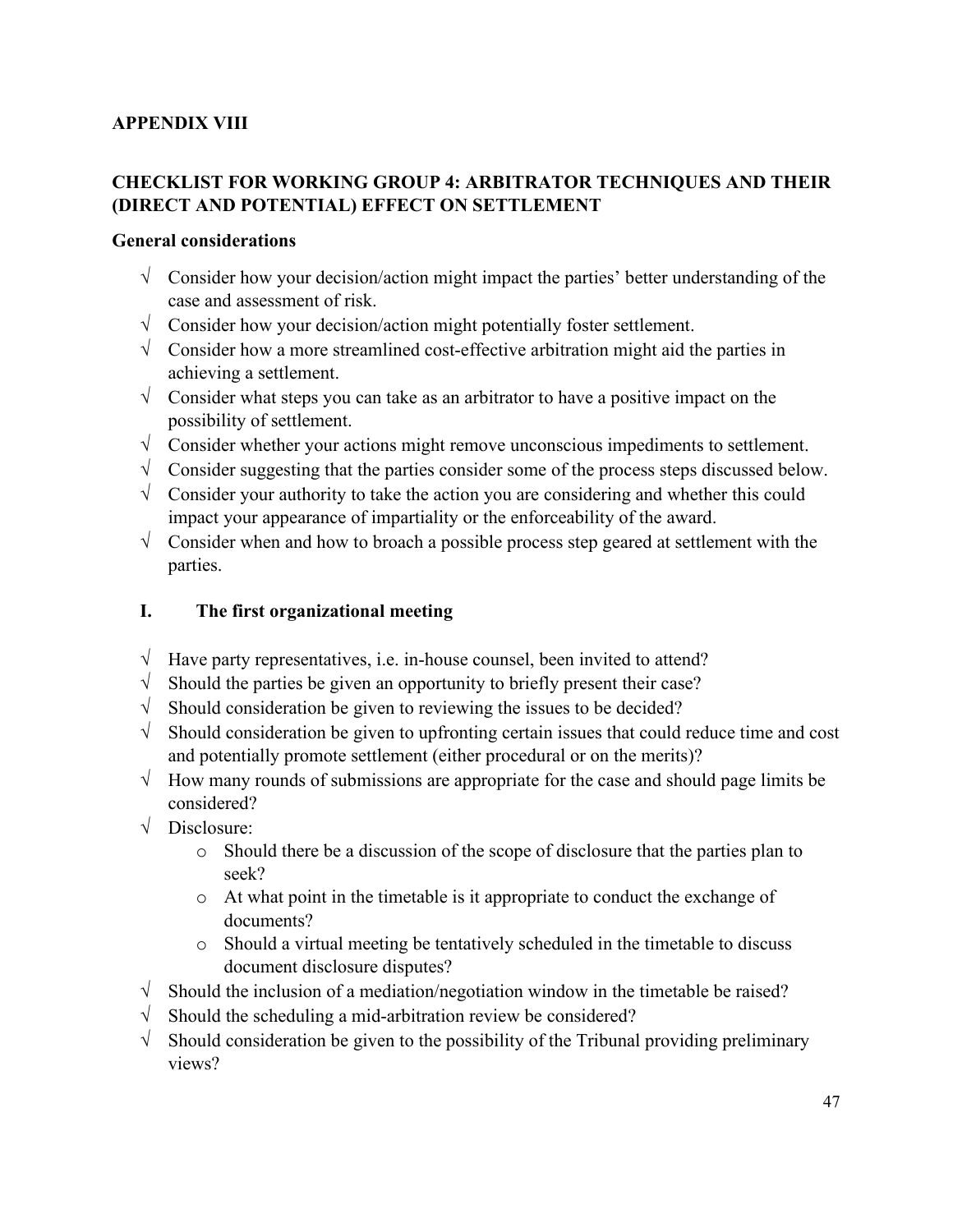- $\sqrt{\phantom{a}}$  Should the question of the availability of the sealed offer mechanism be raised?
- $\sqrt{\phantom{a}}$  Should the subject of settlement be raised?

## II. **Mediation/Negotiation window**

- $\sqrt{\ }$  Should the Tribunal raise the possibility of providing for a mediation/negotiation window in the timetable for the arbitration?
- $\sqrt{\ }$  Should the Tribunal review how the mediation/negotiation window process works?
- $\sqrt{\ }$  Where in the timetable should the mediation/negotiation window be inserted?
- $\sqrt{\ }$  Should the mediation be conducted at an early stage and run parallel to the arbitration?
- $\sqrt{\phantom{a}}$  How many mediation/negotiation windows should be planned for in the timetable?
- $\sqrt{\ }$  Should there be a pause in the timetable for the mediation/negotiation window?
- $\sqrt{\phantom{a}}$  Review of the limitations on the arbitrator's knowledge of any mediation.

## **III. Damages considerations**

- $\sqrt{\frac{1}{\sqrt{1}}\$  Should consideration be given to bifurcating damages from liability?
- $\sqrt{\ }$  Should consideration be given to assessing damages first?
- $\sqrt{\phantom{a}}$  In light of the particulars of the case, would early education of the Tribunal with respect to aspects of the damages claimed be useful?
- $\sqrt{\ }$  Should the Tribunal consider dispositive motions or discussing issues with the parties that could focus and narrow the damages range?
- $\sqrt{\phantom{a}}$  Has consideration been given to the appropriate timing for damages and quantification to be addressed initially, including at a mid-arbitration conference?
- $\sqrt{\phantom{a}}$  Should the schedule include a meet and confer for the experts to narrow the issues and identify areas of agreement been considered? If so, when? Who should attend? How should the result be memorialized for the Tribunal?
- $\sqrt{\phantom{a}}$  Would it be useful to have the damages analysis reviewed with the Tribunal in advance of the hearing in the event that additional calculations might assist the Tribunal and could be requested in advance?
- $\sqrt{\phantom{a}}$  Would it be appropriate to retain a tribunal expert?

## **IV. Summary dispositions**

- $\sqrt{\phantom{a}}$  Are there issues that lend themselves to early resolution?
- $\sqrt{\phantom{a}}$  Would the resolution of those issues facilitate the parties' assessment of their risk and potentially foster settlement?
- $\sqrt{\phantom{a}}$  Are there fact issues that make it inappropriate to resolve the issue on early submissions?
- $\sqrt{\phantom{a}}$  Would any exchange of information be required before the issue can be resolved?
- $\sqrt{\phantom{a}}$  Would a hearing be required in order to resolve the issue?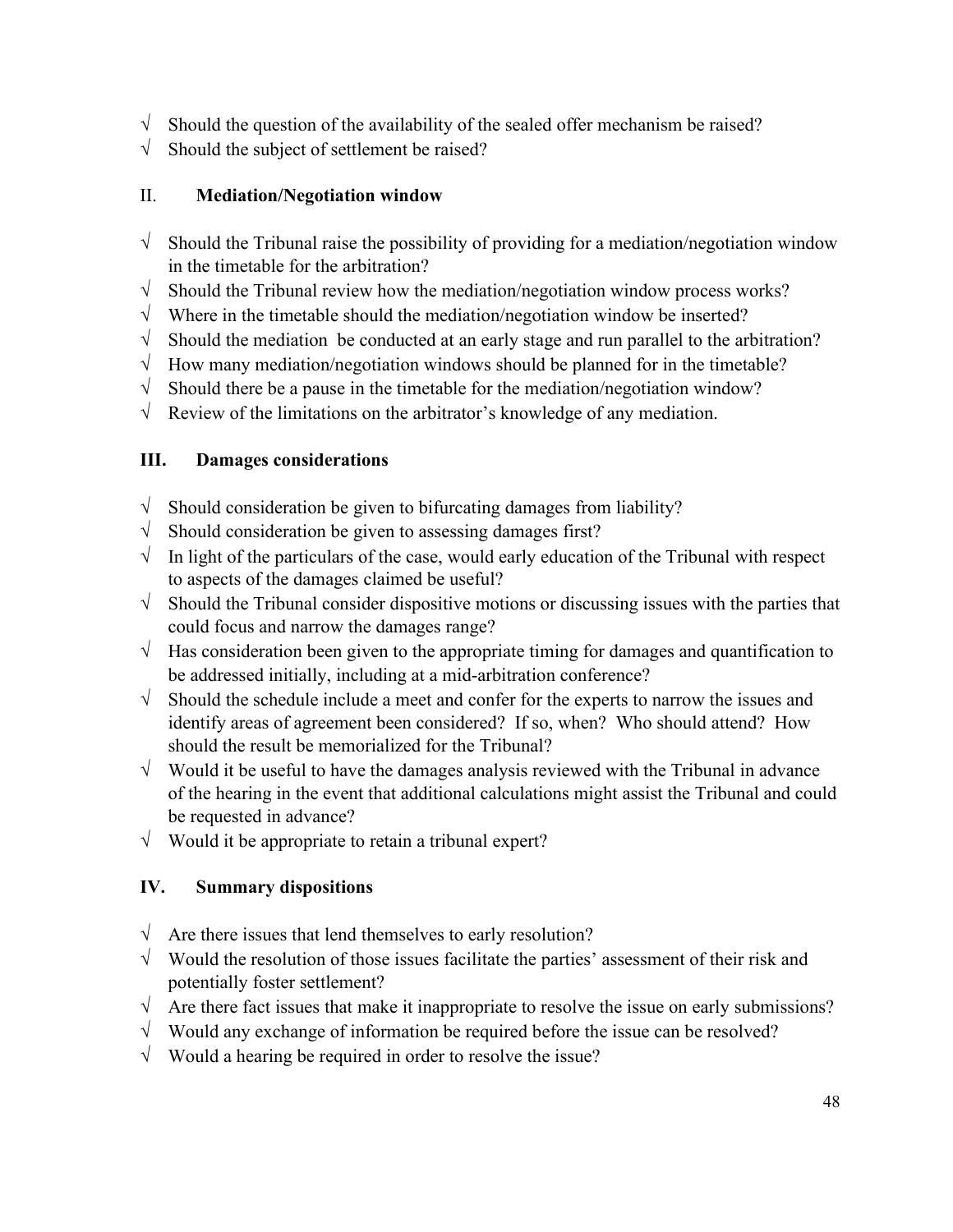- $\sqrt{\phantom{a}}$  Would the resolution of the issue resolve the entire arbitration or would it only resolve a particular issue and not reduce time and cost overall? Could it nevertheless provide useful information for settlement?
- $\sqrt{\ }$  Should a short letter requesting leave to apply for a summary disposition be required?
- $\sqrt{\phantom{a}}$  Should consideration be given to what standard should be applied in determining a motion for summary disposition?

## **V. Mid-arbitration review**

- $\sqrt{\phantom{a}}$  Would a mid-arbitration review be appropriate and useful in a particular case?
- $\sqrt{\frac{1}{\sqrt{1}}\$  Should a mid-arbitration review be suggested for discussion at the first organizational meeting?
- $\sqrt{\phantom{a}}$  When should the mid-arbitration review be conducted?
- √ Will the mid-arbitration review be conducted before or after documents are exchanged?
- $\sqrt{\phantom{a}}$  Does the mid-arbitration review require any additional submissions?
- $\sqrt{\phantom{a}}$  What should be presented at the mid-arbitration review?
- $\sqrt{\phantom{a}}$  Who will present at the mid-arbitration review?
- $\sqrt{\ }$  Will it be just argument or some witness evidence as well?
- $\sqrt{\phantom{a}}$  Will experts be presented at the mid-arbitration review?
- $\sqrt{\phantom{a}}$  When will the tribunal deliberate with respect to the mid-arbitration review?
- $\sqrt{\phantom{a}}$  Would it be helpful to identify and/or narrow the issues at or following the midarbitration review?

## **VI. Preliminary views**

- $\sqrt{\ }$  Should the possibility of authorizing the Tribunal to offer preliminary views be raised?
- $\sqrt{\frac{1}{1}}$  Have appropriate and necessary consents been provided by the parties?
- $\sqrt{\phantom{a}}$  When in the procedural timetable would preliminary views be offered?
- $\sqrt{\phantom{a}}$  How should the preliminary views be framed as they are delivered to the parties?
- $\sqrt{\ }$  Will the arbitrator use any tools, such as a decision tree analysis, to assist the parties' in their understanding?
- $\sqrt{\phantom{a}}$  Should the Tribunal advise as to what further evidence is required to arrive at a particular conclusion?
- $\sqrt{\frac{2}{\pi}}$  Can/should the arbitrator propose settlement options?
- √ Confirm that preliminary views are not final views and may be subject to change and will not be recorded in writing or in a transcript.
- √ Confirm that there will be no *ex parte* communications (except in certain limited circumstances and in certain receptive jurisdictions and only after a different procedure is extensively discussed and is the subject of informed consent).